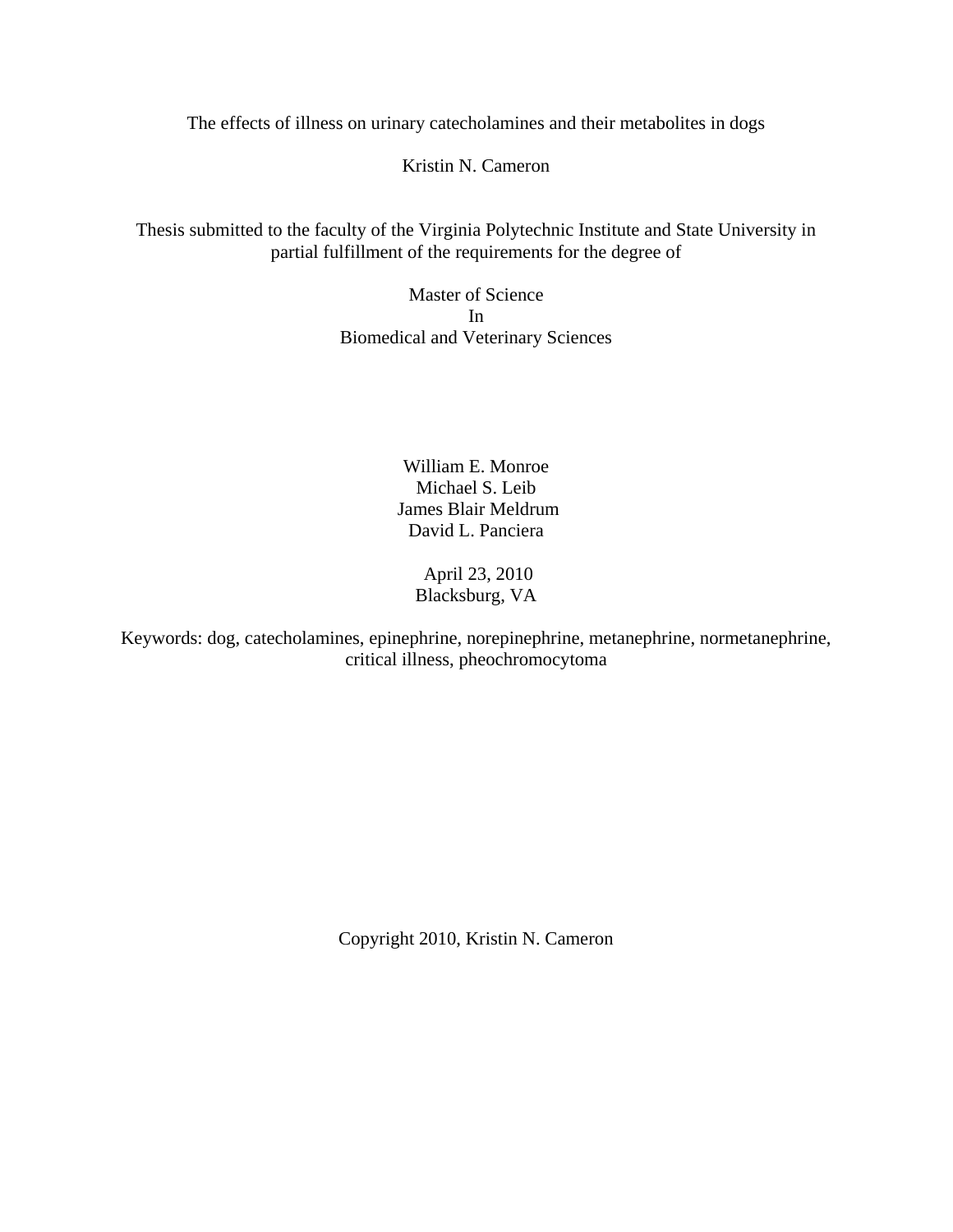The effects of illness on urinary catecholamines and their metabolites in dogs

## Kristin N. Cameron

## ABSTRACT

**Background:** Urinary catecholamines and metanephrines have been proposed as a diagnostic tool for identifying canine pheochromocytomas, but the effects of critical illness on urine concentrations of catecholamines and metanephrines is currently unknown.

**Objectives:** To examine the effects of illness on urine concentrations of catecholamines and metanephrines in dogs.

**Animals:** Twenty-five critically ill dogs and twenty-five healthy age- and gender-matched control dogs.

**Methods:** Prospective observational study. Urine was collected from healthy and critically ill dogs and urine concentrations of epinephrine, norepinephrine, metanephrine, and normetanephrine were measured by high-performance liquid chromatography (HPLC) with electrochemical detection. Urinary catecholamine and metanephrine:creatinine ratios were calculated and compared between groups.

**Results:** Urinary epinephrine, norepinephrine, metanephrine, and normetanephrine:creatinine ratios were higher in critically ill dogs when compared to a healthy control population ( $P =$ 0.0009, *P* < 0.0001, *P* < 0.0001, and *P* < 0.0001 respectively).

**Conclusions and Clinical Relevance:** Illness has a significant impact on urinary catecholamines and their metabolites in dogs. Further investigation of catecholamine and metanephrine concentrations in dogs with pheochromocytomas is warranted to fully evaluate this test as a diagnostic tool, however the findings of this study suggest that the results may be difficult to interpret in dogs with concurrent illness.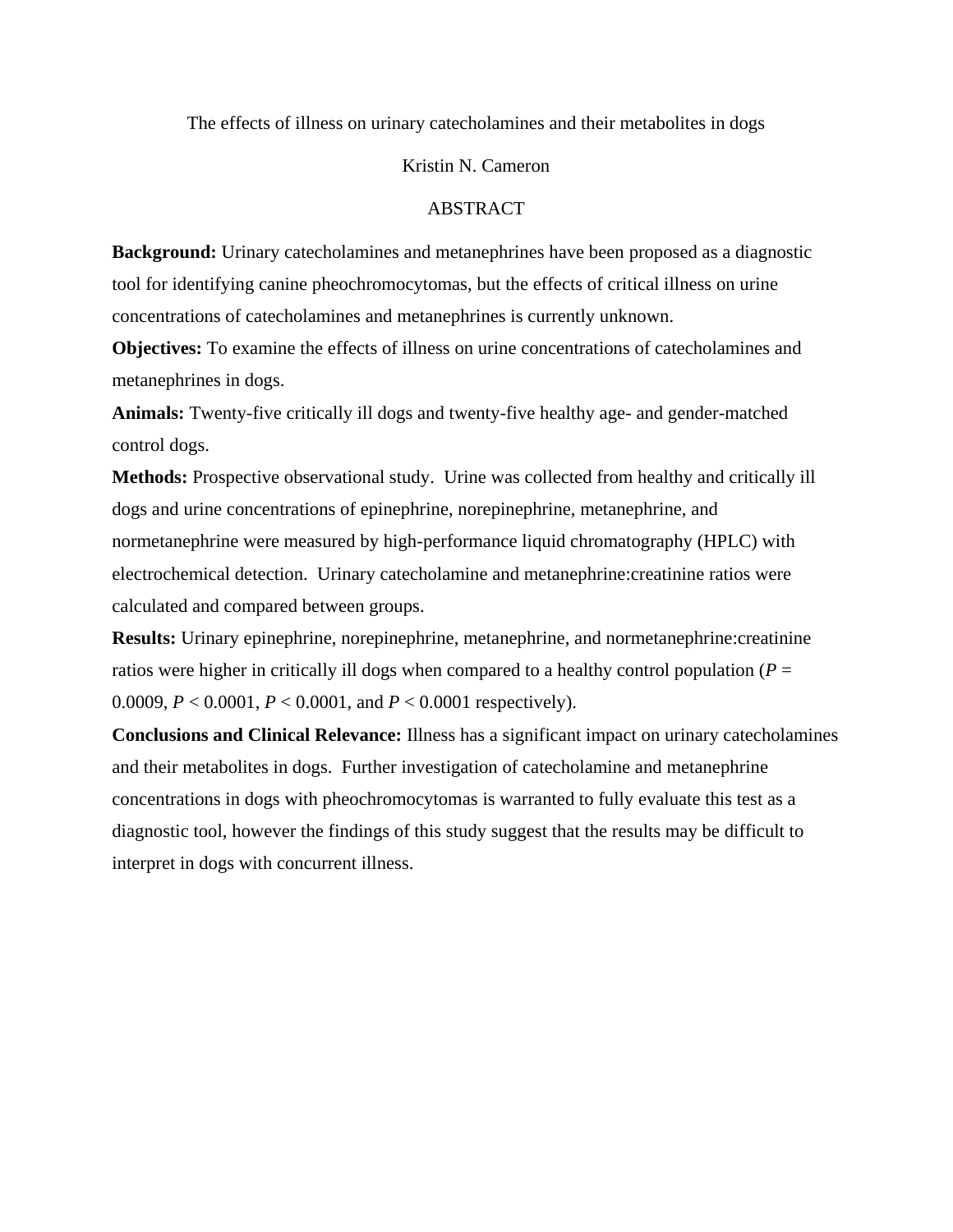#### ACKNOWLEDGEMENTS

In many ways, this project was a testament to Murphy's law as much as it was an investigation of urinary catecholamines. I am forever indebted to Dr. Ed Monroe and the other members of my committee – Drs. David Panciera, Michael Leib, and Blair Meldrum for their help in working through the many kinks and for providing the tireless support I needed to make this project succeed with my sanity intact. I feel truly fortunate to have had such a wonderful group of mentors.

I would also like to thank Geraldine Magnin-Bissel for all of her technical support, without which, this project would not have been possible, and Dr. Stephen Werre for his statistical expertise.

Finally, I would like to thank the Virginia Veterinary Medical Association Veterinary Memorial Fund for providing the funding for this project, as well as all of the dogs who participated and the owners, students, technicians, and veterinarians who helped with sample collection.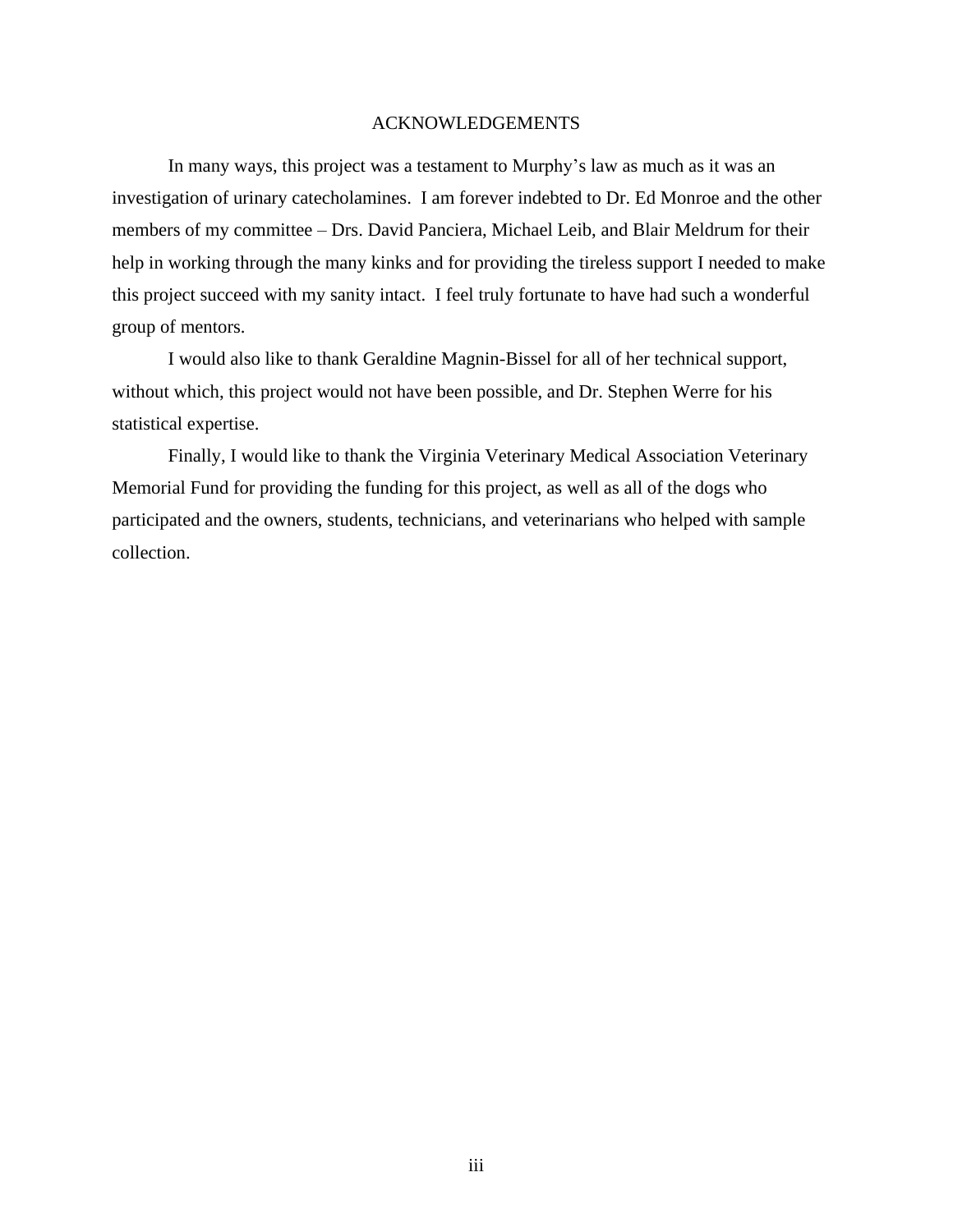| Factors affecting catecholamine and metanephrine concentrations18       |  |
|-------------------------------------------------------------------------|--|
|                                                                         |  |
|                                                                         |  |
|                                                                         |  |
| CHAPTER II: THE EFFECTS OF ILLNESS ON URINARY CATECHOLAMINES            |  |
|                                                                         |  |
|                                                                         |  |
|                                                                         |  |
|                                                                         |  |
|                                                                         |  |
|                                                                         |  |
|                                                                         |  |
|                                                                         |  |
|                                                                         |  |
|                                                                         |  |
| Stability of samples over time and variability within individual dogs27 |  |
|                                                                         |  |
|                                                                         |  |
|                                                                         |  |
|                                                                         |  |
|                                                                         |  |

# TABLE OF CONTENTS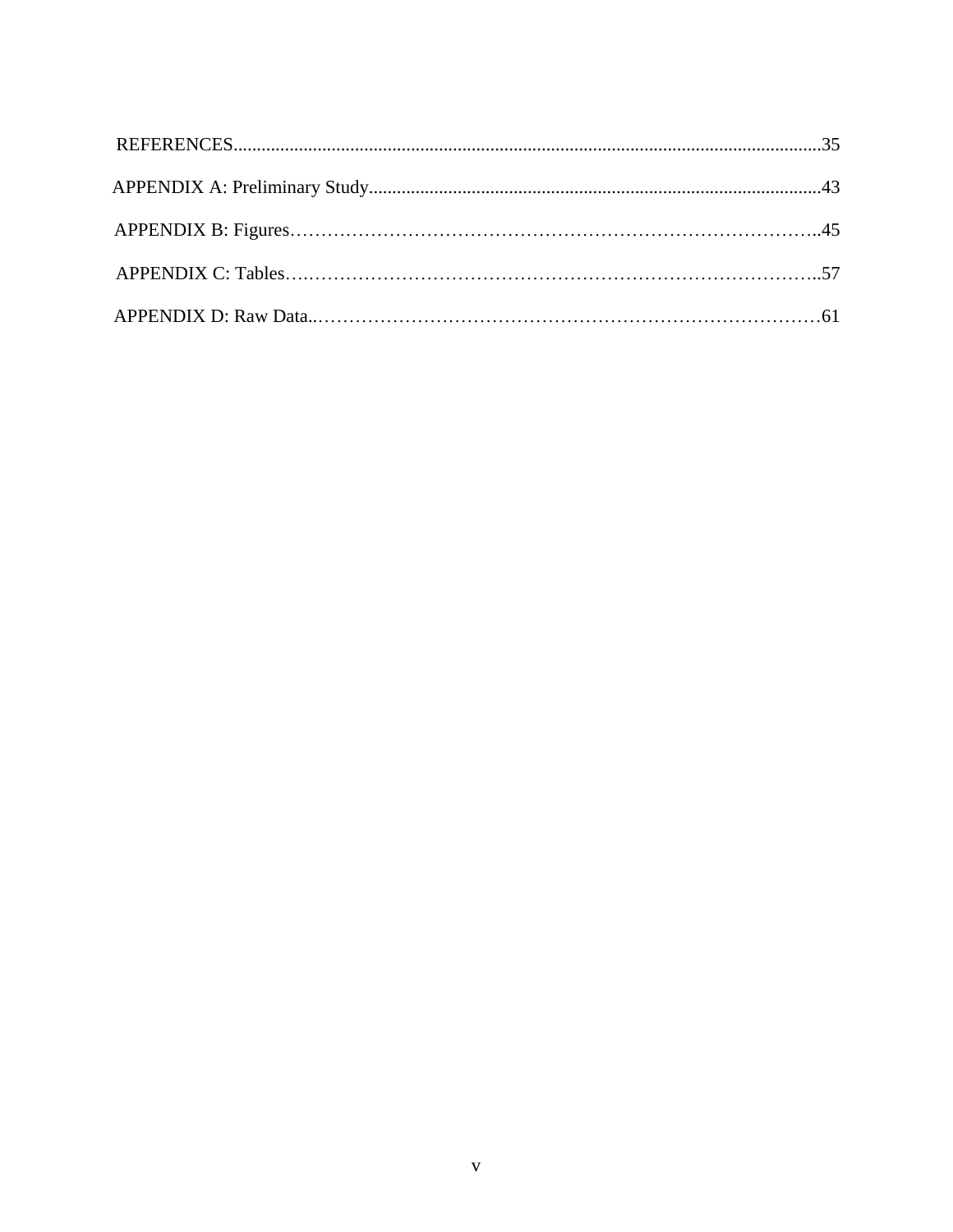# LIST OF FIGURES

| Figure 1 - Locally weighted robust scatter plot for epinephrine (EPI) concentrations in                                                                |  |
|--------------------------------------------------------------------------------------------------------------------------------------------------------|--|
| Figure 2 - Locally weighted robust scatter plot for norepinephrine (NE) concentrations                                                                 |  |
| Figure 3 - Locally weighted robust scatter plot for metanephrine (MN)<br>concentrations in pooled urine samples frozen for up to 78 day at -70°C46     |  |
| Figure 4 - Locally weighted robust scatter plot for normetanephrine (NMN)<br>concentrations in pooled urine samples frozen for up to 78 day at -70°C46 |  |
| Figure 5 - Variability of urinary epinephrine: creatinine ratios in 8 dogs                                                                             |  |
| Figure 6 - Variability of urinary norepinephrine: creatinine ratios in 8 dogs measured                                                                 |  |
| Figure 7 - Variability of urinary metanephrine: creatinine ratios in 8 dogs measured                                                                   |  |
| Figure 8 - Variability of urinary normetanephrine: creatinine ratios in 8 dogs measured                                                                |  |
| Figure 9 - Comparison of urinary epinephrine: creatinine ratios between healthy dogs                                                                   |  |
| Figure 10 - Comparison of urinary norepinephrine: creatinine ratios between healthy                                                                    |  |
| Figure 11 - Comparison of urinary metanephrine: creatinine ratios between healthy                                                                      |  |
| Figure 12 - Comparison of urinary normetanephrine: creatinine ratios between healthy                                                                   |  |
| Figure 13 - Correlation between urinary epinephrine: creatinine ratios and                                                                             |  |
| Figure 14 - Correlation between urinary norepinephrine: creatinine ratios and<br>normetanephrine: creatinine ratios among all dogs in the study53      |  |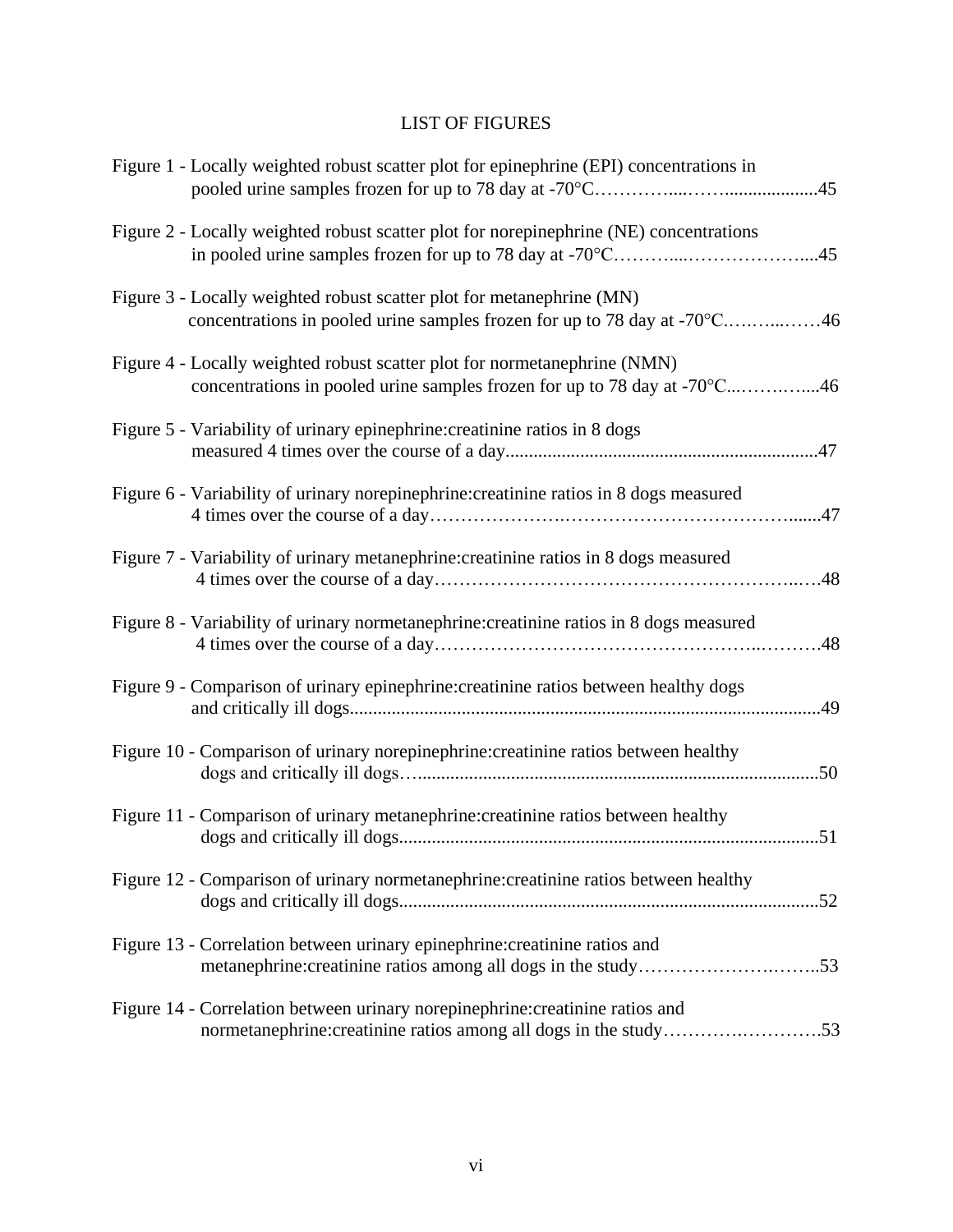| Figure 15 - Plasma norepinephrine (NE) concentrations in 3 dogs run at the time of<br>collection (day 0) and after being frozen for 15 and 30 days at $-70^{\circ}$ using initial |  |
|-----------------------------------------------------------------------------------------------------------------------------------------------------------------------------------|--|
| Figure 16 - Urine epinephrine (EPI) concentrations in 5 dogs run at the time of<br>collection (day 0) and after being frozen for 15 and 30 days at $-70^{\circ}$ using initial    |  |
|                                                                                                                                                                                   |  |
| Figure 17 - Urine norepine phrine (NE) concentrations in 5 dogs run at the time of<br>collection (day 0) and after being frozen for 15 and 30 days at $-70^{\circ}$ using initial |  |
|                                                                                                                                                                                   |  |
| Figure 18 - Urine metanephrine (MN) concentrations in 5 dogs run at the time of                                                                                                   |  |
| collection (day 0) and after being frozen for 15 and 30 days at $-70^{\circ}$ using initial                                                                                       |  |
| Figure 19 - Urine normetanephrine (NMN) concentrations in 5 dogs run at the time of                                                                                               |  |
| collection (day 0) and after being frozen for 15 and 30 days at $-70^{\circ}$ using initial                                                                                       |  |
|                                                                                                                                                                                   |  |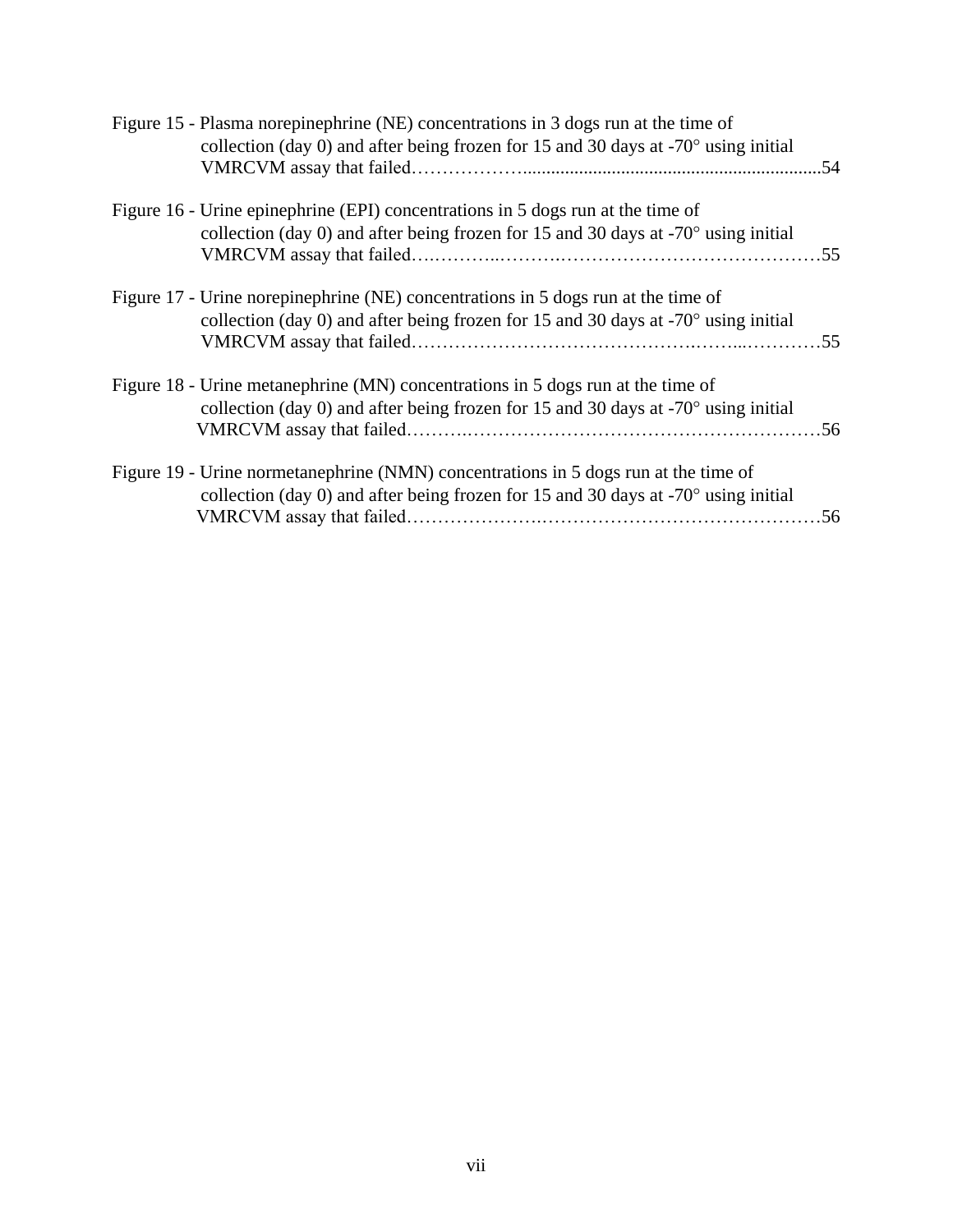# LIST OF TABLES

| Table 1 - Calculated reference intervals for urinary catecholamine and                                                                                             |  |
|--------------------------------------------------------------------------------------------------------------------------------------------------------------------|--|
| Table 2 - Associations between age, average adrenal gland size, blood pressure,<br>body weight and catecholamine and metanephrine: creatinine ratios58             |  |
| Table 3 - Associations between gender and catecholamine and metanephrine: creatinine                                                                               |  |
| Table 4 - Associations between case outcome and cate cholamine and                                                                                                 |  |
| Table 5 - Catecholamine and metanephrine concentrations in a pooled urine sample,<br>measured immediately after collection (Day 1) and after freezing at -70°C for |  |
| Table 6 - Catecholamine and metanephrine: creatinine ratios in eight dogs, measured at                                                                             |  |
|                                                                                                                                                                    |  |
| Table 8 - Systolic blood pressure and average adrenal gland size for all study dogs                                                                                |  |
|                                                                                                                                                                    |  |
|                                                                                                                                                                    |  |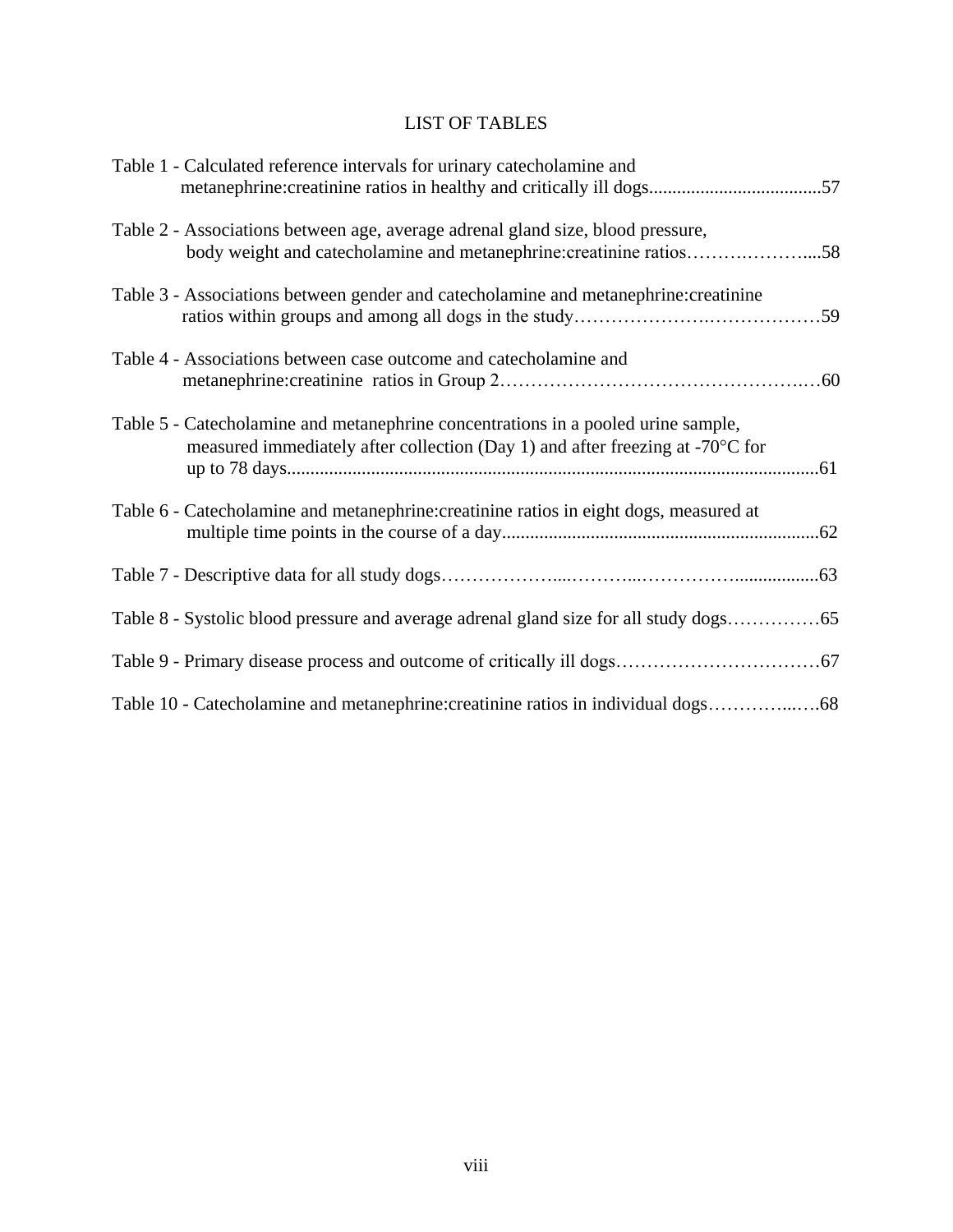# LIST OF ABBREVIATIONS

| <b>ACTH</b>    | adrenocorticotrophic hormone                                             |
|----------------|--------------------------------------------------------------------------|
| <b>ALP</b>     | alkaline phosphatase                                                     |
| <b>ALT</b>     | alanine aminotransferase                                                 |
| <b>ANOVA</b>   | analysis of variance                                                     |
| <b>BID</b>     | bis in die (twice daily)                                                 |
| <b>CBC</b>     | complete blood count                                                     |
| <b>COMT</b>    | catechol-O-methyltransferase                                             |
| <b>CT</b>      | computed tomography                                                      |
| <b>DHMA</b>    | 3,4-dihydroxymandelic acid                                               |
| <b>DHPG</b>    | 3,4-dihydroxyphenylglycol                                                |
| <b>DOPEGAL</b> | 3,4-dihydroxyphenylglycoaldehyde                                         |
| HCl            | hydrochloric acid                                                        |
| <b>HPLC</b>    | high performance liquid chromatography                                   |
| <b>HPLC-ED</b> | high performance liquid chromatography with electrochemical<br>detection |
| ICU            | intensive care unit                                                      |
| LC-MS/MS       | liquid chromatography with tandem mass spectrometry                      |
| <b>MAO</b>     | monoamine oxidase                                                        |
| <b>MIBG</b>    | metaiodobenzylguanidine                                                  |
| <b>MHPG</b>    | 3-methoxy-4-hydroxyphenylglycol                                          |
| <b>MOPEGAL</b> | 3-methoxy-4-hydroxyphenylglycoaldehyde                                   |
| <b>MRI</b>     | magnetic resonance imaging                                               |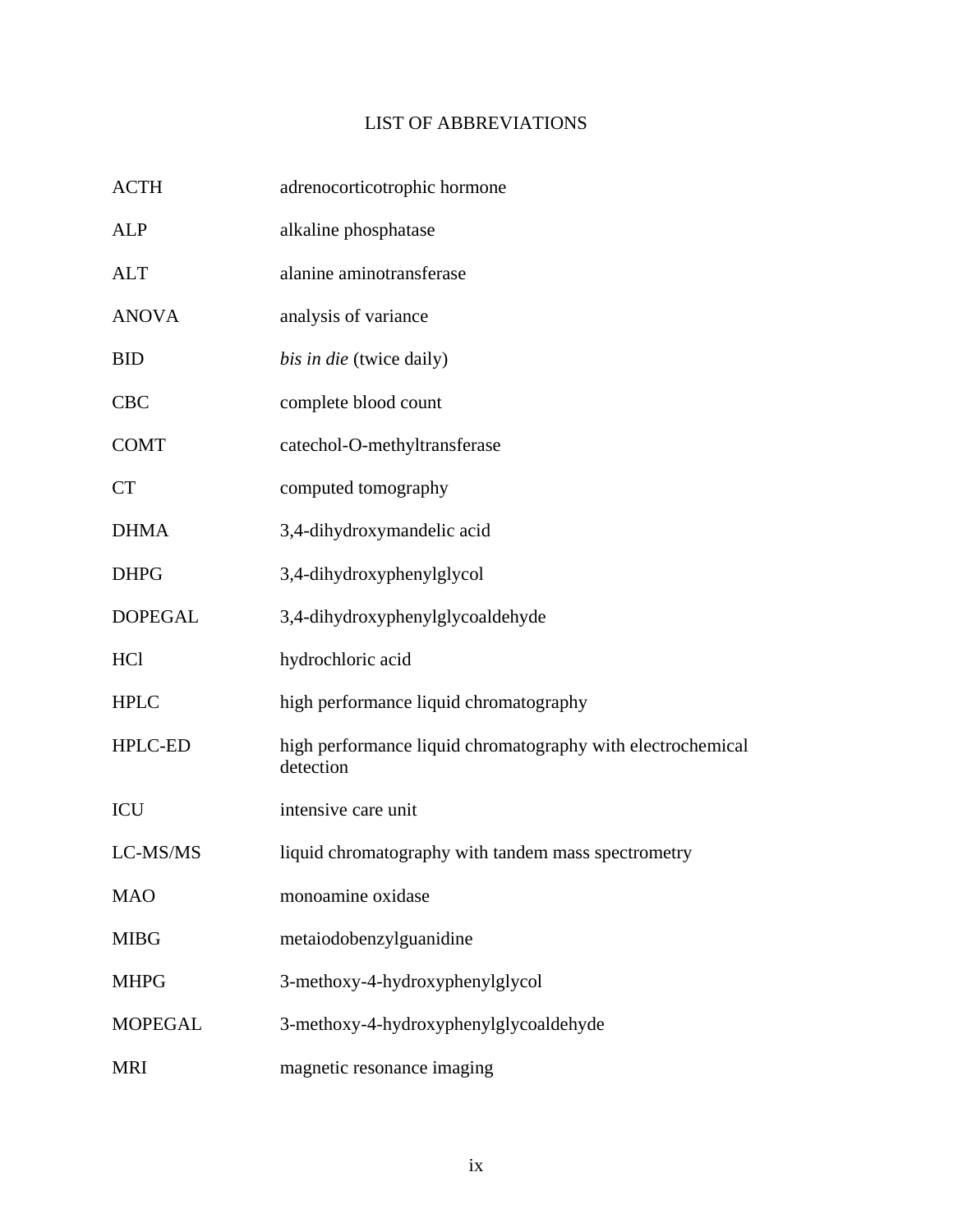| <b>PET</b>    | positron emission tomography                              |
|---------------|-----------------------------------------------------------|
| <b>PNMT</b>   | phenylethanolamine N-methyltransferase                    |
| PO            | <i>per os</i> (by mouth)                                  |
| <b>SID</b>    | once daily                                                |
| SULT1A3       | sulfotransferase isoenzyme                                |
| <b>TID</b>    | <i>ter in die</i> (three times daily)                     |
| <b>VMA</b>    | vanillylmandelic acid                                     |
| <b>VMRCVM</b> | Virginia-Maryland Regional College of Veterinary Medicine |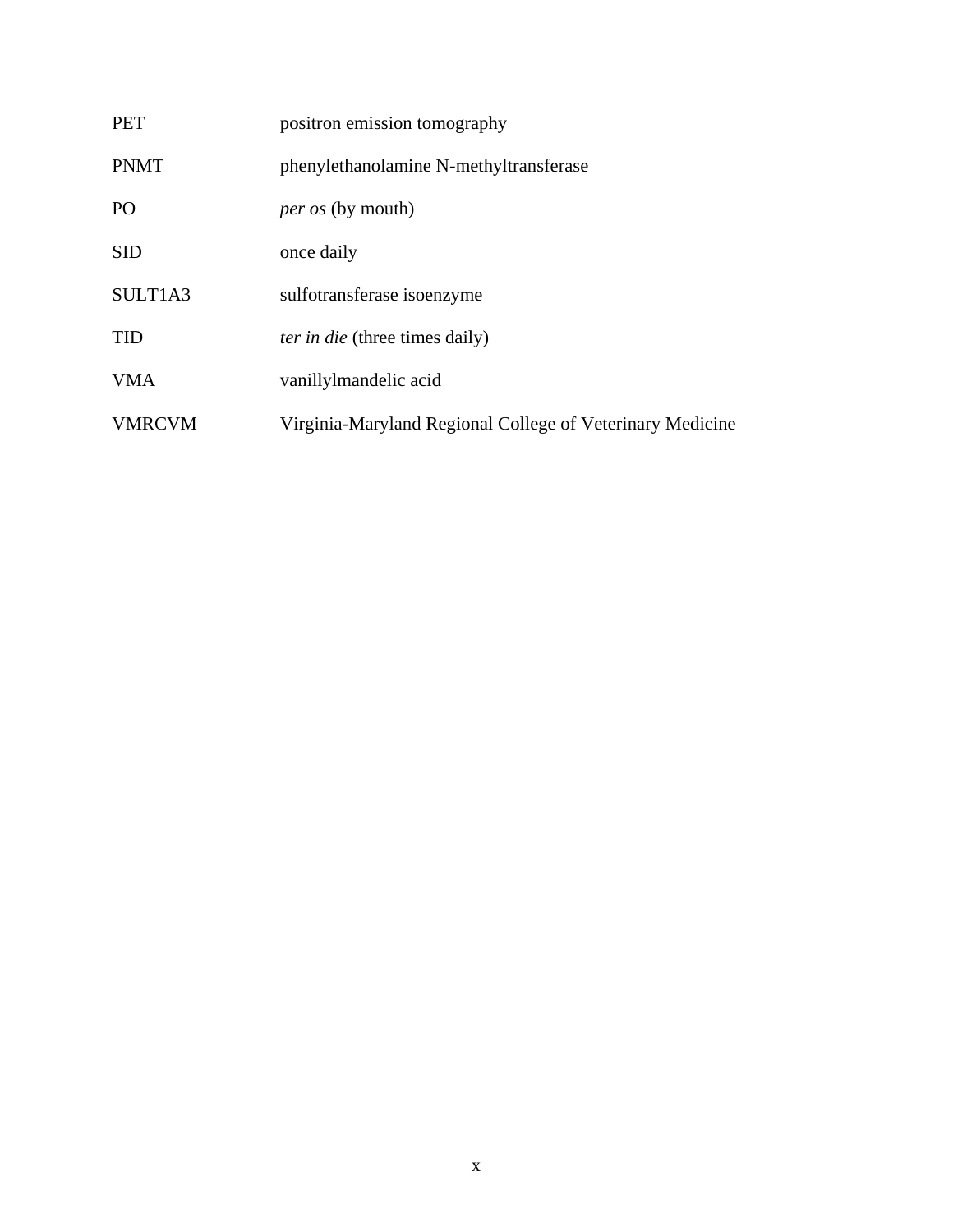#### INTRODUCTION

The catecholamines, epinephrine and norepinephrine, are synthesized within postganglionic sympathetic nerve fibers and chromaffin cells of the adrenal medulla.<sup>1</sup> They are released in response to activation of the sympathetic nervous system and act on  $\alpha$ - and  $\beta$ adrenergic receptors throughout the body to initiate a variety of physiologic responses to prepare the body for "fight or flight."<sup>1-3</sup> Pheochromocytomas are tumors that arise from the chromaffin cells and when functional, intermittently secrete catecholamines, causing a wide spectrum of clinical signs, including weakness, tachycardia, hypertension, and collapse.<sup>4-8</sup>

In humans, urinary catecholamines have been used for a number of years to diagnose pheochromocytomas. However, due to the paroxysmal nature of catecholamine secretion from the tumor, false negative results were common.  $9-11$  More recently, urinary and plasma metanephrines have come into favor as the screening test of choice for pheochromocytomas due to their increased sensitivity and specificity compared to catecholamines for pheochromocytoma diagnosis.<sup>10-16</sup> Within the chromaffin cells, there is constant metabolism of epinephrine and norepinephrine to the metanephrines, metanephrine and normetanephrine.<sup>17,18</sup> This metabolism occurs independently of catecholamine secretion and circulating epinephrine and norepinephrine are thought to be minor contributors to the production of metanephrines.<sup>17,18</sup> Therefore, urine and plasma concentrations of metanephrines are more consistently elevated, compared to catecholamines, in patients with pheochromocytomas.

Urinary metanephrines have been proposed as a diagnostic tool for dogs with pheochromocytomas, but the impact of stress and illness on these values has not been fully evaluated. There is some evidence that the stress of hospitalization can affect urinary metanephrines in healthy dogs,<sup>19</sup> and in humans, elevated metanephrine and normetanephrine concentrations have been observed in patients with ischemic strokes and concurrent infection.<sup>20</sup> As over fifty percent of dogs with pheochromocytomas have concurrent disease,  $5.7,8$  it is imperative to determine the effect of illness prior to investigating the diagnostic utility of urinary metanephrines for pheochromocytoma diagnosis in dogs.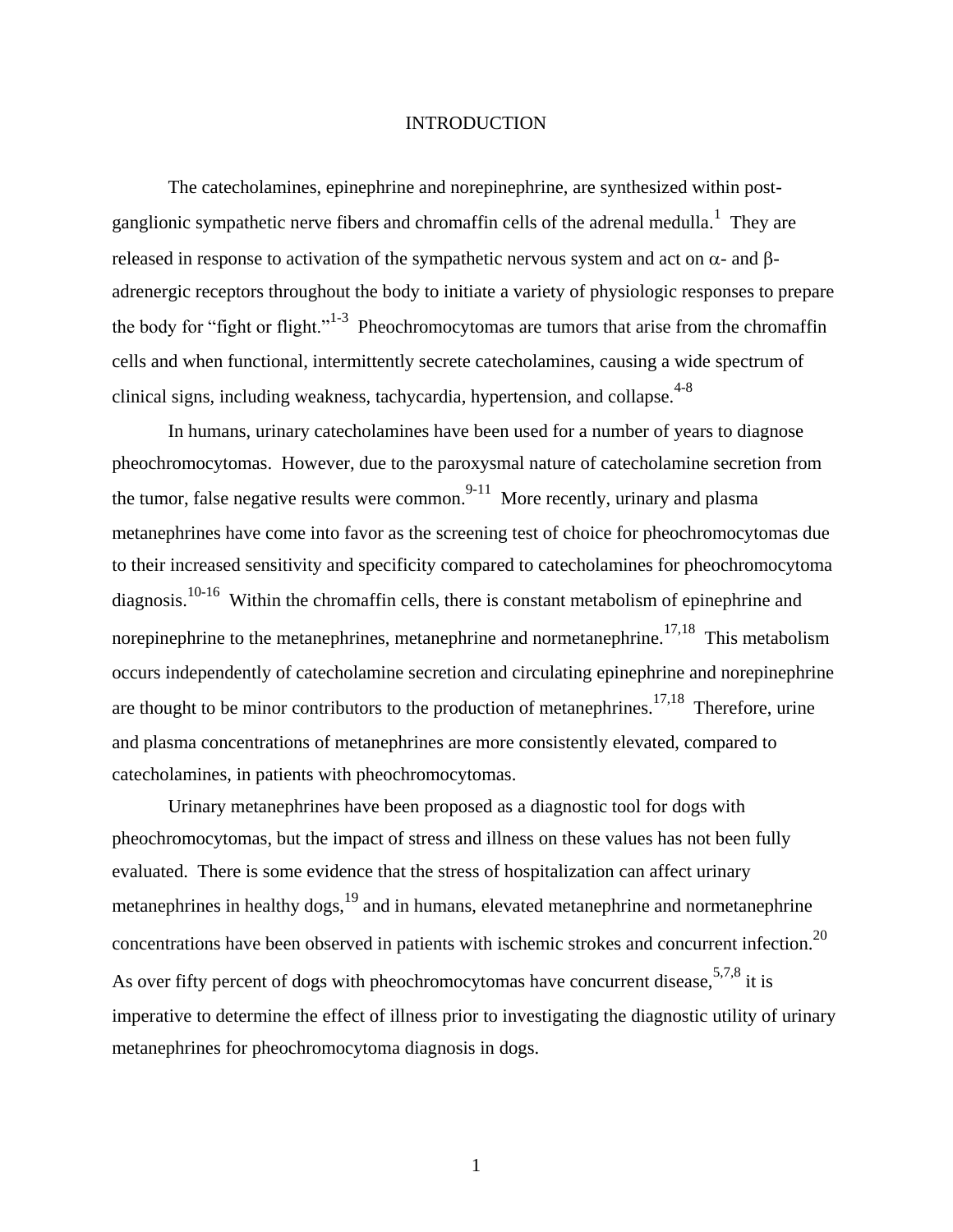The purpose of this study was to evaluate the effects of illness on urinary catecholamines and metanephrines in dogs. This will help assess the potential utility of this test for pheochromocytoma diagnosis in dogs in the future and will provide reference intervals to which patients with suspected pheochromocytomas can be compared.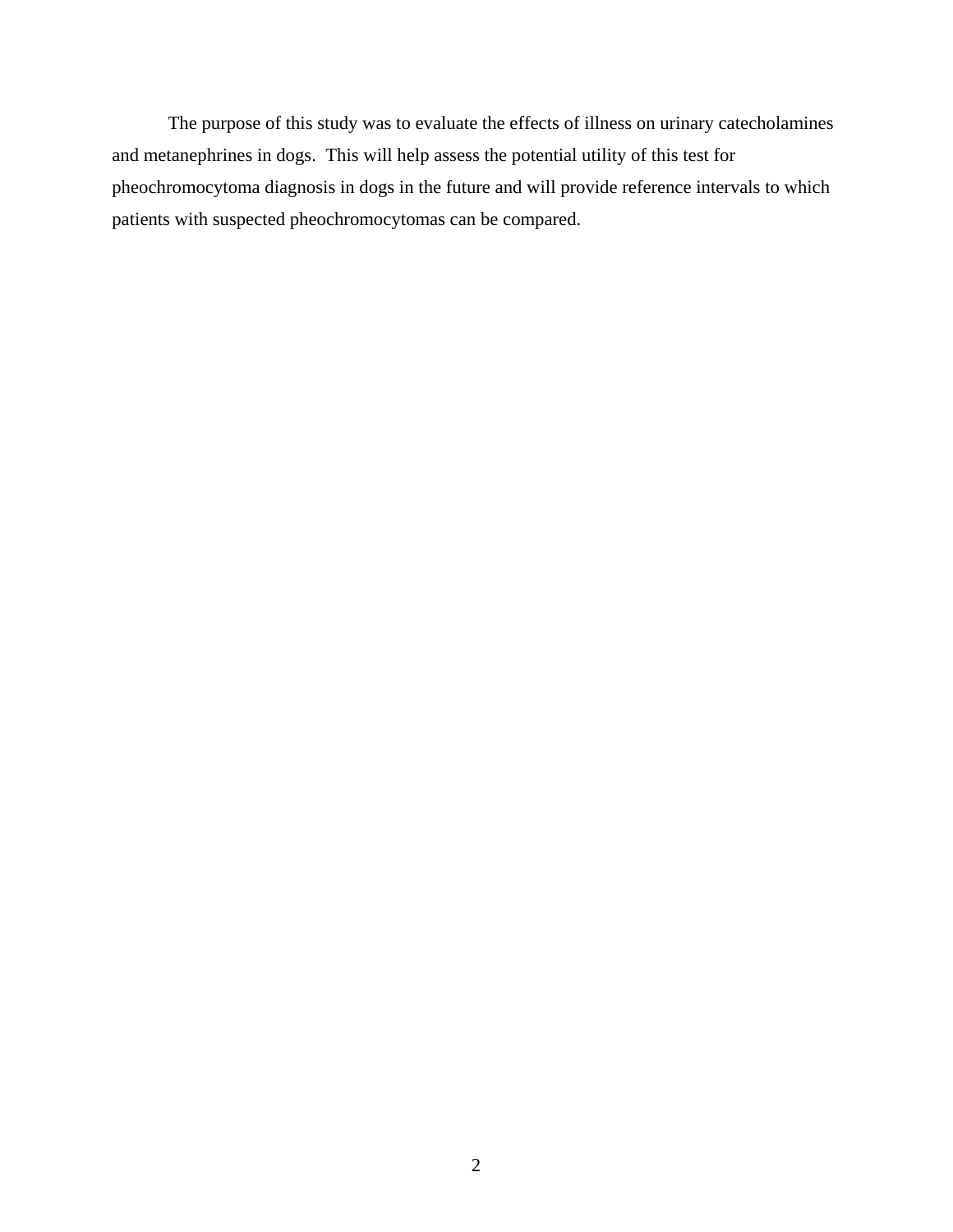#### CHAPTER I: LITERATURE REVIEW

## A. The Adrenal Gland

#### Anatomy

The adrenal glands are a pair of small triangular organs located cranial to the kidneys.<sup>21</sup> The glands are composed of an outer cortex and an inner medulla which form early in embryogenesis by migrating neural crest cells that become surrounded by mesoblastic cells.<sup>21</sup> There are three zones within the adrenal cortex, the zona glomerulosa, zona fasciculata, and zona reticularis which function to synthesize and secrete mineralocorticoids, glucocorticoids, and sex steroid hormones respectively.<sup>22</sup> The adrenal medulla is made up of chromaffin cells which synthesize, store, and secrete the sympathomimetic hormones known as catecholamines.<sup>2,21</sup> These cells act as specialized sympathetic ganglia in concert with the sympathetic nervous system to form the sympathoadrenal neuroendocrine system.<sup>2</sup> Preganglionic sympathetic neurons originating from the spinal cord synapse on chromaffin cells, causing the release of catecholamines into the bloodstream, which act on alpha and beta adrenergic receptors throughout the body to mediate the "fight or flight" physiologic responses to stress.<sup>1,2</sup>

## Catecholamine Synthesis

Catecholamines are synthesized in the axoplasm of post-ganglionic sympathetic nerve fibers as well as within the chromaffin cells of the adrenal medulla.<sup>1</sup> Tyrosine is taken up by catecholamine-secreting cells where it undergoes hydroxylation to dopa which is then decarboxylated to dopamine.<sup>1,4,23</sup> Dopamine is transported into secretory vesicles where it becomes hydroxylated into norepinephrine.<sup>1,23</sup> Within chromaffin cells, a large percentage of the norepinephrine is methylated to form epinephrine.<sup>1</sup> Phenylethanolamine Nmethyltransferase (PNMT) in the cytoplasm performs this conversion on norepinephrine molecules that have leaked out of their vesicles. $^{23}$ 

The rate-limiting step in catecholamine synthesis is tyrosine hydroxylation by tyrosine hydroxylase.<sup>24</sup> Norepinephrine within the cell cytoplasm acts to inhibit tyrosine hydroxylase activity and downregulates catecholamine production.<sup>24</sup> Sympathetic nervous system activation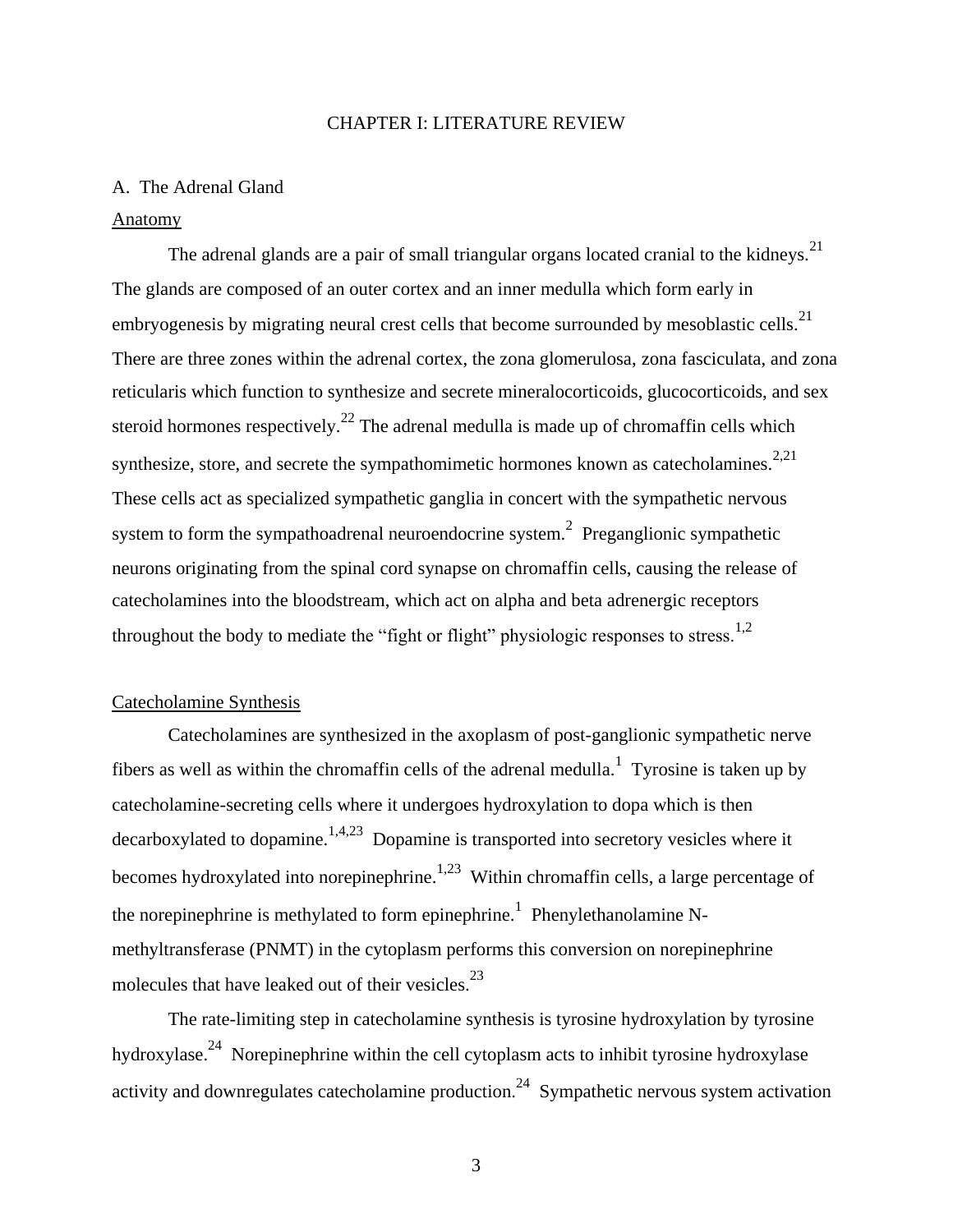results in release of intracellular norepinephrine, thus removing the negative feedback and allowing tyrosine hydroxylase activity to resume.<sup>21</sup>

## Catecholamine Storage and Secretion

Catecholamines are stored in granules within the chromaffin cells and nerve terminals of post-gangliolic sympathetic nerves.<sup>1,3</sup> Preganglionic sympathetic nerve fibers synapse on post ganglionic neurons in the sympathetic chain ganglia or one of the peripheral sympathetic ganglia, releasing acetylcholine.<sup>1,3</sup> This stimulates the release of norepinephrine from the postganglionic nerve terminals.<sup>1</sup> Other preganglionic sympathetic nerve fibers travel directly to the adrenal medulla where they synapse and promote the release of epinephrine and norepinephrine from the chromaffin cells into the blood stream. $1,3$ 

Following their release, cate cholamines act on  $\alpha$ - and  $\beta$ -adrenergic receptors throughout the body and have a variety of far-reaching effects. Norepinephrine has a greater affinity for  $\alpha$ receptors while epinephrine excites both  $\alpha$ - and  $\beta$ -receptors equally.<sup>1</sup> Sympathetic stimulation of the circulatory system leads to an increased heart rate and contractility as well as vasoconstriction of most systemic blood vessels, the consequence of which is increased blood pressure.<sup>1,3</sup> Peristalsis is inhibited in the gastrointestinal system and epinephrine stimulates gluconeogenesis within the liver.<sup>1,3</sup> Glycogenolysis in skeletal muscle and lipolysis in fat cells occur to accommodate a general increase in metabolism.<sup>1,3</sup> Bronchodilation, pupil mydriasis, and an increased strength of skeletal muscle contractions are all possible consequences of catecholamine release. $^{1,3}$ 

#### Catecholamine Metabolism

Epinephrine and norepinephrine can be metabolized in two ways. In the first pathway, monoamine oxidase (MAO) deaminates norepinephrine or epinephrine to form 3,4 dihydroxyphenylglycoaldehyde (DOPEGAL).<sup>17,25</sup> Aldehyde reductase or aldose reductase then reduces DOPEGAL to 3,4-dihydroxyphenylglycol (DHPG).<sup>26</sup> DOPEGAL can also be metabolized by aldehyde dehydrogenase to form 3,4-dihydroxymandelic acid (DHMA), but due to the presence of a  $\beta$ -hydroxyl group on DOPEGAL, it is preferentially reduced by aldehyde or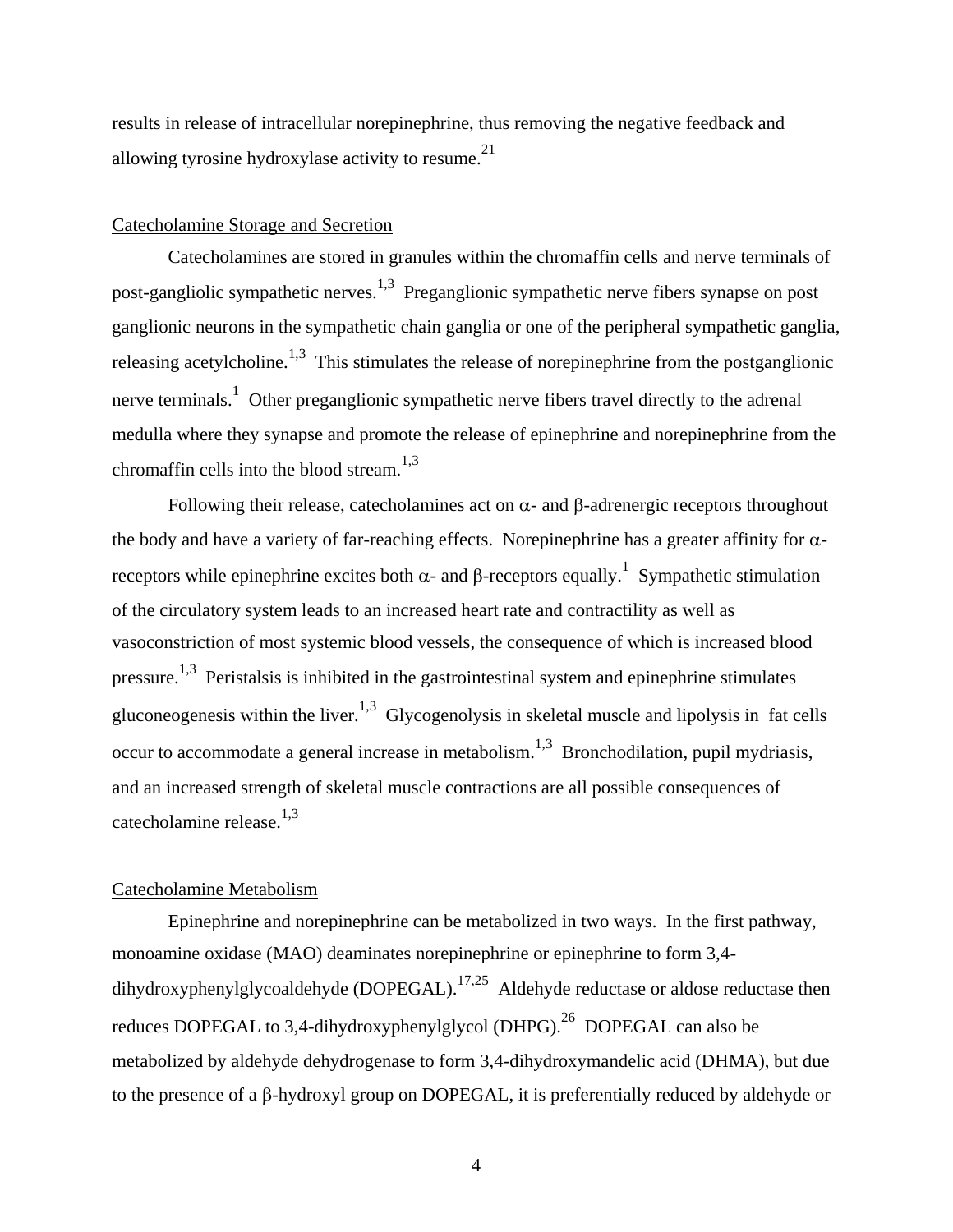aldose reductase.<sup>17,27</sup> DHPG diffuses out of the sympathetic nerves into the extracellular fluid where it is O-methylated by catechol-O-methyltransferase (COMT), found in extraneuronal tissues, to 3-methoxy-4-hydroxyphenylglycol (MHPG).<sup>17,26</sup> Alcohol dehydrogenase, located primarily in the liver, converts MHPG to 3-methoxy-4-hydroxyphenylglycolaldehyde  $(MOPEGAL)<sup>28</sup>$  which is then metabolized by aldehyde dehydrogenase to vanillylmandelic acid  $(VMA)$ .<sup>17,29</sup> The liver also extracts catecholamines, metanephrines, and other metabolites from the bloodstream and converts them ultimately, by a similar mechanism, to VMA.<sup>30</sup>

In the second pathway, epinephrine and norepinephrine undergo O-methylation by COMT to form metanephrine and normetanephrine. $2^6$  Further metabolism by MAO to MOPEGAL and reduction by aldehyde or aldose reductase to MHPG can also occur.<sup>17</sup>

Renal excretion is the primary route of elimination of catecholamines and their metabolites from the body.<sup>23</sup> Prior to renal elimination, the majority of these substances are first metabolized to sulfate conjugates.<sup>23</sup> Much of this sulfate conjugation takes places within the gastrointestinal tract, spleen, and pancreas where there are high concentrations of the sulfotransferase isoenzymes, SULTA1A3. $^{23,31}$  Clearance of the sulfate conjugates is slow as it is dependent on renal extraction, and their plasma half-lives are relatively long.<sup>23</sup> By comparison "free" (non-conjugated) catecholamines and metanephrines are extracted from the circulation very rapidly by tissues and organs throughout the body.<sup>30</sup> As a result, plasma concentrations of free catecholamines and metanephrines are much lower than their conjugated counterparts.<sup>23</sup>

The majority of catecholamine metabolism occurs within the same cells in which they are produced. There is a dynamic equilibrium between catecholamine transport into secretory vesicles and leakage back into the cytoplasm, where there is constant metabolism of the catecholamines.<sup>17,18</sup> Under resting conditions, the rate of leakage greatly exceeds the rate of exocytotic release.<sup>17</sup> As a result, the cellular uptake and metabolism of catecholamines by extraneuronal tissues after their release into circulation, accounts for less than 25% of total catecholamine metabolism.<sup>17</sup>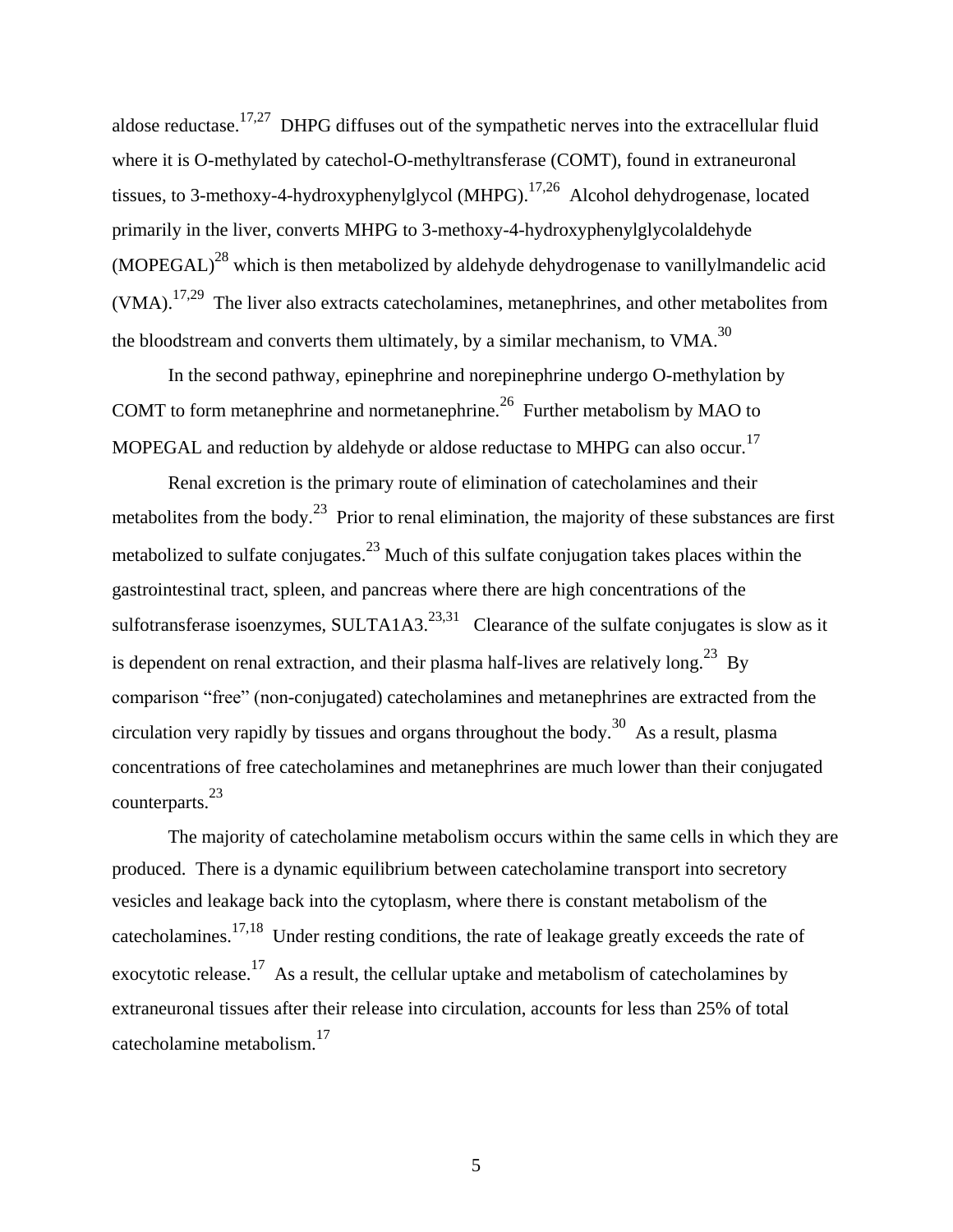Sympathetic nerves do not contain COMT, thus all intraneuronal metabolism of norepinephrine is via MAO and leads to the production of  $DHPG$ <sup>17,18</sup> Chromaffin cells of the adrenal medulla contain both COMT and MAO. However, COMT is in a membrane-bound form which has extremely high affinity for catecholamines.<sup>17,23</sup> As a result, the majority of intracellular catecholamine metabolism in chromaffin cells results in the production of metanephrine and normetaphrine.<sup>17,23</sup> Intracellular production of metanephrines in the adrenal glands accounts for 93% of circulating metanephrine and up to 40% of circulating normetanephrine, making the adrenal medulla the single largest source of both metanephrines in the body.<sup>23,30</sup> MAO does convert small amounts of cate cholamines within the chromaffin cells to DHPG, but in comparison to the large quantity of DHPG produced by intraneuronal metabolism in sympathetic nerves, the amount produced by chromaffin cells is insignificant.<sup>17</sup> A soluble form of COMT is also found in other extraneuronal tissues such as smooth muscle cells and hepatocytes where it metabolizes small amounts of catecholamines extracted from the blood stream to metanephrines and converts DHPG to MHPG.<sup>18</sup>

The observation that metanephrine and normetanephrine synthesis occurs continuously and is independent of catecholamine secretion is what allows these metabolites to serve as sensitive markers for the presence of catecholamine-secreting tumors of the adrenal medulla, known as pheochromocytomas, in people. While catecholamine concentrations in patients with pheochromocytomas may fluctuate based on the paroxysmal secretory nature of the tumor, concentrations of metanephrines should remain steadily elevated. Over 94% of the plasma metanephrines in these patients are derived from the metabolism of catecholamines by COMT within the tumor cells, not from metabolism that occurs after epinephrine and norepinephrine are released into circulation.<sup>32</sup> Furthermore, given that the majority of metanephrine and normetanephrine production occurs intracellularly and total body concentrations are minimally influenced by extracellular metabolism of circulating catecholamines, other illness or stressors that may lead to catecholamine release would be less likely to affect concentrations of metanephrines.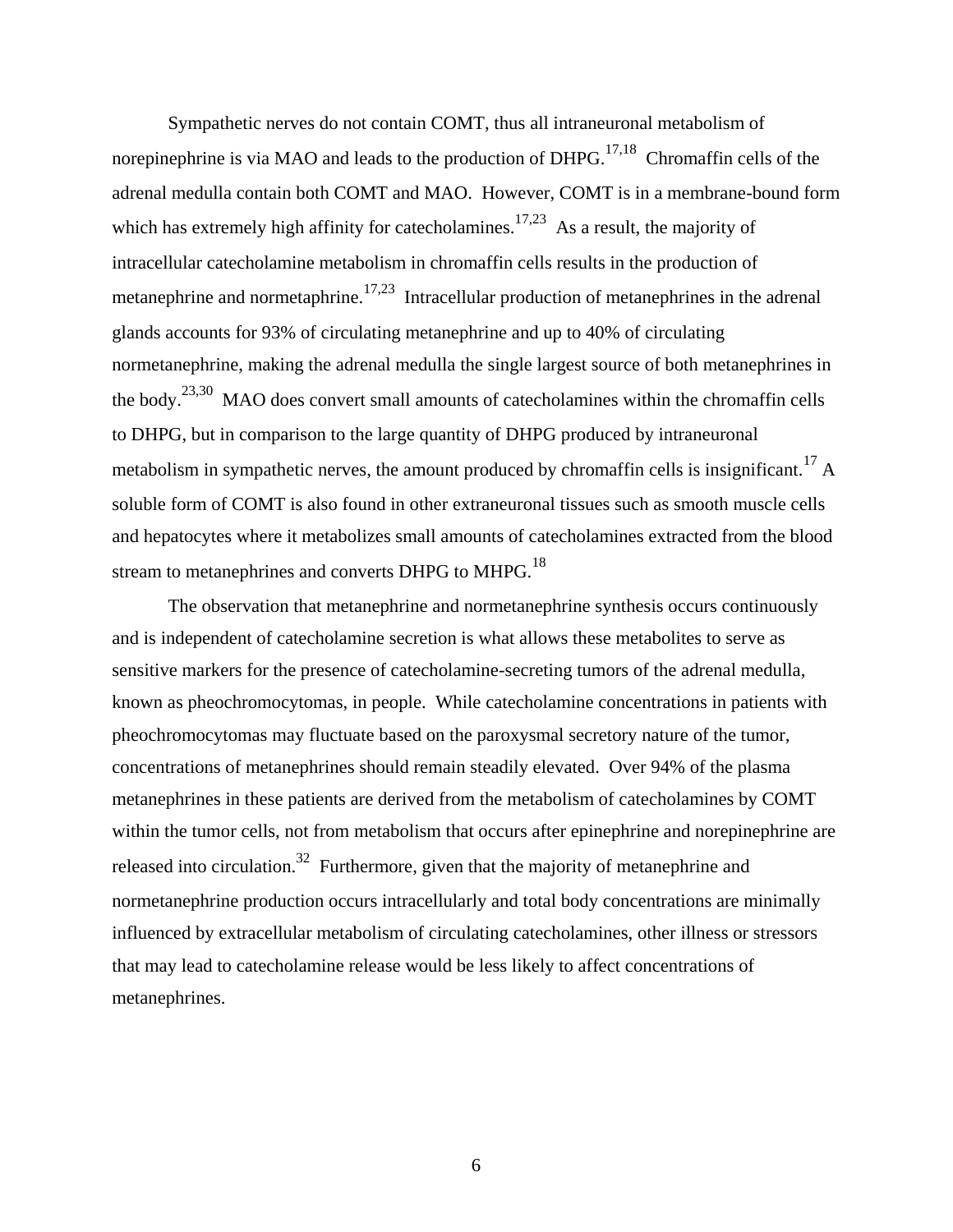## Stress, Illness, and Catecholamines

Activation of the sympathetic nervous system and subsequent release of catecholamines can occur due to a number of physiologic and pathologic causes. Physiologic stimulation including quiet standing, isometric hand exercises, cold pressor tests, and vigorous exercise have all been shown to cause a significant increase in plasma concentrations of epinephrine and norepinephrine in humans when compared to resting values taken in a supine position.<sup>33-35</sup> Similarly, a study by Alexander, *et. al*. demonstrated that immobilization and noise stress caused a marked rise in plasma free catecholamines in rats.<sup>36</sup> Given that stress affects many dogs during routine examinations and clinic visits, it is important to understand the impact this might have on a diagnostic test. Urine collected at home from healthy dogs undergoing routine examinations and blood collection were found to have significantly higher urinary epinephrine and norepinephrine:creatinine ratios following a visit to the veterinarian when compared to levels measured 7 days later.<sup>19</sup> Their urine epinephrine and norepinephrine: creatinine ratios were also greater than those in dogs that were accustomed to the hospital environment and diagnostic procedures.<sup>19</sup>

Critical illness can lead to elevations in catecholamines as was observed by Woolf, *et. al.* in a study that demonstrated elevated free plasma norepinephrine and epinephrine in humans that sustained traumatic or vascular brain injury, polysystem trauma, or other illness requiring hospitalization in the intensive care unit  ${(ICU)}$ .<sup>37</sup> Similar changes have also been seen in patients with liver failure, hypothyroidism, and myocardial infarction.<sup>38</sup> Although the effects of illness on canine catecholamine production are not well documented, unilateral nephrectomies on otherwise healthy dogs caused an intraoperative increase in the sum of plasma free epinephrine and norepinephrine.<sup>39</sup> Pituitary-dependent hyperadrenocorticism has also been shown to increase urinary epinephrine and norepinephrine:creatinine ratios in a small number of dogs as compared to a control group of dogs without adrenal disease.<sup>40</sup>

How these changes in catecholamine concentrations affect concentrations of metanephrines is less clear. Concentrations of metanephrines have been infrequently evaluated in humans with non-adrenal critical illness or those exposed to other potential mediators of sympathetic stimulation. Plasma free metanephrine and normetanephrine concentrations measured in humans the morning after an acute ischemic stroke were significantly elevated in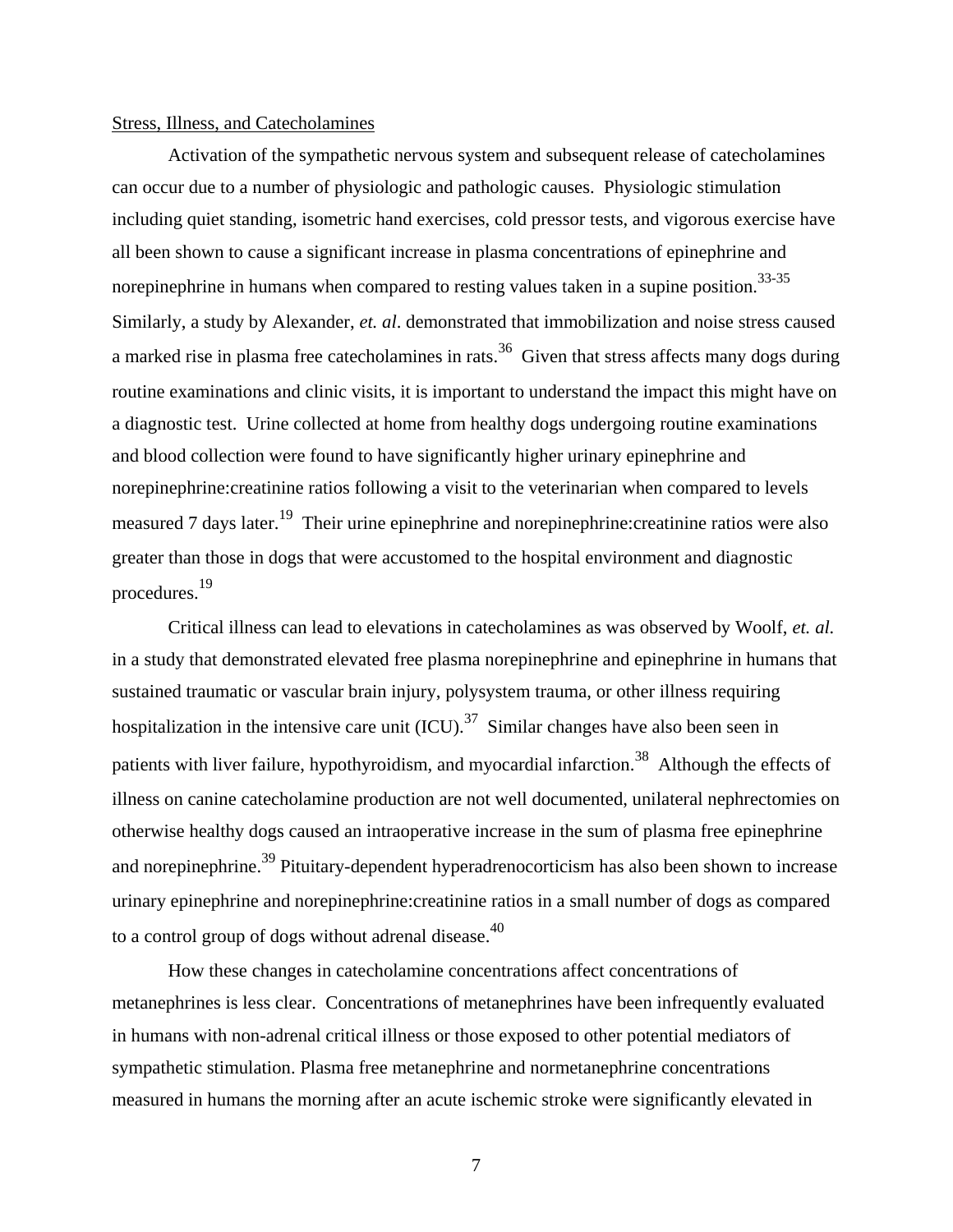those that had concurrent infection as compared to those that did not.<sup>20</sup> Increased plasma normetanephrine concentrations at admission in these patients was also associated with increased 3 month mortality.<sup>20</sup> Kook's study found that in urine samples collected at home from healthy dogs undergoing routine examination and diagnostic testing at a veterinary clinic, urinary metanephrine and normetanephrine:creatinine ratios were not significantly different on the day of the exam (t0) as compared to 7 days before ( $t$ -7) or 1 day after the visit (t1).<sup>19</sup> However, the metanephrine: creatinine ratio was significantly lower 1 week after the visit (t7) as compared to t-7, t0, and t1, and the normetanephrine: creatinine ratio was lower at t7 as compared to t-7.<sup>19</sup> Plasma free metanephrines were not significantly different in another study comparing dogs with blood collection performed at home versus those collected in the hospital. $^{41}$  In dogs with pituitary-dependent hyperadrenocorticism, urinary normetanephrine:creatinine ratios were higher than in normal dogs, but metanephrine: creatinine ratios were not different.<sup>40</sup> However, the effects of critical illness on concentrations of catecholamines and metanephrines in dogs have not been evaluated.

#### B. Adrenal Tumors

## History and Incidence

With the increasing use of high-resolution diagnostic imaging in both human and veterinary medicine, there have been an increased number of patients diagnosed with incidentally discovered adrenal tumors. Clinically silent adrenal masses are detected in up to 5% of humans that undergo computed tomography (CT) or magnetic resonance imaging (MRI) for other reasons.<sup>42-45</sup> In veterinary medicine, abdominal ultrasound has allowed improved visualization of the adrenal glands, making the recognition of adrenal masses more common. Despite this, many adrenal tumors still go undiagnosed. A search of the Veterinary Medical Database over a 10-year period found a frequency of adrenal tumors among all canine patients of 0.17%.<sup>46</sup> However, necropsy studies of dogs in research colonies have yielded a much higher rate of occurrence: 10.8% of 2958 dogs that were necropsied had adrenal tumors.<sup>46</sup> Of the adrenal tumors diagnosed in these studies, 41-53% were adrenal cortical adenomas, 12-22% were adrenocortical adenocarcinomas, 12-16% were adrenomedullary tumors (including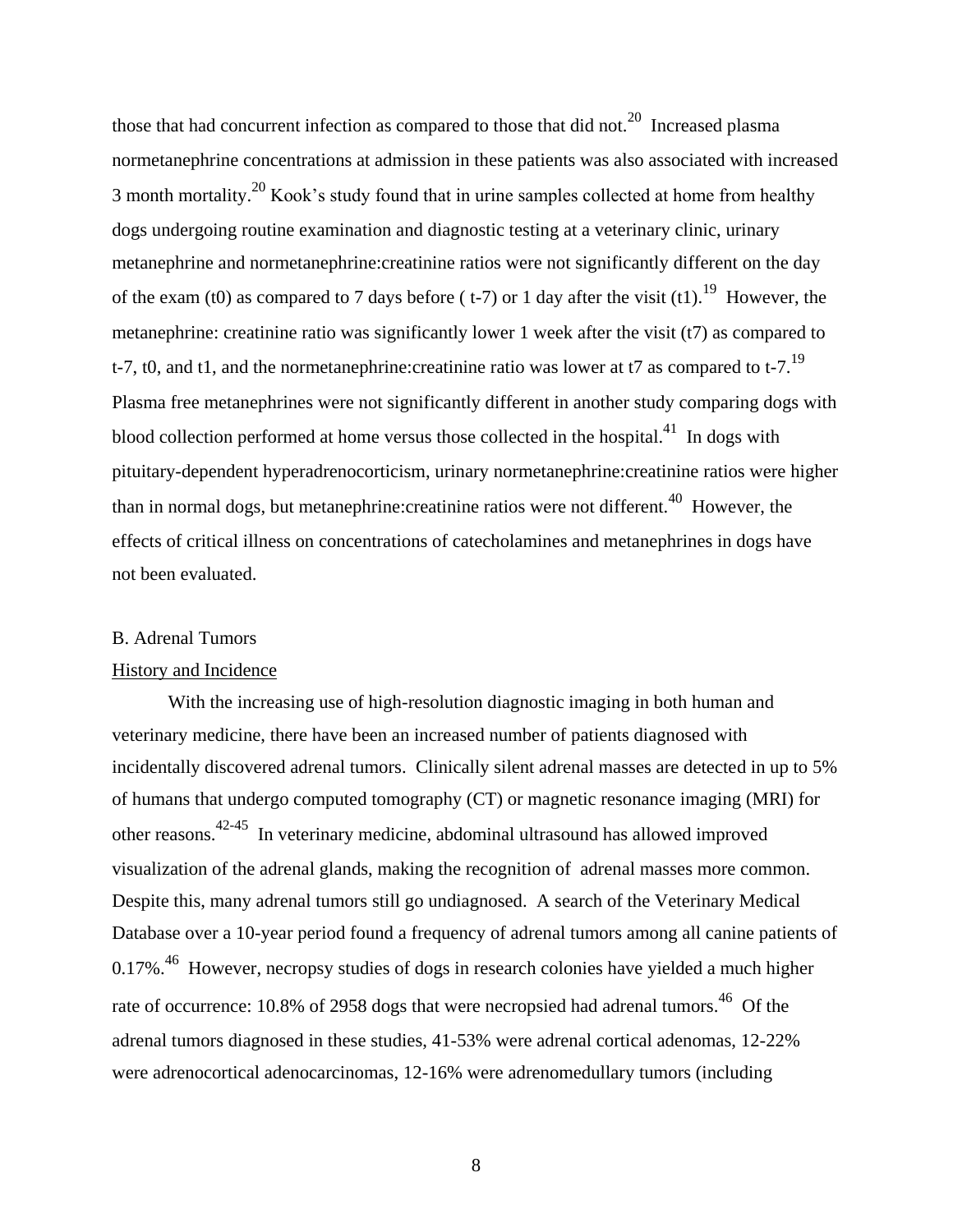pheochromocytomas, paragangliomas, and neuroepitheliomas), and 3-34% were metastatic lesions.<sup>46</sup>

Tumors of the adrenal gland are often functional. Hypersecretory tumors of the adrenal cortex produce excess cortisol, or occasionally other steroid hormones, leading to hyperadrenocorticism.<sup>22,46-51</sup> Functional tumors of the adrenal medulla, most commonly pheochromocytomas, secrete catecholamines causing stimulation of the sympathetic nervous system.<sup>4-8,46,51-54</sup> More rarely, pheochromocytomas in humans have been reported to secrete other peptides including somatostatin,  $55,56$  calcitonin,  $57,58$  vasoactive intestinal peptide,  $59$ corticotropin-releasing hormone,  $60,61$  growth hormone-releasing hormone,  $62$ adrenocorticotrophic hormone (ACTH),  $63-66$  parathyroid-like hormone,  $67$  and atrial natriuretic peptide<sup>68</sup> which can complicate their diagnosis.

The incidental discovery of an adrenal tumor can present a diagnostic dilemma to the clinician. Clinical signs may provide some clues as to whether an animal has hyperadrenocortism or catecholamine crises, but unfortunately, many times the clinical signs with these conditions are vague, intermittent, or non-specific. Additionally, there is overlap between the two as both dogs with pheochromocytomas and functional adrenocortical tumors may experience polyuria/polydypsia, weakness, and hypertension.<sup> $4-8,47,50$ </sup> As many of these tumors are hypersecretory, biochemical testing may allow differentiation between adrenocortical and adrenomedullary tumors. An ACTH response test or low-dose dexamethasone suppression test may provide evidence of hyperadrenocorticism consistent with an adrenocortical adenoma or adenocarcinoma.<sup>46,47,50</sup> However, there are reports of dogs with both pheochromocytomas and adrenocortical tumors or pheochromocytomas and pituitary-dependent hyperadrenocorticism (a condition in which increased ACTH secretion from the pituitary gland leads to increased secretion of cortisol from the adrenal glands), which may confound the results.  $^{7,69}$  Furthermore, the stress of another illness, such as a pheochromocytoma, might lead to increased adrenocortical activity, calling into question the results of these tests. ACTH secretion by a pheochromocytoma could lead to similar confusion.<sup>63-66</sup> Measuring plasma or urine concentrations of catecholamines and their metabolites are frequently employed in human medicine to diagnose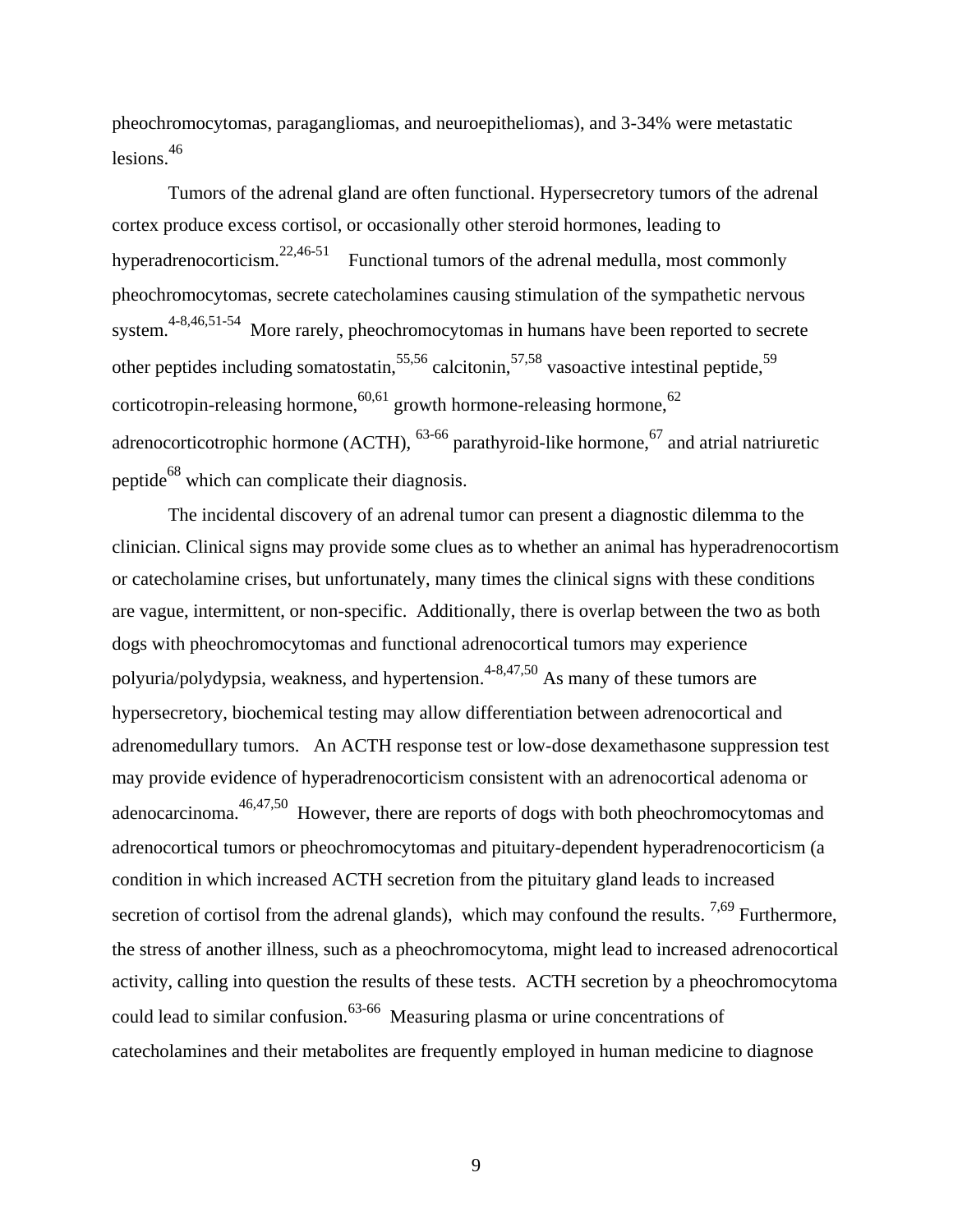pheochromocytomas,  $9-11,15,16,18,70-79$  but their utility in veterinary medicine has not yet been thoroughly explored.<sup>19</sup>

#### Canine Pheochromocytomas

Pheochromocytomas are rare tumors in dogs that arise from the chromaffin cells in the adrenal medulla<sup>7,8,46</sup> or the sympathetic ganglia.<sup>7,80</sup> They are often functional, producing and secreting catecholamines, primarily epinephrine and norepinephrine, though some may produce dopamine or other polypeptide hormones. Although the majority of catecholamine secretion from normal adrenal medullary cells is in the form of epinephrine,  $30^{\circ}$  most human pheochromocytomas secrete primarily norepinephrine or a mixture of epinephrine and norepinephrine.<sup>81</sup> It is unknown if this occurs in dogs. The tumors occur in middle-aged to older dogs and have no gender or breed predisposition.<sup>5-8,82</sup> Clinical signs associated with pheochromocytomas are attributable to excessive secretion of catecholamines or local invasion of the tumor.<sup>6-8</sup> Diagnosis is often difficult due to the paroxysmal nature of catecholamine secretion and the nonspecific clinical signs associated with it. Though invasive tumors carry a guarded prognosis, successful surgical excision can be curative.  $4,7,82,83$ 

Within pheochromocytoma cells, normal concentrations of intracellular norepinephrine fail to inhibit tyrosine hydroxylase, which normally acts as a rate-limiting step to regulate cate cholamine synthesis.<sup>24</sup> This may be due to insensitivity of the negative feedback pathway to norepinephrine, because of sequestration of norepinephrine into cytoplasmic vesicles and its subsequent exocytosis, or because of intracellular metabolism of the catecholamine.<sup>4,5</sup> Because the tumor cells lack the innervation present in normal chromaffin cells, catecholamine release from the tumors is not neurally mediated.<sup>5</sup> The stimuli that do lead to cate cholamine release in pheochromocytomas are poorly understood, though certain drugs,  $84,85$  physical pressure and manipulation, and changes in tumor blood flow may promote secretion.<sup>3,5</sup>

The majority of clinical signs associated with pheochromocytomas are attributable to the effects of catecholamine release or the space-occupying nature of the tumor and its metastases. Stimulation of  $\alpha_1$ -receptors leads to vasoconstriction and hypertension while activation of  $\beta_1$ receptors can cause tachycardia and arrhythmias. There is evidence in rats that prolonged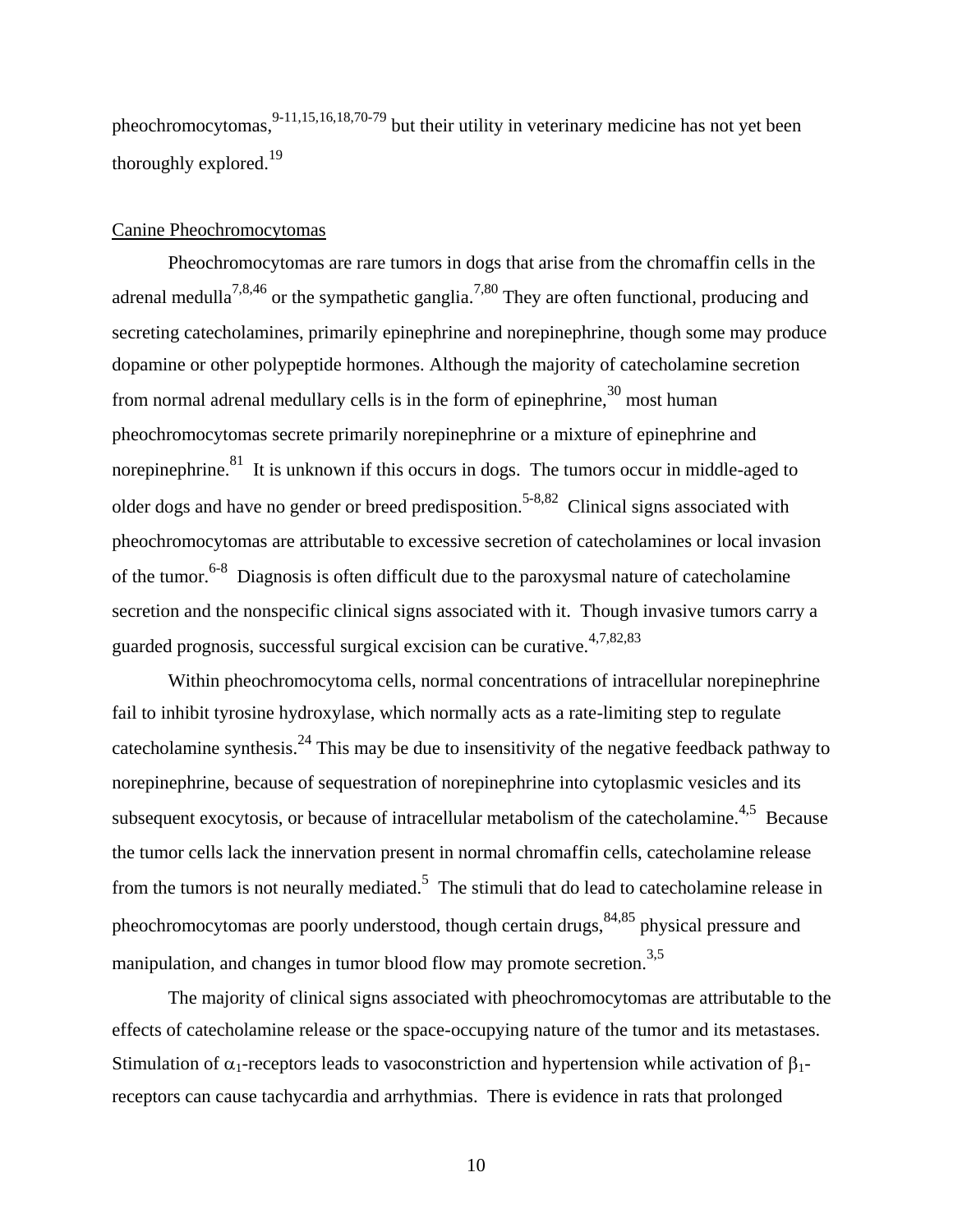periods of elevated catecholamines can lead to a down-regulation of  $\alpha_1$ - and  $\beta_1$ -receptors,  $86,87$ which may explain why some patients experience few to no clinical signs.

Pheochromocytomas have malignant tendencies in dogs. Local invasion has been identified in 33-52% of tumors<sup>4,7,8</sup> and metastasis in 13-36% of cases.<sup>5,7,8</sup> Spread to the regional lymph nodes, liver, spleen, lungs, and kidneys is most common, though metastasis to the brain, bone, heart, pancreas, spinal canal, and jejunum has also been reported.<sup>7,8</sup>

#### Clinical Findings

A variety of historical complaints and physical findings have been identified in dogs with pheochromocytomas, but the most common include weakness, lethargy, anorexia, weight loss, vomiting, polyuria/polydypsia, tachyarrthymias, tachypnea, pallor, and collapse.<sup>4-8</sup> Hypertension can lead to neurologic signs, including seizures and paresis, and hemorrhage in the retinas, or from nasal and gingival mucosa.  $4-8$  Large tumors can occasionally be palpated in the abdominal cavity and tumor invasion of the vena cava with subsequent thrombosis can lead to ascites or peripheral hindlimb edema.<sup>4,5,7,8</sup> Abdominal pain, restlessness, cough, fever, and rarely, cardiac arrest have also been reported.<sup>5-8</sup> Clinical signs are often episodic and some dogs may be completely asymptomatic. As a result, 48-60% of these tumors are diagnosed incidentally on ultrasound, exploratory celiotomy, or necropsy.5,7,8

Hematologic and biochemical findings are inconsistent and generally nonspecific. In one report, 64% of dogs were anemic, possibly due to chronic disease or blood loss from the tumor, while another found some dogs to be hemoconcentrated, which may be attributable to catecholamine-stimulated erythropoietin release or release of erythropoietin-like factors from the tumor.<sup>4,5</sup> Catecholamine release can cause decreased neutrophil margination resulting in neutrophilic leukocytosis, which has been found in 26-51% of dogs with pheochromocytomas.<sup>7,8</sup> Inflammation or necrosis of the tumor might also contribute to this leukocytosis. Increased liver enzyme activities, hypoalbuminemia, azotemia, and hypercholesterolemia are some of the more commonly reported biochemical abnormalities.<sup>7,8</sup> Increased alkaline phosphatase (ALP) and alanine aminotransferase (ALT) activities were found in 10% of dogs in one study<sup>8</sup> and 80% and 61%, respectively, in another,  $\frac{7}{1}$  but this has not been associated with hepatic metastasis.<sup>5</sup>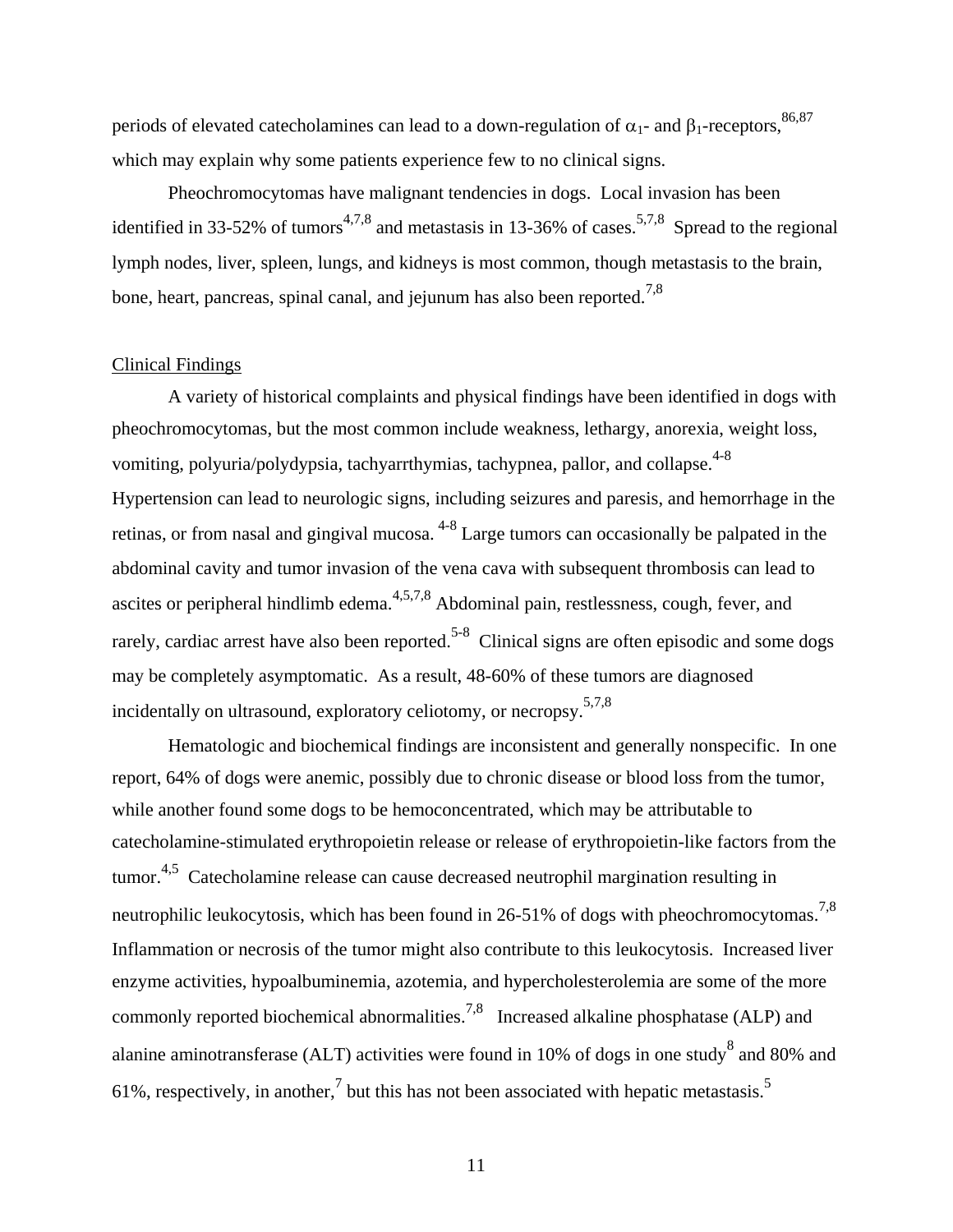Twenty-two to 28% of dogs are hypercholesterolemic<sup>7,8</sup> which may reflect catecholamineinduced lipolysis and the liver's conversion of these fatty acids to cholesterol. However, concurrent disease could also explain a number of reported clinical pathologic abnormalities.

Because of the episodic nature of catecholamine secretion from pheochromocytomas, isolated blood pressure measurements are an insensitive diagnostic tool. Though it is a common finding in humans with pheochromocytomas,  $\frac{88}{30}$  only 38-50% of dogs with these tumors were hypertensive.<sup>4,7</sup> In one report, 9/10 hypertensive dogs with pheochromocytomas had concurrent diseases that could also cause an elevation in blood pressure.<sup>7</sup> Studies by both Gilson and Barthez determined that approximately 50% of the dogs with pheochromocytomas had concurrent, unrelated neoplasia.7,8

#### Diagnostic Imaging

Diagnostic imaging, although useful for identifying and evaluating the invasiveness of an adrenal mass, does not define the tumor's tissue of origin. Abdominal radiographs may identify a large mass in the retroperitoneal space, though this finding occurs in only 35-56% of dogs with pheochromocytomas.<sup>4,5,8</sup> Abdominal ultrasound is the most commonly used imaging technique to evaluate the adrenal glands in veterinary medicine.<sup>89-93</sup> Fifty to 85% of dogs with pheochromocytomas had adrenal masses identified on abdominal ultrasound, so although it is useful, some dogs with pheochromocytomas will go undetected despite imaging with ultrasound.<sup>5,7</sup> The typical ultrasonographic appearance is unilateral adrenomegaly with a normalsized contralateral adrenal gland, although bilateral pheochromocytomas<sup>7,8</sup> and a dog with an adrenocortical tumor and a pheochromocytoma<sup>69</sup> have been reported. Many of the masses are cystic or multilobular and cause displacement of the kidney.<sup>93</sup> Ultrasound can also be useful for detecting metastatic disease or local invasion of the tumor into the caudal vena cava or other surrounding structures.<sup>93</sup> In one study, larger adrenal masses ( $> 2$  cm) were more likely to be malignant, although there was no correlation between pheochromocytoma size and local invasiveness or with the severity of clinical signs.  $\frac{90}{90}$  In dogs with adrenal neoplasia, one report found ultrasound to have a sensitivity and specificity of 80% and 90% respectively, for detecting tumor thrombi in the vena cava.  $94$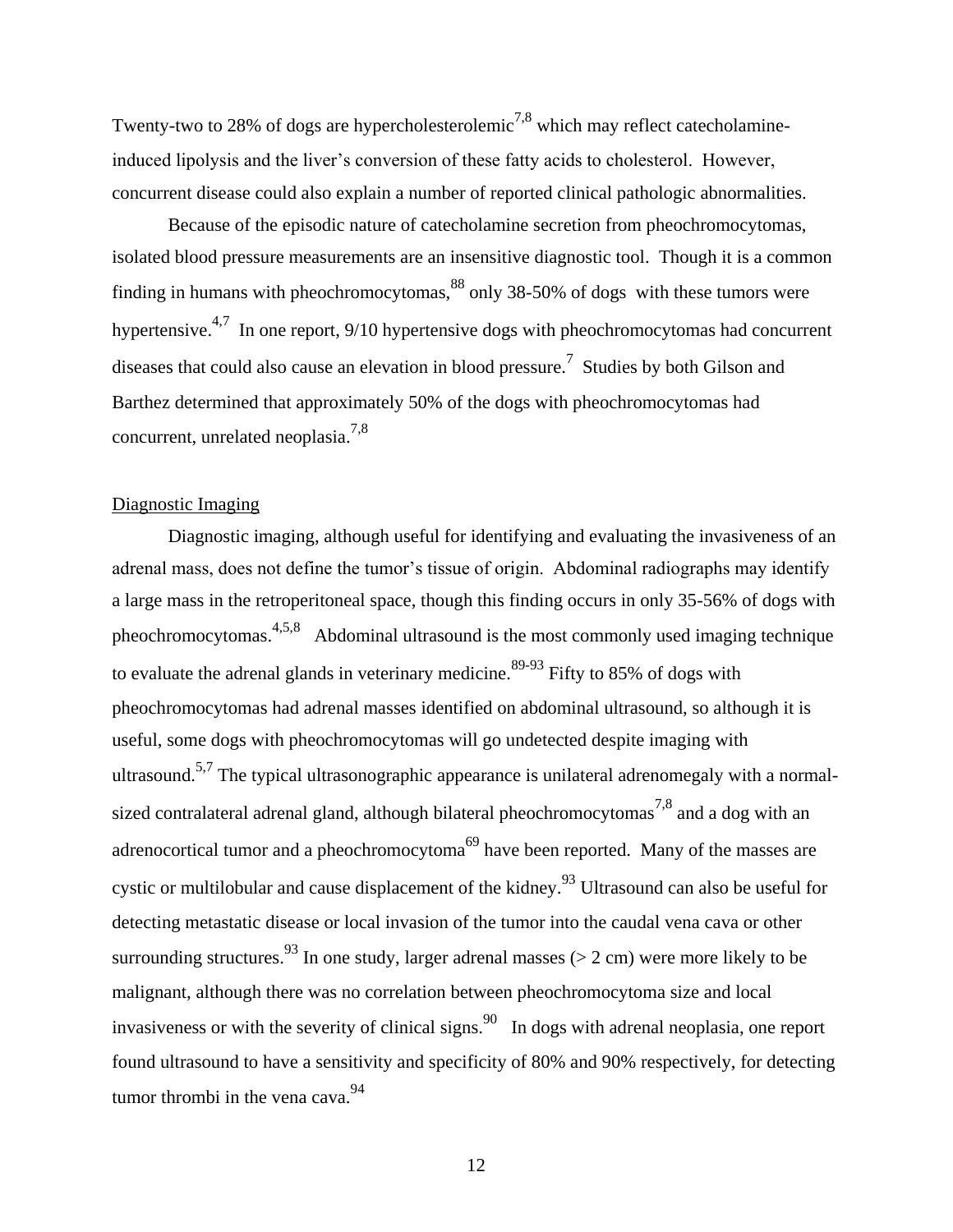In humans with suspected pheochromocytomas and biochemical testing (catecholamines or metanephrines) consistent with the diagnosis, CT or MRI are the imaging modalities recommended for initial tumor confirmation and localization.<sup>95</sup> CT can detect masses larger than 5 mm as well as screen for metastatic lesions and local invasion. The sensitivity of CT for detection of a pheochromocytoma located within the adrenal gland in humans is between 77- 98% with a specificity of 29-93% with the use of contrast enhancement. <sup>95-97</sup> The use of CT scans for the evaluation of adrenal disease has been limited in veterinary medicine. A report of CT scans of four dogs with pheochromocytomas found the modality to be more useful than radiographs or ultrasound for assessing the size, shape, and margination of the tumor and contrast enhancement aided in identification of surrounding vascular and urinary structures.  $93$ MRI is also a highly sensitive (90-100%) and specific (50-100%) technique for detecting pheochromocytomas in humans, and may have superior specificity for detecting extra-adrenal disease.<sup>95-97</sup>

After localizing an adrenal tumor, functional imaging studies are used in human medicine to confirm that a given mass is a pheochromocytoma and to exclude the presence of metastatic disease.<sup>95</sup> Metaiodobenzylguanidine (MIBG) is a guanethidine-derived analog that resembles norepinephrine and is taken up by sympathomedullary tissues. Using radioisotope labeled  $\int^{131}$ I] or  $\int^{123}$ I]MIBG for nuclear scintigraphy, areas with abnormally increased MIBG uptake can be identified. Since only adrenergic tissues will take up the radioisotope, it is a fairly sensitive  $(81\% - 90\%)$  and very specific test  $(89\% - 100\%)$ .  $^{96-100}$  For patients with elevated catecholamine or metanephrine concentrations but normal CT or MRI findings, a positive result can provide confirmation of a diagnosis.<sup>98</sup> Positron emission tomography (PET) with ligands such as 6- $[18F]$ fluorodopamine,  $[18F]$ dihydroxyphenylalanine,  $[11C]$ hydroxyephedrine, and  $[$ <sup>11</sup>C]epinephrine, acts similarly, though it is not widely available.<sup>95</sup> The equipment required for functional imaging is not widely available in veterinary medicine and its use for pheochromocytoma diagnosis in dogs is limited to two case reports.  $\int^{123} I \sim NIBG$  positively identified a tumor in a Yorkshire Terrier, $101$  and the PET radiopharmaceutical p- $[$ <sup>18</sup>F]fluorobenzylguanidine, was used successfully to diagnose pheochromocytomas in 2 dogs.<sup>102</sup>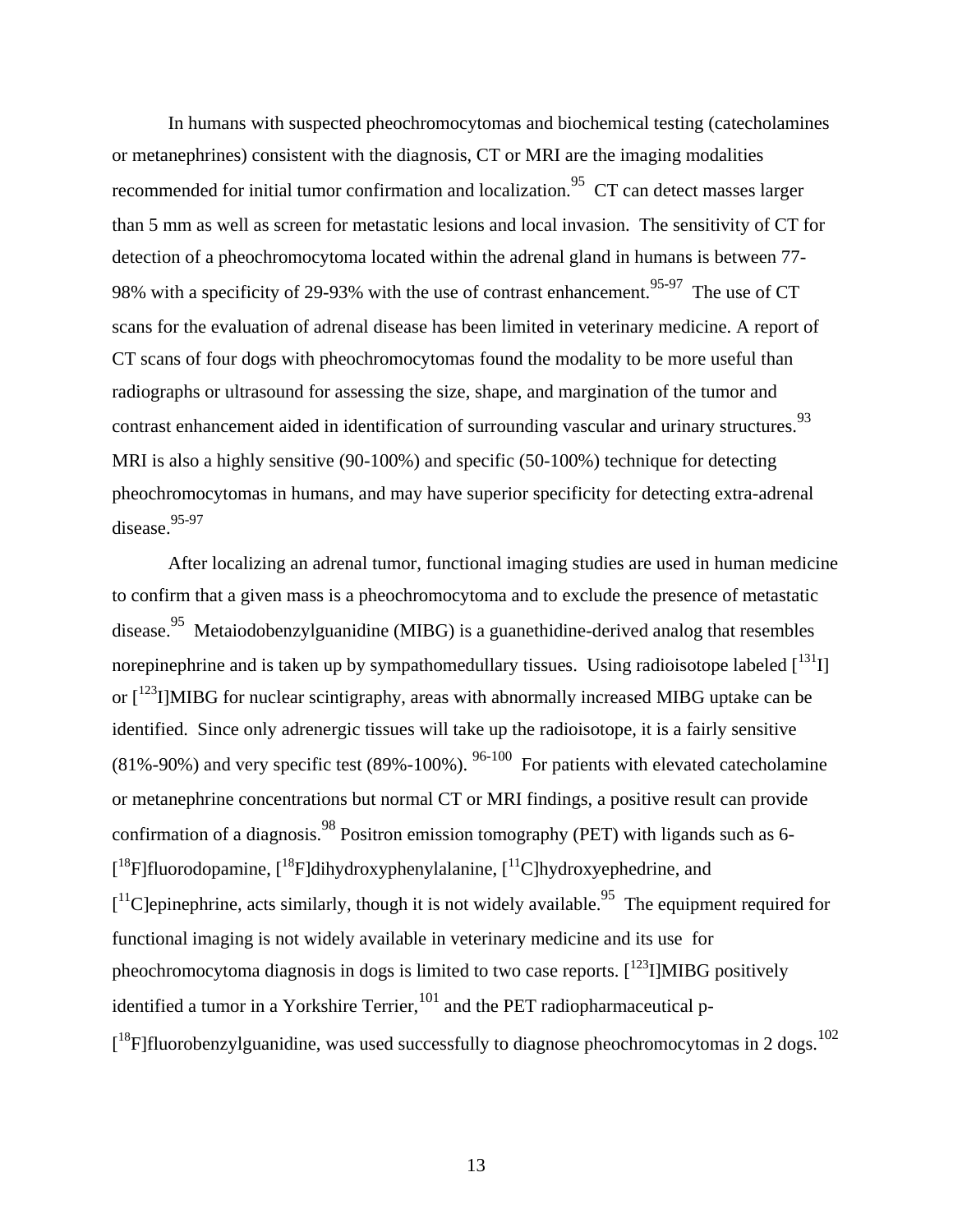An adrenal mass was suspected in a third dog in the study, but PET imaging was negative and subsequent exploratory celiotomy confirmed the absence of a mass.<sup>102</sup>

#### C. Urinary and Plasma Catecholamines and Metanephrines

#### Use in Human Pheochromocytoma Diagnosis

Urine and plasma concentrations of catecholamines and metanephrines have been used in the routine screening of human patients for pheochromocytomas for a number of years. Recently, there has been a large body of literature published suggesting the superiority of measuring metanephrines versus catecholamines for pheochromocytoma screening and the consensus reached by the 2005 International Symposium on Pheochromocytoma states that initial testing for the tumor should always include measurements of either plasma free or urinary fractionated metanephrines.<sup>12</sup>

Plasma catecholamine and metanephrine concentrations offer the advantage of a brief blood draw as opposed to 24-hour urine collection that is recommended for sampling of urine catecholamines and metanephrines. Samples are drawn from patients in a sitting position or in a supine position after 30 minutes of rest. Lenders*, et. al.* found that the upper reference limits for plasma metanephrine and normetanephrine were higher in patients sampled in the sitting position than in those sampled in the supine position after rest. The group recommended patients be tested in a supine position or that testing be repeated in patients with high plasma metanephrines if blood was drawn while in the seated position. $103$ 

Multiple studies have evaluated the sensitivity and specificity of plasma metanephrines and catecholamines for pheochromocytoma diagnosis in humans. Sensitivities for plasma metanephrines ranged between 96-100% with specificities between 79-100%.<sup>9,11,15,16,78,104,105</sup> Metanalysis using data from five studies<sup>13,15,16,78,105</sup> calculated an overall diagnostic sensitivity of 98% and specificity of 92% for measurement of plasma free metanephrines.<sup>106</sup> Comparatively, the sensitivity of plasma catecholamines is reported from 70-85%<sup>9,11,13,15,16,79</sup> with specificities between 69-88%.<sup>9,13,15,79</sup>

Urinary metanephrines have traditionally been measured following acid hydrolysis or enzymatic deconjugation with sulfatase.<sup>14</sup> This step allows both the free and conjugated portions to be measured. Total urinary metanephrines represents a combined measure of the free and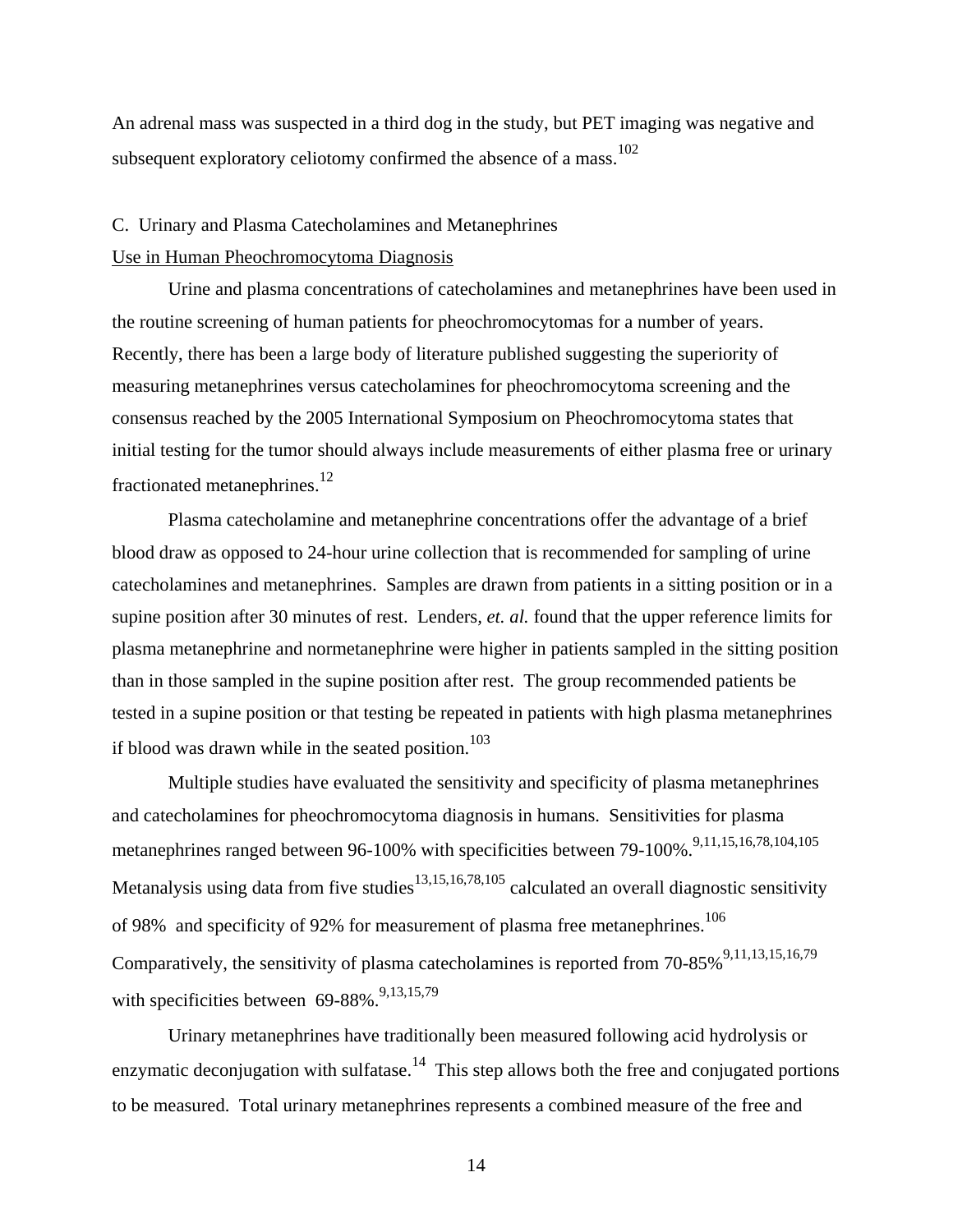conjugated portions of both metanephrine and normetanephrine while fractionated metanephrines delineates metanephrine (free + conjugated) from normetanephrine (free + conjugated). Free metanephrines contribute less than 3% to the total metanephrines in urine.<sup>14</sup> Because the gastrointestinal tract contains a high concentration of SULT1A3, it contributes a large and variable amount of conjugated normetanephrine to this pool, which may affect the diagnostic sensitivity and specificity of these tests.<sup>14</sup> Furthermore, conjugated metanephrines are cleared more slowly from the body than free metanephrines and are eliminated almost entirely by the kidneys.<sup>14</sup> Therefore, renal insufficiency can impact these measures. Unless otherwise specified, the measurement of urine catecholamines or metanephrines refers to the total of free and conjugated portions.

Studies comparing the diagnostic sensitivity and specificity of urine total or fractionated metanephrines with plasma free metanephrines documented sensitivities between 65-100%<sup>9-</sup>  $11,13,15,78$  and specificities from 69-95% for urinary metanephrines.<sup>9,10,13,15,78</sup> Of the studies that compared them directly, plasma free metanephrines were found to be a more sensitive test for pheochromocytomas than urinary metanephrines, but the specificity was not consistently greater. Similar to plasma catecholamines, urinary catecholamines have also proven to be a less consistent diagnostic test than its metabolized counterpart. The sensitivity of urinary catecholamines ranges from 74-93% <sup>9-11,13,15,16,79</sup> with specificity of 58.5-99%.<sup>9,10,13,15,16,79</sup> Recently, a study by Boyle, *et. al.,* evaluated the use of urinary free metanephrines for pheochromocytoma diagnosis, which allowed the less specific conjugated portion to be discounted. The sensitivity of the test in this study was 100% with 94% specificity, making it more sensitive than urinary catecholamines, urinary VMA, and plasma catecholamines to which it was compared. It was, however, less specific than urinary cate cholamines or VMA.<sup>79</sup> Unfortunately, no comparison was made between plasma and urinary free metanephrines in this study, or in any others to date.

Urine for catecholamine and metanephrine analysis in humans is typically collected over a 24-hour period into a glass bottle containing concentrated hydrochloric acid. The acidification helps to maintain the stability of the compounds. Although this procedure is still most commonly followed, there have been studies evaluating the utility of single-voided samples for pheochromocytoma diagnosis. All of them found a strong correlation between concentrations of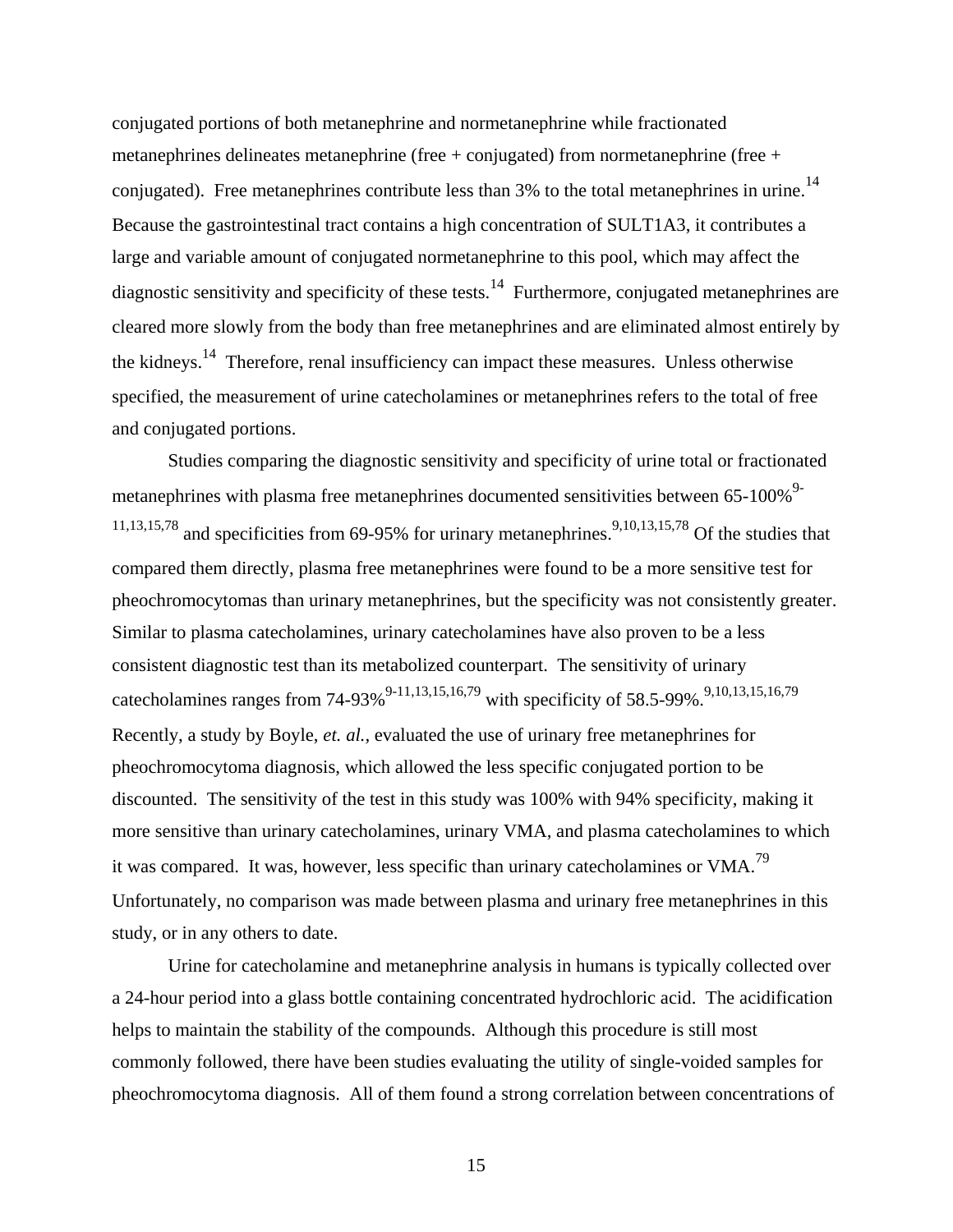metanephrines in the single voided samples compared to the 24-hour collection.<sup>70,71</sup> Metanephrine and normetanephrine concentrations were found to be consistent throughout the  $day^{70}$  and when total metanephrine concentrations (metanephrine + normetanephrine) were assessed, single-voided samples had a high degree of specificity (100%) and sensitivity (97.6%) for detecting pheochromocytomas compared to a population of patients with non-functional adrenal tumors.<sup>70</sup>

Given that sensitivity is valued over specificity for pheochromocytoma diagnosis in humans, plasma metanephrines are gradually becoming the test of first choice for physicians. Because pheochromocytomas are rare tumors, this results in a high number of false positives. Urinary fractionated metanephrines has been suggested as a follow up test for patients with high plasma metanephrines.<sup>12,107</sup> Sequential testing with these two methods was shown in one study to increase the positive predictive value from 28.6% for plasma metanephrines alone to 86% when followed with urine fractionated metanephrines.<sup>107</sup>

#### Methodology

A number of different techniques for measuring urine and plasma catecholamines and metanephrines have been described. High performance liquid chromatography with electrochemical detection (HPLC-ECD) is the most often used method due to its high sensitivity and specificity.<sup>108</sup> Limitations of HPLC-ECD include extensive sample preparation, long analysis times and the potential for drug interference.<sup>10,74,109</sup> Recently, liquid chromatography with tandem mass spectrometry (LC-MS/MS) techniques have been developed which allow for more rapid turn-around time of samples and eliminates the problems caused by drugs due to analytical interference with HPLC-ECD methods.<sup>110</sup> This method has been validated in humans for the measurement of urinary and plasma catecholamines, urinary conjugated metanephrines, and plasma free metanephrines and reduces the run time of a single sample from 20 minutes with HPLC-ECD to 3-6 minutes using LC-MS/MS.<sup>74,110-112</sup> Furthermore, no interference from acetaminophen, chlorpromazine, desipramine, or ephedrine sulfate has been noted.<sup>110</sup> Comparison of plasma free metanephrine concentrations measured by LC-MS/MS and HPLC-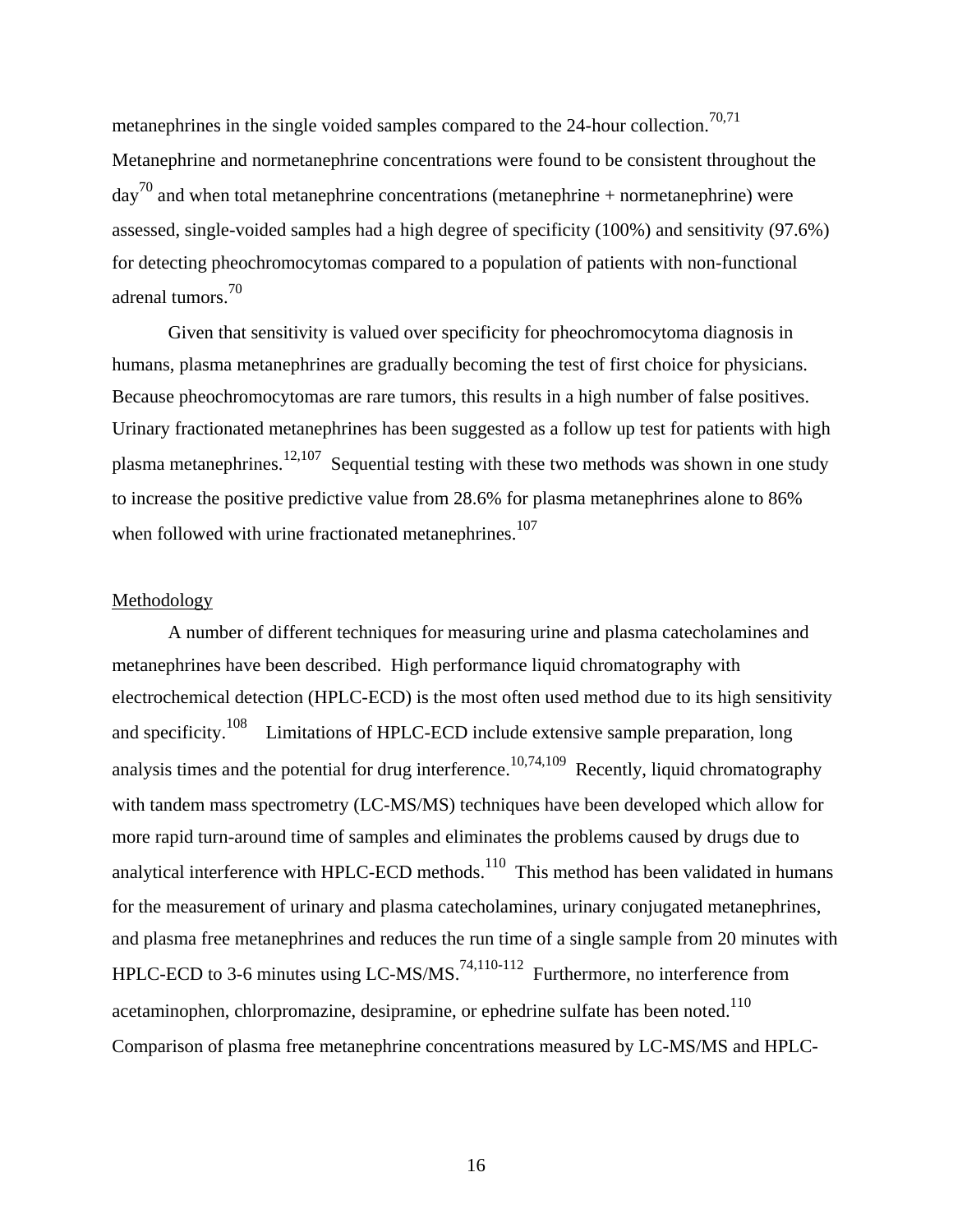ECD in patients undergoing routine screening for pheochromocytomas showed a high degree of correlation, though LC-MS/MS is thought to have greater specificity.<sup>74</sup>

#### Use in Canine Pheochromocytoma Diagnosis

The evaluation of catecholamine and metanephrine concentrations for diagnosis of pheochromocytomas in veterinary medicine has been limited. Total plasma catecholamines were measured by Twedt and Wheeler in one dog diagnosed with a pheochromocytoma, and the values were elevated when compared to normal dogs.<sup>4</sup> Gilson, *et. al.* measured urine catecholamines and VMA in one dog with a pheochromocytoma, but found the results to be inconclusive.<sup>8</sup> Concentrations of urinary fractionated metanephrines in 2 dogs with pheochromocytomas were recently evaluated by Kook *et al,* who found elevated normetanephrine:creatinine ratios in both dogs. One of these dogs also had an elevated metanephrine:creatinine ratio.<sup>19</sup> Kook *et. al*. and Quante *et. al*., noted elevations in urinary normetanephrine: creatinine ratios in 6 dogs with pheochromocytomas,  $40,113$  but metanephrine and catecholamine: creatinine ratios overlapped those seen in healthy dogs.  $113$  Some overlap was also seen in normetanephrine:creatinine ratios between dogs with pheochromocytomas and those with pituitary-dependent hyperadrenocorticism. $^{40}$  The data in these reports are too sparse to conclusively determine the utility of metanephrines or catecholamines in the diagnosis of canine pheochromocytomas or the accuracy of plasma concentrations when compared to urine, particularly in animals with concurrent illness. At this time, establishing a diagnosis of a pheochromocytoma still requires histologic evaluation of a biopsy or excision of the mass.

Reference intervals in normal dogs need to be established before further use of these tests as diagnostic tools can be explored. Previous studies which have measured epinephrine and norepinephrine in dogs for other purposes have utilized small groups of normal dogs or compared post-treatment levels to baseline, but the actual values are often not reported or are only available in graphical form.<sup>19,114-116</sup> Unger, *et. al.* described a group of 10 female mixedbreed dogs with a mean baseline total plasma catecholamines of 0.71 +/- 0.1 ng/ml and total urinary cate cholamines of 41.97 +/- 7.29 ng/ml.<sup>117</sup> Mean urinary epinephrine: creatinine ratios in 10 normal dogs were  $3.9 +/- 1.3$  nmol:mmol with norepinephrine: creatinine ratios of  $1.5 +/- 0.3$ nmol/mmol in Beerda *et. al.*'s study of hypoglycemia-induced stress.<sup>118</sup> An abstract by Kook, *et.*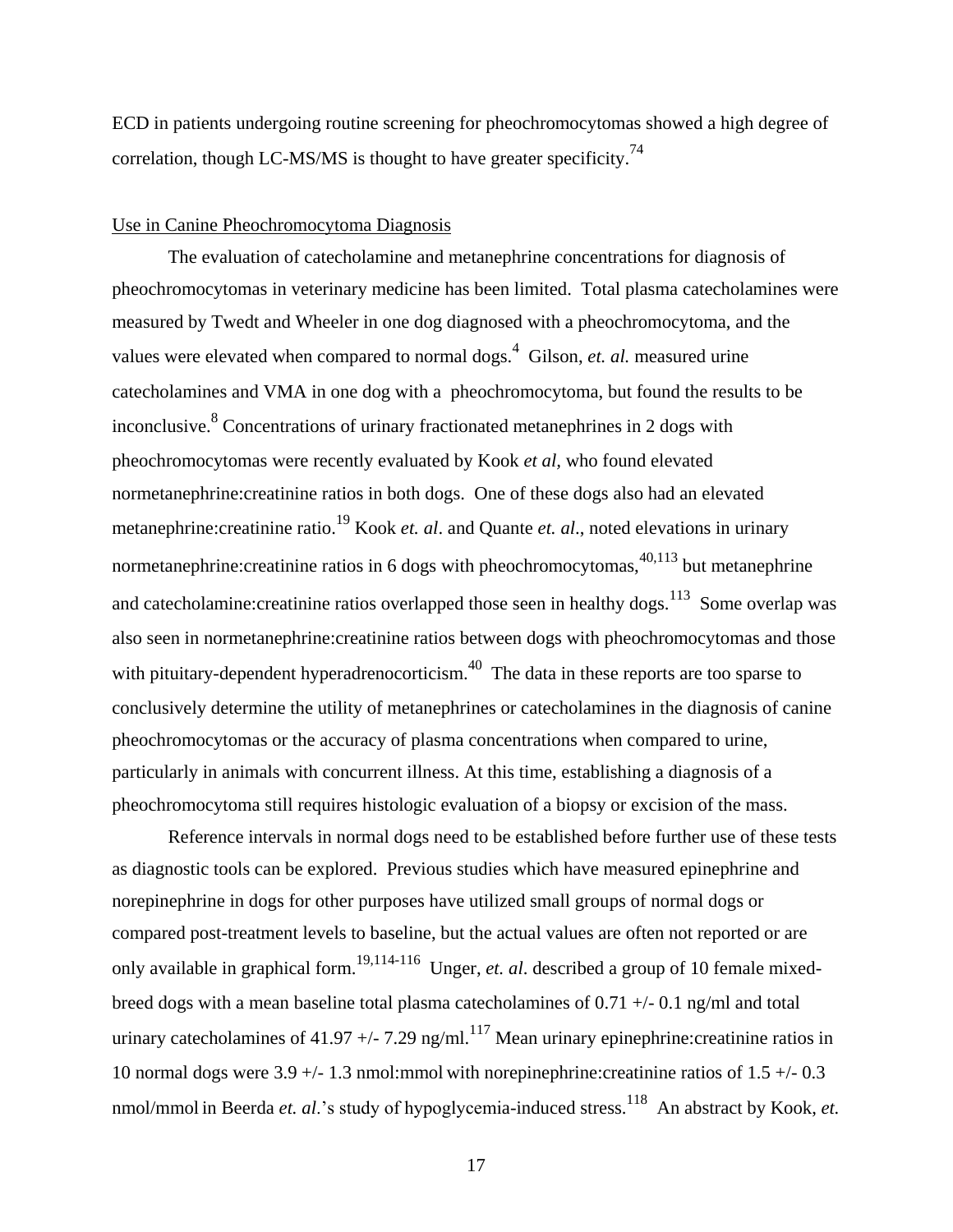*al*. reports mean urinary epinephrine and norepinephrine: creatinine ratios from 10 normal dogs as 4 nmol:mmol (range: 1-16) and 9 nmol:mmol (range:  $3-67$ ) respectively.<sup>119</sup> One of the largest studies evaluated 24 normal dogs and found mean plasma epinephrine concentrations of 1,370 +/- 730 pmol/L and norepinephrine concentrations of 3,420 +/- 1,220 pmol/L, but substantial individual variation was observed.<sup>120</sup> Similarly, another study of 12 dogs found mean plasma epinephrine concentrations of 2,222 +/- 27.3 pmol/L and mean norepinephrine plasma concentrations of 3,690 +/- 27 pmol/L.<sup>121</sup>

Concentrations of metanephrines in normal dogs have been evaluated far less frequently. In a conference proceeding presented by Dalessandri*, et. al*. plasma concentrations of free metanephrines were reported in 17 healthy dogs collected at home and 10 dogs collected in the clinic, with no significant differences noted. $41$  Mean normetanephrine concentrations were 1,640.5 pmol/L +/- 864.9 and 1,875 pmol/L +/- 661.5 in dogs collected at home and in hospital, respectively, and mean plasma metanephrine concentrations were 1,603.5 pmol/L +/-680.5 in dogs collected at home versus 1,412 +/- 584.6 pmol/L in dogs collected at the hospital.<sup>41</sup> Mean urinary metanephrine and normetanephrine: creatinine ratios have been reported as 128 nmol:mmol and 66 nmol:mmol, respectively with values that ranged in 10 healthy dogs from 27- 473 nmol:mmol (metanephrine:creatinine) and 14-103 nmol:mmol (normetanephrine: creatinine).  $^{119}$ 

# Factors Affecting Catecholamine and Metanephrine Concentrations *Renal Failure*

Urinary excretion is the primary route via which catecholamines and their metabolites are excreted from the body. Catecholamines and the free metanephrines are rapidly extracted from circulation by tissues within the body and further metabolized to sulfate conjugates or VMA. $^{23}$ The clearance of sulfate-conjugated metanephrines is dependent on renal extraction, resulting in slower clearance from the bloodstream when compared to their precursor metabolites. $^{23}$ Therefore, concentrations of sulfate-conjugated metanephrines are much higher than the concentrations of free metanephrines in plasma. $^{23}$  Because of their dependence on renal function, the plasma levels of sulfate conjugates can increase markedly in patients with renal failure.<sup>122</sup> Plasma levels of catecholamines and free metanephrines have been shown to be no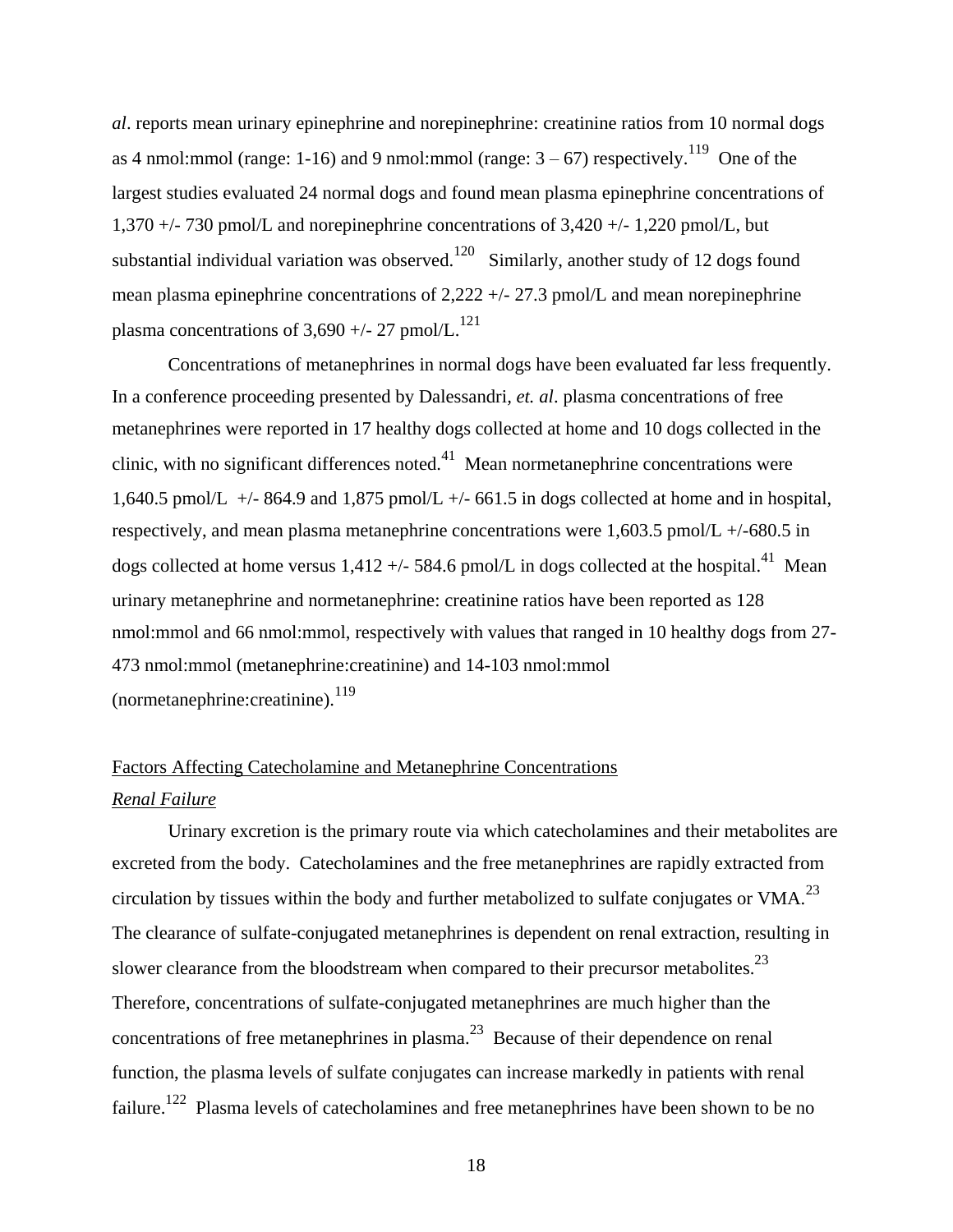more than two-fold higher in humans with renal failure when compared with healthy volunteers, and they were increased above their respective reference ranges in less than 28% of the patients.<sup>122,123</sup> This increase is thought to be due to activation of the sympathetic nervous system that occurs in chronic kidney disease, rather than decreased renal clearance of the compounds.122,124 Conversely, plasma concentrations of sulfate-conjugated metanephrines were increased above the upper limits of their reference ranges in 72% of patients with compromised renal function. Furthermore, a strong inverse relationship between creatinine clearance and plasma concentrations of conjugated normetanephrine and metanephrine has been demonstrated.<sup>122</sup> This can pose a challenge in diagnosing pheochromocytomas in patients that have compromised renal function, but suggests that significant elevations in plasma free metanephrines are still strongly suspicious of pheochromocytomas even with concurrent renal disease.

#### *Drug Interference*

A number of drugs have been shown to increase concentrations of catecholamines and their metabolites. In a study by Eisenhofer, *et. al*., phenoxybenzamine and tricyclic antipressants caused 1.9-2.6 fold increases in plasma and urinary concentrations of norepinephrine and normetanephrine when compared to patients taking other drugs or no medications. This can lead to a large number of false positive results when testing patients for pheochromocytomas.<sup>125</sup> Other  $\alpha_1$ -adrenoceptor blocking agents including doxazosin, terazosin, and prazosin, increased urinary concentrations of norepinephrine, but did not affect plasma or urine concentrations of epinephrine or the metanephrines.<sup>125</sup>  $\beta$ -blocking drugs elevated plasma metanephrine as well as urinary epinephrine, norepinephrine, metanephrine, and normetanephrine.<sup>125</sup> In addition, all patients taking sympathomimetics, such as pseudoephedrine, had elevated urinary metanephrines.<sup>125</sup> The elevated concentrations of catecholamines and metanephrines in these patients was associated with the drugs' effects on the systemic release of catecholamines.<sup>125</sup>

Drugs can also interfere directly with biochemical assays, particularly when using HPLC. Acetominophen, labetalol, captopril, and  $\alpha$ -methyldopa can each cause additional chromographic peaks that can co-elute, partially or completely with the analytes of interest, leading to misidentification or improper estimation of their concentrations.  $^{10,33,126-128}$  New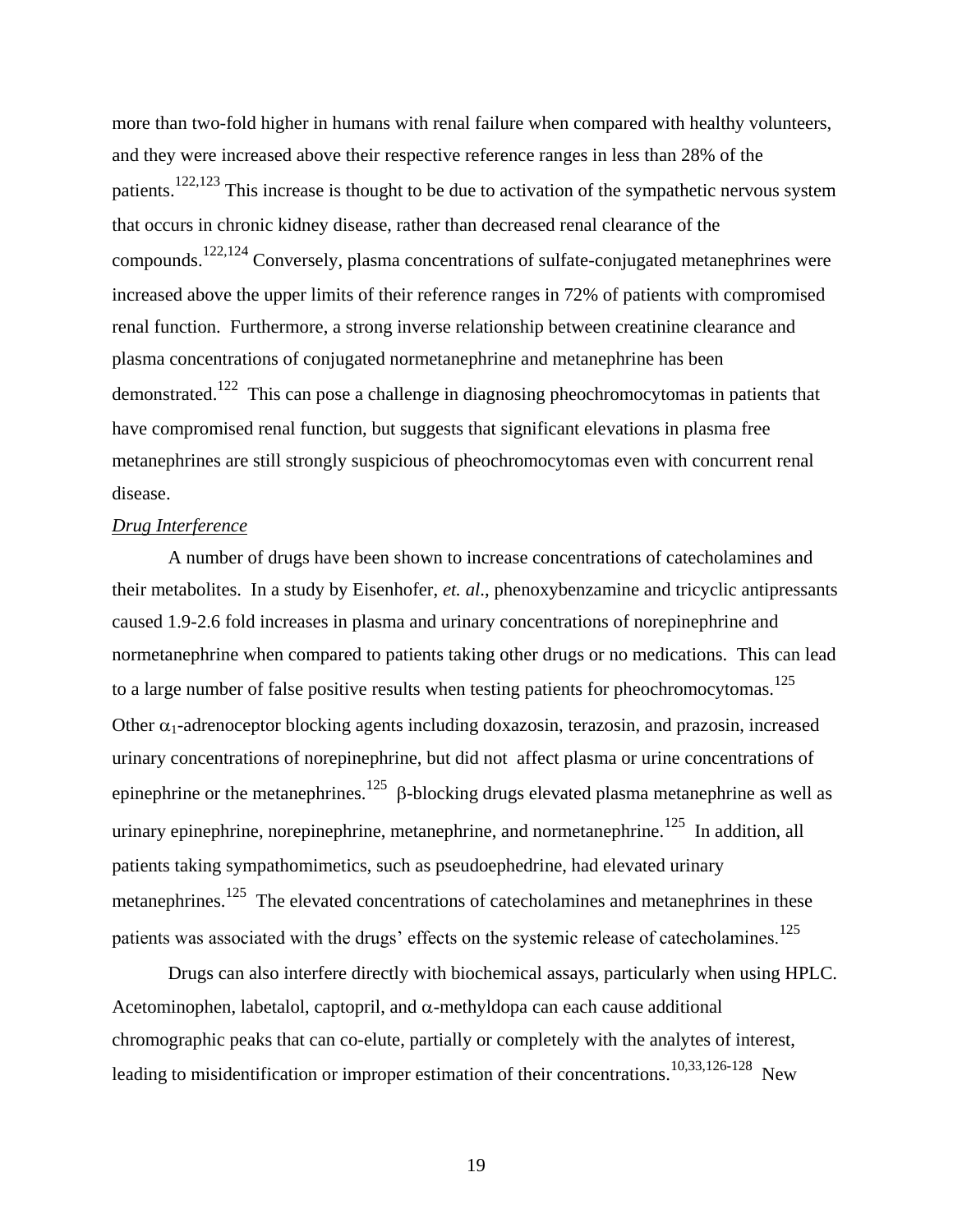methods of HPLC have been developed to try to minimize this interference<sup>129</sup> and alternative techniques, such as mass spectrometry and immunoassays that rely on structural recognition of the compounds may help avoid these pitfalls. $110,126$ 

#### D. Pheochromocytoma Treatment

The treatment of choice for pheochromocytomas is surgical excision, however, anesthesia and surgical manipulation of the tumor have considerable risk. In a study of six dogs undergoing surgical treatment for pheochromocytomas, five experienced anesthetic complications including variable heart rate, cardiac arrhythmias, and hyper- or hypotension.<sup>83</sup> Reported post-operative complications include cardiac arrhythmias and arrest, dyspnea, sepsis, pancreatitis, acute renal failure, hemorrhage from the surgical site, disseminated intravascular coagulopathy, vomiting, and unresponsive hyper- or hypotension.<sup>7,69,82,83,94</sup> Post-operative mortality rates vary: Barthez, *et. al.* reported 8/17 dogs died or were euthanized during or within 10 days of surgery,  $\frac{7}{1}$  but studies from Kyles, *et. al.* and Gilson, *et. al*. had better survival rates with only 2/11 and 1/6 dogs dying in the perioperative period, respectively.  $83,94$  However, pre-operative treatment with phenoxybenzamine was recently shown to increase survival in dogs undergoing adrenalectomies for pheochromocytomas.<sup>82</sup> Phenoxybenzamine is a non-selective adrenergic antagonist of  $\alpha_1$ and  $\alpha_2$  receptors.<sup>130</sup> Blockade of these receptors opposes the vasoconstriction induced by circulating epinephrine and norepinephrine and helps control blood pressure in the weeks prior to surgery.<sup>131</sup> In humans, it has also been shown to decrease the incidence of intraoperative spikes in blood pressure that can be associated with induction of anesthesia and tumor manipulation, $131,132$  Although a significant difference in intraoperative blood pressure variability has not been observed in dogs pre-treated with phenoxybenzamine, Herrera, *et. al*., found that untreated dogs undergoing adrenalectomies had a greater risk of dying in the peri-operative period compared to dogs pretreated with phenoxybenzamine.<sup>82</sup> Thus, prior knowledge of tumor type and appropriate pre-operative management can significantly increase survival.

To reduce the risk of surgical complications, or as long-term medical therapy in dogs with inoperable disease, treatment with pheoxybenzamine is recommended for 2-4 weeks prior to surgery.4,5,82 Low doses (0.2 mg/kg *per os* [PO], twice daily) are given initially and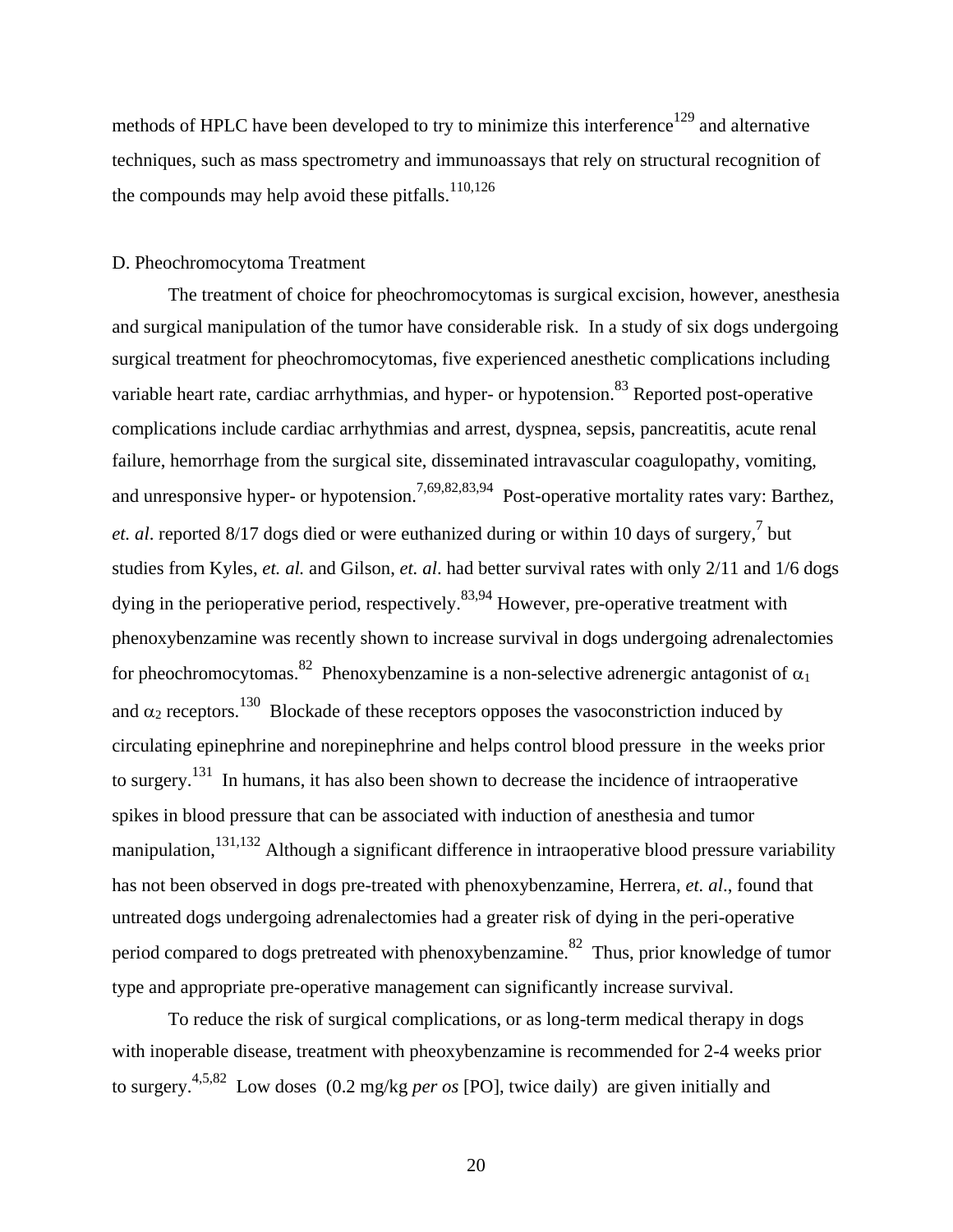gradually increased up to 1.5 mg/kg or until improvements in clinical signs and reduced blood pressure occur.<sup>4,5</sup> For dogs with arrhythmias or severe tachycardia,  $\beta$ -adrenergic antagonists may also be beneficial, though they should always be given along with an  $\alpha$ -blocker to prevent unopposed  $\alpha_1$ -mediated vasoconstriction.<sup>4,5,53</sup> Propranolol at 0.15-0.5 mg/kg PO three times a day or atenolol (0.2-1.0 mg/kg PO once or twice daily) can be used.<sup>4,5,53</sup>

Choosing appropriate anesthetic agents is important. Atropine should be avoided, given its propensity for worsening tachycardia.<sup>4</sup> Premedication with phenothiazines, particularly acepromazine, are contraindicated as they can lead to severe hypotension.<sup>4</sup> As patients with pheochromocytomas are prone to arrhythmias, halothane and barbiturates should also be avoided due to their arrhythmogenic properties.<sup>4</sup> Since histamine may provoke catecholamine release from some pheochromocytomas, drugs that stimulate mast cell degranulation, such as morphine and thiopental could also be problematic. $^{133}$  Recommended anesthetic protocols include premedication with an opioid and glycopyrrolate, induction with propofol or a benzodiazapine and maintenance on isofluorane or sevofluorane.  $4,5,52$  Diagnostic tests, such as measurement of plasma and urine catecholamines and metanephrines, that provide pre-surgical knowledge of tumor type, can allow for optimized surgical and anesthetic preparedness, and ultimately, improved surgical outcome. For dogs without metastasis that survive the immediate perioperitive period, long term survival of three years or more has been reported.<sup>7</sup>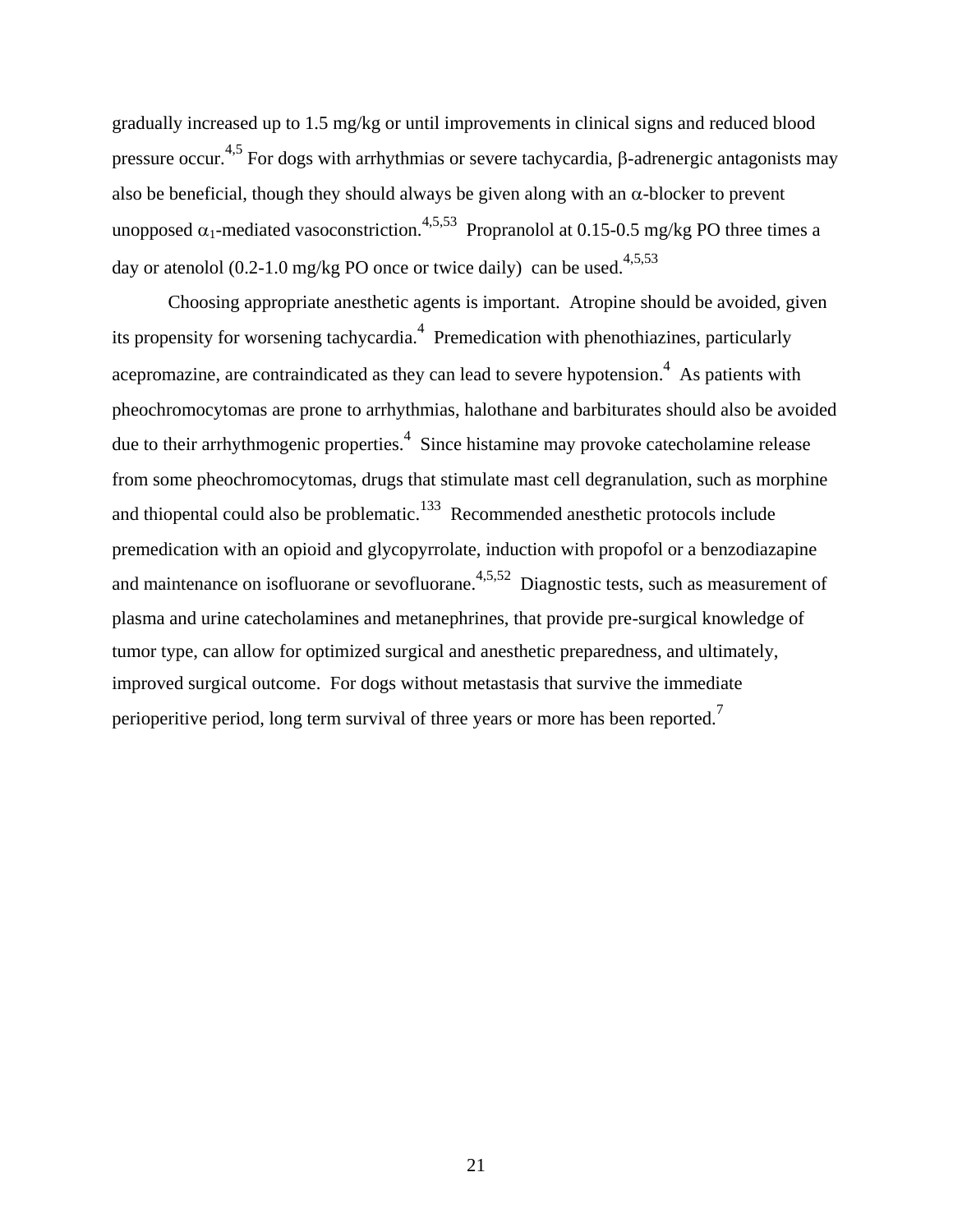# CHAPTER II: THE EFFECTS OF ILLNESS ON URINARY CATECHOLAMINES AND THEIR METABOLITES IN DOGS

## A. Introduction

Pheochromocytomas are uncommon tumors of dogs that pose a diagnostic challenge. These tumors of the chromaffin cells develop within the adrenal medulla or sympathetic ganglia.<sup>7,8,46,80</sup> When functional, pheochromocytomas secrete excessive quantities of catecholamines, leading to a variety of non-specific, and often paroxysmal, clinical findings including hypertension, tachyarrhythmias, weakness, and collapse.<sup>4-8,53</sup> Prognosis for dogs with invasive tumors is guarded, but surgical excision can be curative.<sup>4,7,54,83</sup> Clinical findings, blood pressure monitoring, and diagnostic imaging can be used to increase suspicion of a pheochromocytoma, but a convenient and reliable method to confirm the diagnosis is lacking.

With the increasing availability of ultrasonography, incidental adrenal masses are frequently identified. In patients with non-specific or inapparent clinical signs, it is often uncertain as to how testing should proceed when an adrenal mass is discovered. Pheochromocytomas cannot be distinguished ultrasonographically from adrenocortical tumors and many of the clinical signs seen with pheochromocytomas and hyperadrenocorticism overlap.<sup>4-8,47,50</sup> Testing for both conditions would seem prudent in any dog with an adrenal mass. However, at this time, biopsy is the only reliable method for pheochromocytoma diagnosis. As manipulation of these tumors can lead to massive catecholamine release, such procedures are not without risk. $4,5,54$ 

In humans, urine and plasma concentrations of catecholamines (epinephrine and norepinephrine) and metanephrines (metanephrine and normetanephrine) have been used for the routine screening of patients for pheochromocytomas for a number of years. Within the chromaffin cells, there is constant intracellular metabolism of catecholamines to metanephrines, creating stable concentrations that are minimally influenced by extracellular metabolism of circulating catecholamines. $17,18$  In contrast, circulating catecholamine concentrations may vary in response to the secretory pattern of the tumor or to any number of stressors in patients without pheochromocytomas.<sup>8,14,17,18</sup> Because of this variability in cate cholamine concentrations, measurements of metanephrines are preferred as they have been found to be more sensitive and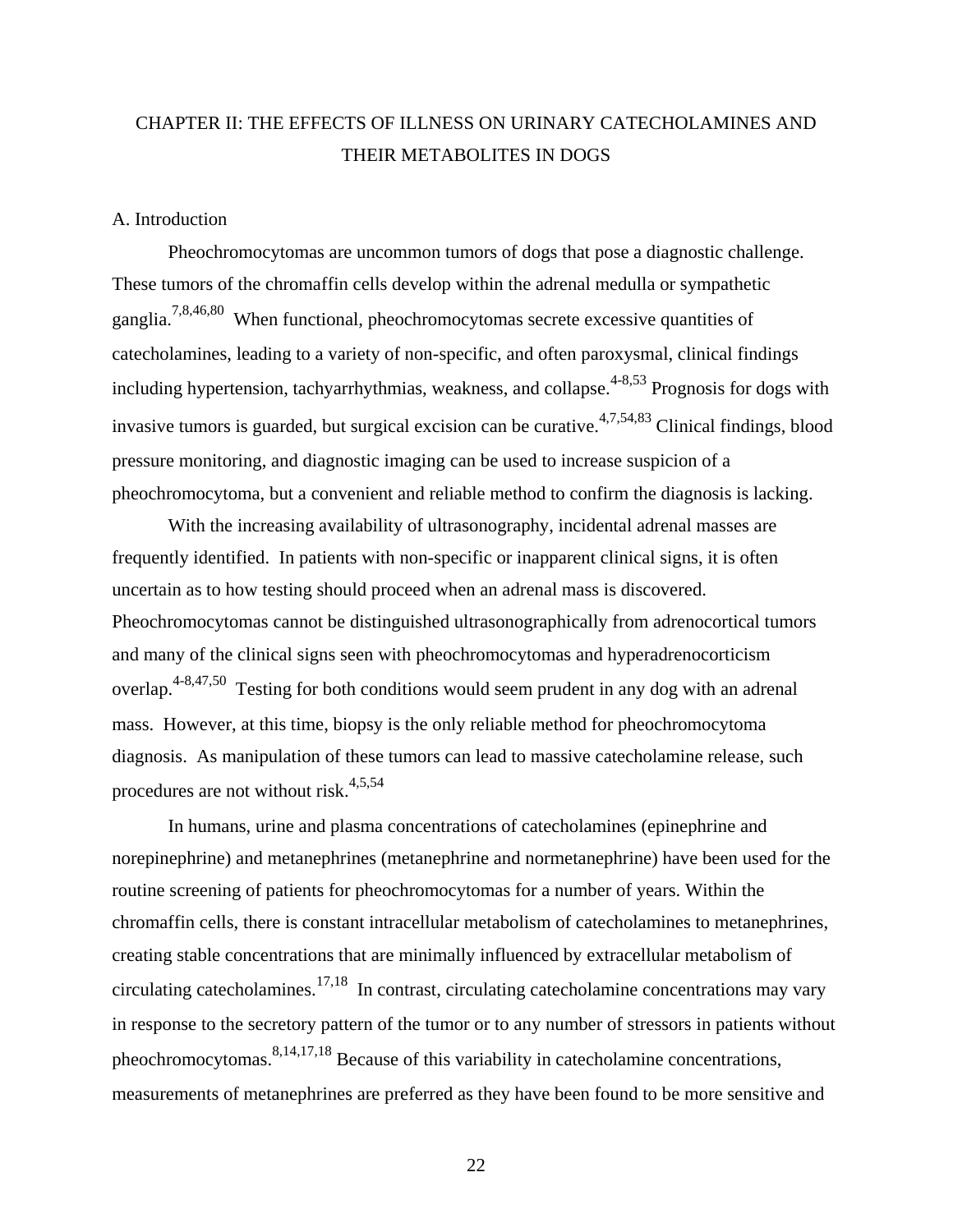specific tests for the diagnosis of pheochromocytomas.<sup>9-11,13,15,16</sup> Urinary catecholamines and metanephrines in humans have traditionally been measured in urine collected over a 24 hour period. However, studies evaluating the concentrations in a single-voided sample have shown a high degree of sensitivity and specificity in the diagnosis of pheochromocytomas.<sup>70</sup>

The use of catecholamine and metanephrine concentrations as a diagnostic tool in veterinary medicine has been limited by cost, availability, and the lack of reference intervals for dogs.<sup>4,52-54</sup> Furthermore, the effects of non-adrenal illness on catecholamine and metanephrine concentrations in dogs are largely unknown. Critical illness in humans has been shown to elevate plasma catecholamine and metanephrine concentrations,  $20,37,38$  and while similar studies have not been performed in dogs, there is evidence that the stress of hospitalization can increase urinary cate cholamines in dogs.<sup>19</sup> Fifty to sixty percent of dogs diagnosed with pheochromocytomas have concurrent disease.<sup>5,7,8</sup> Thus, a better understanding of the magnitude of the effect of non-adrenal illness on these values is vital for interpretation of catecholamine and metanephrine concentrations in dogs.

The primary objective of this study was to examine the effects of illness on urine concentrations of catecholamines and metanephrines in dogs. A secondary objective was to provide reference values that may aid in the diagnosis of canine pheochromocytomas. We hypothesized that critically ill dogs would have significantly higher urinary catecholamine:creatinine ratios compared to the control population, but that metanephrine and normetanephrine:creatinine ratios would not be significantly different between the groups.

## B. Materials and Methods

#### Animals

The study population for this prospective study consisted of 25 critically ill dogs (Group 2) from the VMRCVM Veterinary Teaching hospital's intensive care unit (ICU) and 25 healthy, age- and gender-matched control dogs (Group 1). The study was approved by the Virginia Tech Animal Care and Use Committee. All owners signed informed consent. All dogs were greater than five years of age and did not have a history or evidence of congestive heart failure, renal disease, or adrenal disease based on physical examination, a complete blood count (CBC), biochemistry profile, urinalysis, indirect blood pressure measurement, and abdominal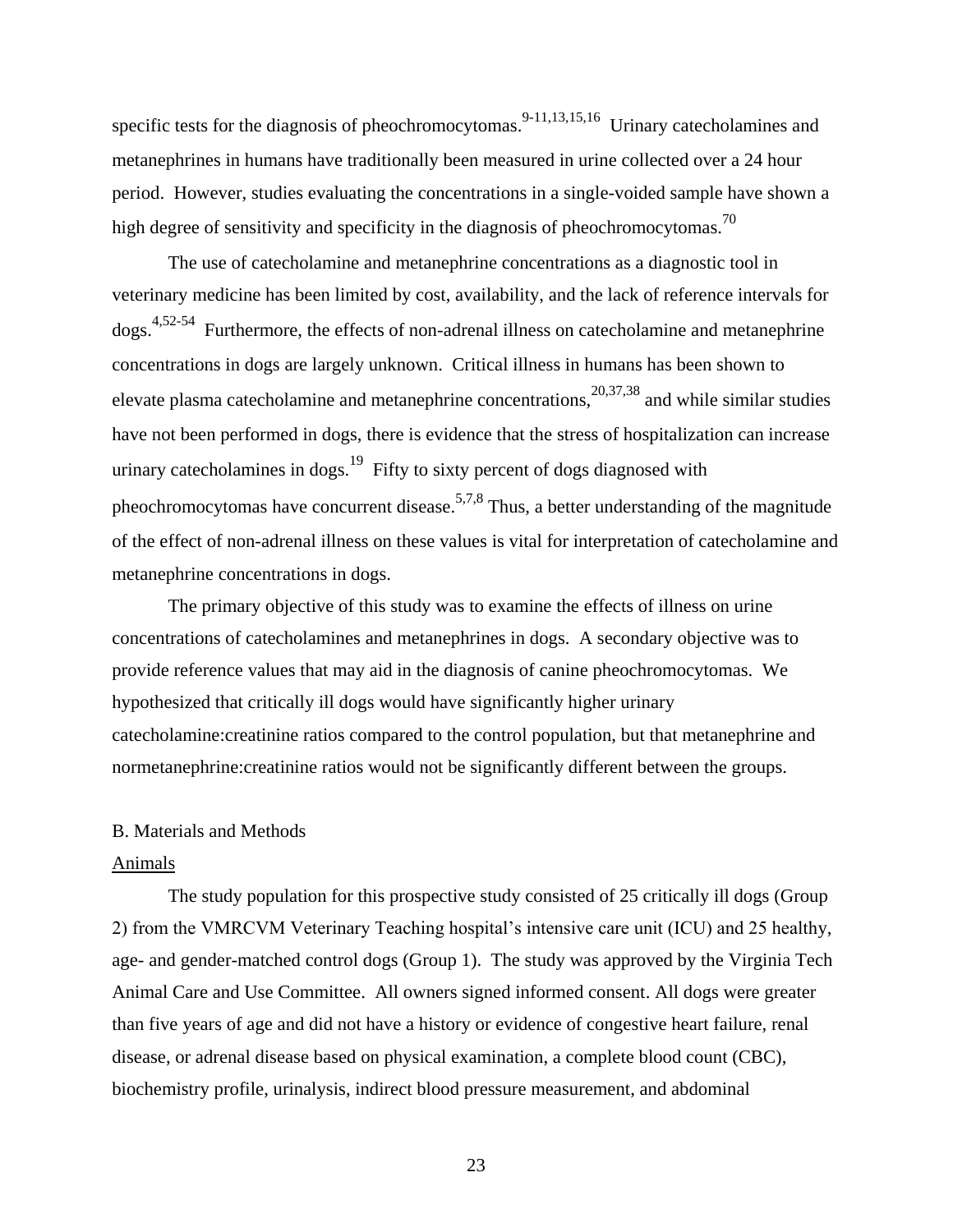ultrasonography or pathologic evaluation of the adrenal glands. Dogs were excluded if they had undergone surgery in the past month or had been given medications within the past two weeks that were known to affect catecholamine concentrations or to interfere with the biochemical  $\alpha$ ssay (including phenylpropanolamine, prazosin, sympathomimetics,  $\beta$ -blockers, tricyclic antidepressants, and acetominophen).  $125-128$  Critical illness was defined as disease of significant severity to warrant hospitalization in ICU. Dogs in Group 2 were categorized by the primary disease process contributing to their illness. Case outcome was defined as surviving if the dog was discharged from the hospital and non-surviving if the dog died or was euthanized while in the hospital. Dogs in Group 1 were determined to be healthy based on the lack of clinically important abnormalities identified on the physical examination and tests described above.

#### Experimental Protocol:

In all dogs, voided urine was collected to measure epinephrine, norepinephrine, metanephrine, and normetanephrine:creatinine ratios. In 8 dogs, 4 urine samples were collected over an 8-14 hour period to evaluate the consistency of urinary excretion of catecholamines and metanephrines throughout the day. This group consisted of 2 dogs from the critically ill population, 4 dogs from the healthy dog population, and 2 apparently healthy dogs which were excluded from the remainder of the study due to mild bilateral adrenomegaly.

## Sample Collection and Processing

Ten ml of urine were placed into plain glass tubes containing 197 uL of 6 M hydrochloric acid (HCl), gently mixed, divided into aliquots in polypropylene tubes, and frozen at  $-70^{\circ}$ C. Samples were processed and frozen within an hour of collection. Analysis of urinary catecholamines and metanephrines was performed within five weeks of sample collection.

## Analysis of Urinary Catecholamines and Metanephrines

High performance liquid chromatography (HPLC) with electrochemical detection was used to measure urinary free epinephrine and norepinephrine concentrations and total (free plus conjugated) metanephrine and normetanephrine concentrations using commercial reagents<sup>a,b</sup> in accordance with previously reported methods.<sup>19,134-136</sup> All samples were run in duplicate. For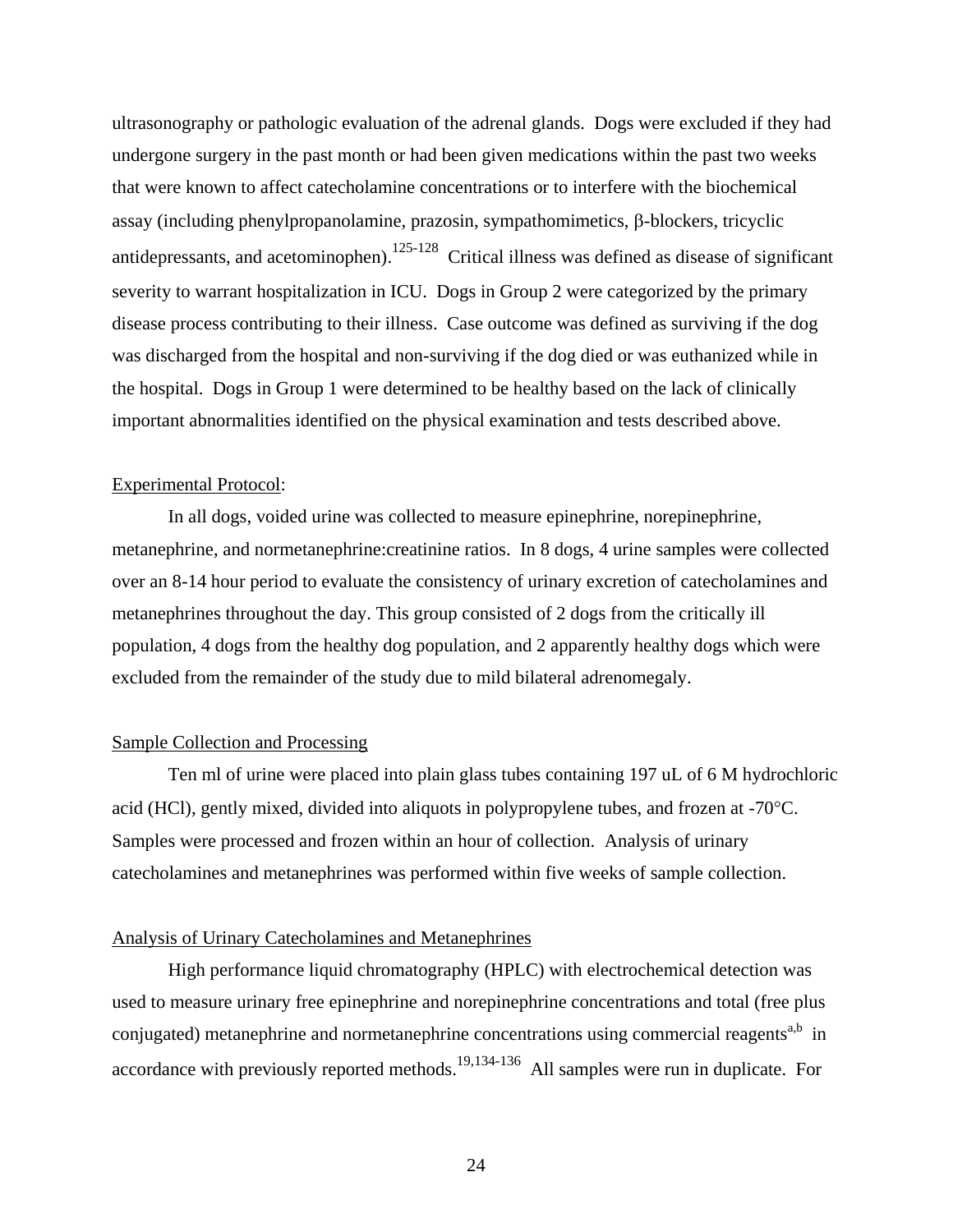samples in which there was no recovery of an analyte, the measured value was recorded as the assay's lower limit of detection for that analyte.

The intrassay and interassay coefficients of variation were calculated using a pooled urine sample collected from healthy dogs. Aliquots of this sample were run 8 consecutive times on day 1 and duplicate samples were run 9 additional times over a period of 3 months. Stability of the frozen samples over time was assessed by comparing urine concentrations of catecholamines and metanephrines from fresh urine samples collected on day 1 with samples frozen for 3, 5, 8, 11, 12, 15, 25, 50, and 78 days at -70°C.

Urine creatinine concentrations were measured in unacidified urine using an automated analyzer on the day of collection.<sup>c</sup> Urine epinephrine, norepinephrine, metanephrine, and normetanephrine to urine creatinine ratios were calculated.

#### Statistical Analysis

Normal probability plots were generated to determine if continuous data followed a normal distribution. Subsequently, continuous data were summarized as medians if not normally distributed (epinephrine, norepinephrine, metanephrine, and normetanephrine:creatinine ratios), or means if normally distributed (age, body weight, average adrenal gland size, and blood pressure). Contingency tables were generated for categorical data (gender).

Body weight and age were compared between the groups using a 2-sample t-test while the numbers of male and female dogs were compared between the groups using a chi-square test. The stability of the compounds over a 78-day period was assessed using locally weighted robust scatter plot smoothing. Evaluation of the variability of epinephrine, norepinephrine, metanephrine, and normetanephrine:creatinine ratios within individual dogs over the course of a day was tested using mixed model analysis of variance (ANOVA) with dog as a random effect. Associations between age, body weight, blood pressure, and average adrenal gland size and the ratios (epinephrine, norepinephrine, metanephrine, or normetanephrine:creatinine ratios) were investigated using scatter plots followed by analysis of covariance. The effect of gender on each of the ratios was tested using the Wilcoxon rank sum test. For dogs in Group 2, the effect of case outcome on each of the ratios was tested using the exact Wilcoxon rank sum test.

Epinephrine, norepinephrine, metanephrine, and normetanephrine:creatinine ratios were compared among the 2 groups using Wilcoxon rank sum tests. Correlations between epinephrine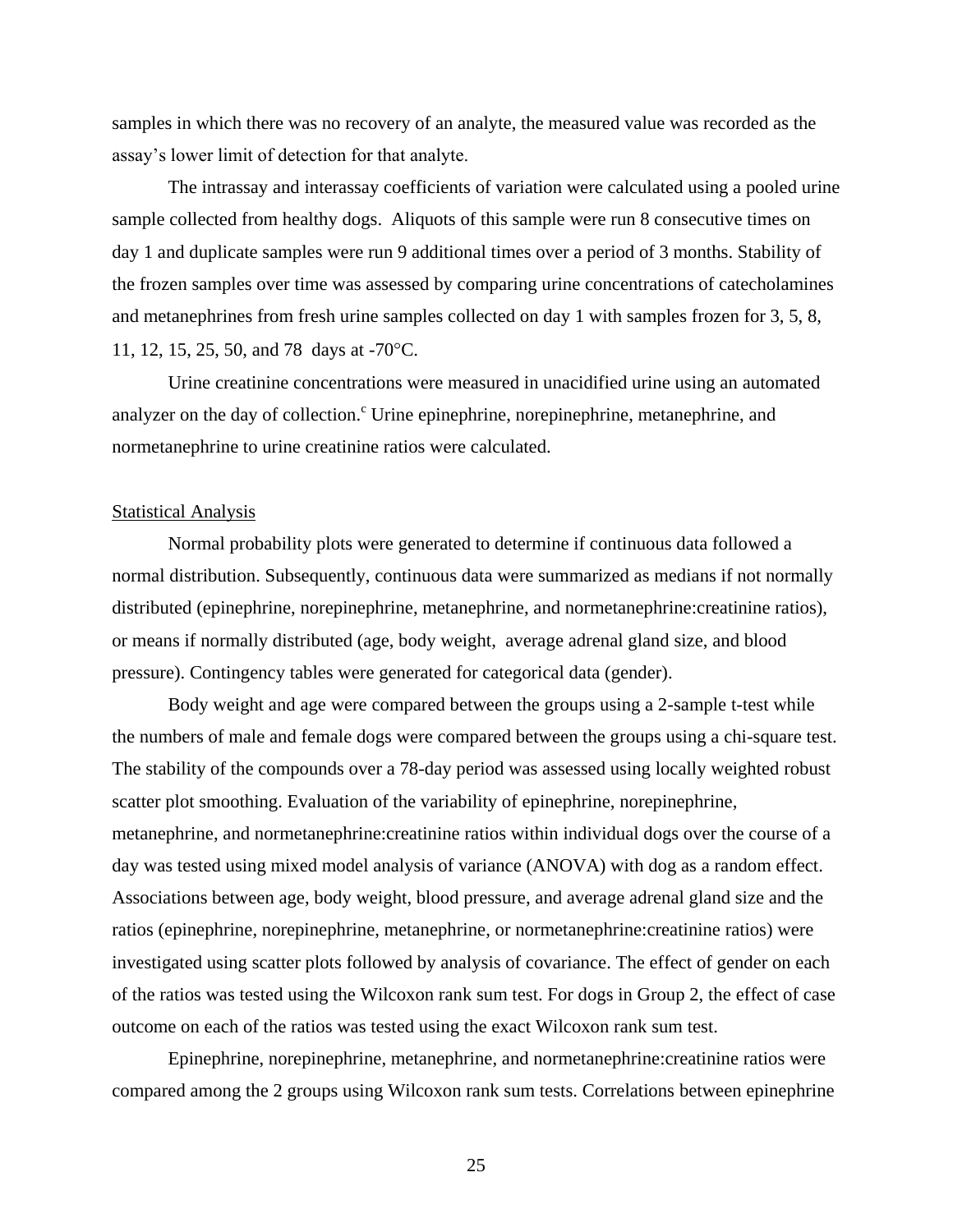and metanephrine:creatinine ratios and between norepinephrine and normetanephrine: creatinine ratios were assessed using Spearman rank correlation coefficients. Reference intervals for the ratios in each of the groups were estimated using the non-parametric percentile method. Commercial software was used to perform all statistical analyses<sup>d</sup> and to calculate reference intervals.<sup>e</sup> Statistical significance was set to  $P<0.05$ .

#### C. Results

#### **Study Population**

The healthy group (Group 1) included 12 castrated male and 13 spayed female dogs. The median age was 9 years (range, 5-15) and the median body weight was 27.7 kg (range, 4-39 kg). Breeds represented included mixed breed (n=14), Labrador Retriever (n=4), Golden Retriever (n=2), Australian Cattle Dog (n=1), Australian Shepherd (n=1), Black and Tan Coonhound  $(n=1)$ , Border Collie  $(n=1)$ , and Norwich Terrier  $(n=1)$ .

The critically ill group (Group 2) included 11 castrated males, 1 intact male, and 13 spayed females. The median age was 9 years (range, 5-13). Median body weight was 16.4 kg (range, 5-40.9 kg). Breeds included mixed breed (n=5), Labrador Retriever (n=3), Shih Tzu (n=3), Beagle (n=2), Dachshund (n=2), Shetland Sheepdog (n=2), Bernese Mountain Dog (n=1), Bichon Frise (n=1), Border Collie (n=1), Boxer (n=1), Cocker Spaniel (n=1), Pomeranian (n=1), Scottish Terrier (n=1), and Weimaraner (n=1). Diagnoses for dogs in Group 2 included immunemediated disease  $(n=7)$ , hepatobiliary disease  $(n=4)$ , pancreatitis  $(n=3)$ , gastrointestinal disease  $(n=3)$ , neurologic disease  $(n=3)$ , neoplasia  $(n=3)$ , or respiratory disease  $(n=2)$ . Eight of these dogs had multiple disease processes affecting two or more body systems but were classified according to the pathologic process that was considered to be the most life-threatening at the time of hospitalization. Twenty dogs in Group 2 survived until discharge from the hospital and five died or were euthanized. There were no differences between the groups in regard to gender  $(P=1.0)$  or age  $(P=0.82)$ , although body weight was greater in Group 1 ( $P=0.0086$ ).

All dogs had CBC and serum biochemistry profiles performed. Indirect blood pressure measurements were performed in all dogs, with the exception of one dog in Group 2 in which the measurement was inadvertently not recorded. This dog was eliminated from analyses evaluating the effects of blood pressure. One dog in Group 2 did not undergo abdominal ultrasound but was euthanized and had grossly and histopathologically normal adrenal glands at necropsy. The right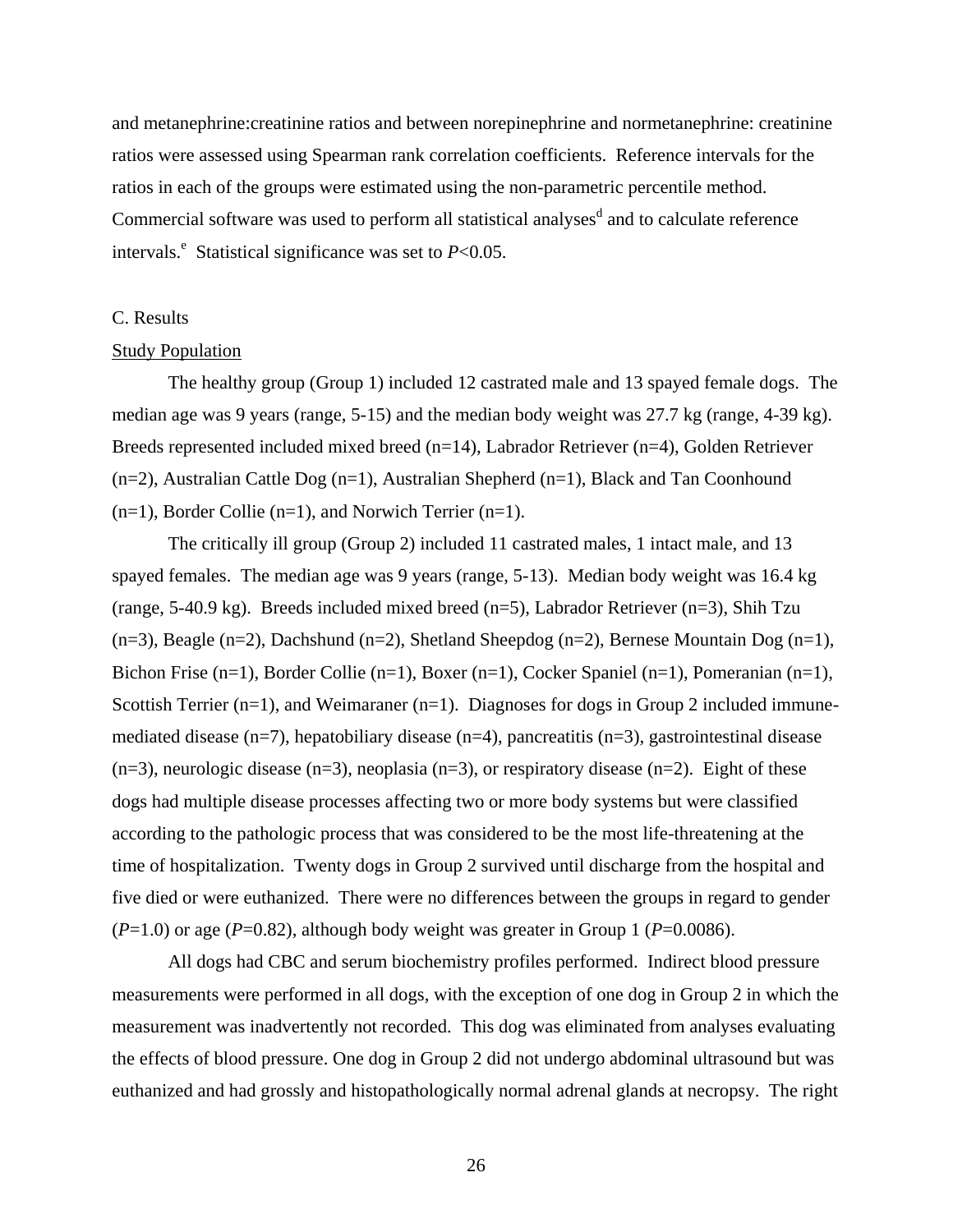adrenal gland was not identified during ultrasound examination in a second dog in Group 2, but both adrenal glands appeared grossly normal during a subsequent exploratory laparotomy. Urine was collected from all dogs during natural voiding, with the exception of one dog in Group 1 in which a cystocentesis was performed to obtain an adequate sample.

#### Intrassay and interassay variability

The intrassay coefficients of variation were 9%, 4%, 7%, and 8% for epinephrine, norepinephrine, metanephrine, and normetanephrine, respectively. The interassay coefficients of variation were 31%, 11%, 13%, and 11% respectively for epinephrine, norepinephrine, metanephrine, and normetanephrine. One duplicate set of samples used to calculate the interassay coefficient of variation had epinephrine concentrations that were double the concentrations measured in all other samples. This pair of readings was considered an outlier, and when it was eliminated from analysis, the interassay coefficient of variation for epinephrine was 9.7%.

## Stability of samples over time and variability within individual dogs

Locally weighted robust scatter plot smoothing for epinephrine, norepinephrine, metanephrine, and normetanephrine concentrations versus day showed that the compounds were stable over time (Figs 1-4). Urinary epinephrine, norepinephrine, metanephrine, and normetanephrine:creatinine ratios did not vary in individual dogs over an 8-14 hour period (*P*=0.071, *P*=0.15, *P*=0.77, and *P*=0.64 respectively) (Figs 5-8).

## Urinary Catecholamines and Metanephrines

Urinary epinephrine:creatinine ratios in Group 2 (median, 6.0 nmol:mmol; range 1.1- 33.2) were greater than in Group 1 (median, 2.12 nmol:mmol; range, 0.52-11) (*P=*0.0009) (Fig 9). Norepinephrine:creatinine ratios in Group 2 (median, 16.3 nmol:mmol; range, 5.9-131) were also higher compared to Group 1 (median, 3.46 nmol:mmol; range, 0.6-12) (*P*<0.0001) (Fig 10). Urinary metanephrine:creatinine ratios in Group 2 (median, 56.9 nmol:mmol; range, 20.6-208) were higher than in Group 1 (median, 23.7 nmol:mmol; range, 7.24-78) (*P*<0.0001) (Fig 11) as were urinary normetanephrine:creatinine ratios (median, 145 nmol:mmol, range 58.1-1,040 in Group 2; median, 51.8 nmol:mmol; range, 22.5-183 in Group 1) (*P*<0.0001) (Fig 12).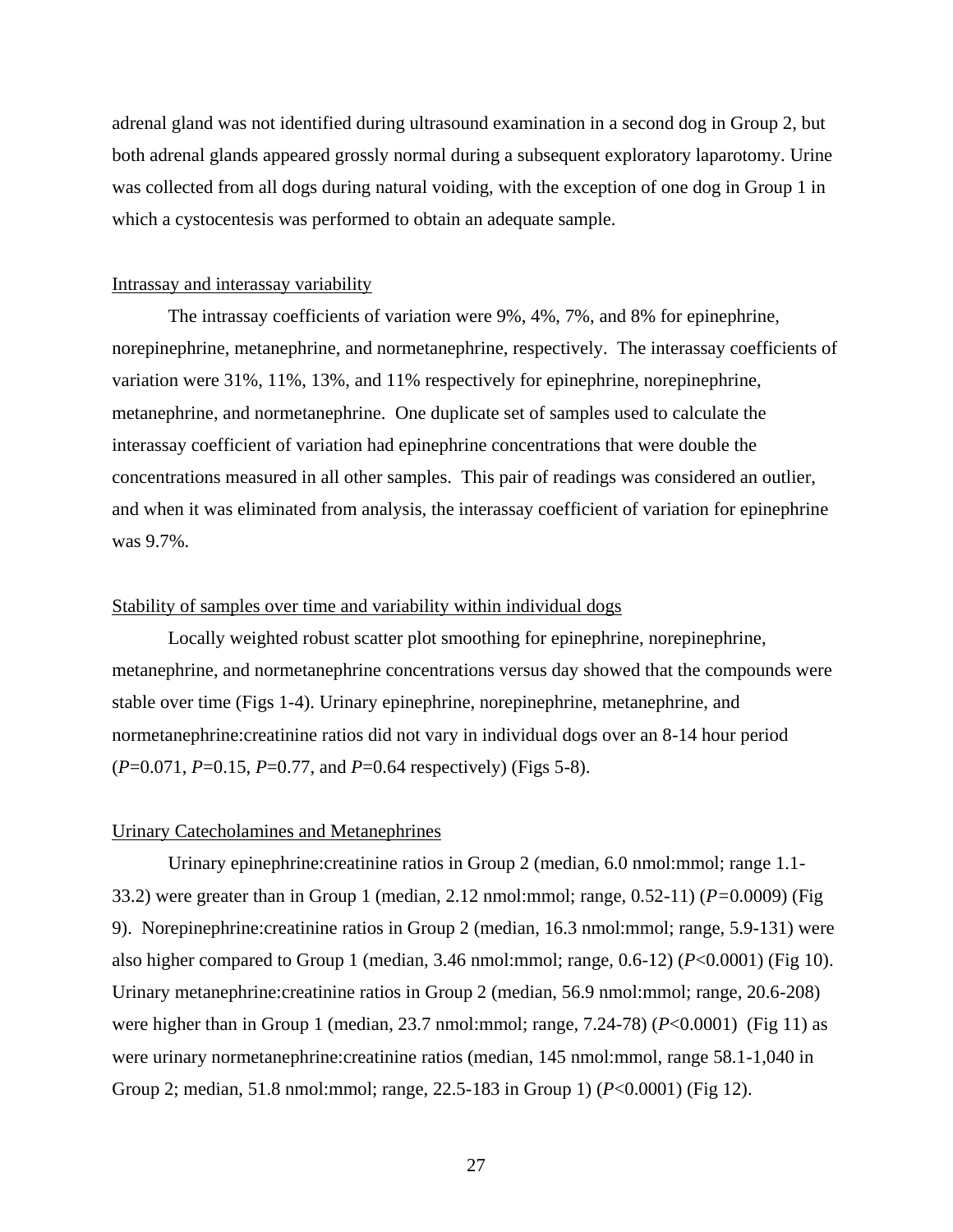Calculated reference intervals for catecholamine and metanephrines:creatinine ratios in healthy and critically ill dogs are presented in Table 1. Urinary epinephrine:creatinine ratios in 4/25 and norepinephrine:creatinine ratios in 16/25 critically ill dogs were higher than the reference intervals calculated for healthy dogs. Metanephrine:creatinine ratios in 9/25 and normetanephrine:creatinine ratios in 10/25 critically ill dogs were above the reference intervals calculated for healthy dogs. Among all samples, there was a positive correlation between urinary epinephrine: creatinine and metanephrine: creatinine ratios ( $\rho$ =0.83, *P*<0.0001) (Fig 13) and between norepinephrine:creatinine and normetanephrine:creatinine ratios ( $\rho$ =0.92, *P*<0.0001) (Fig 14).

No associations were found between age, body weight, blood pressure, or average adrenal gland size, as measured on ultrasound, and epinephrine, norepinephrine, metanephrine, or normetanephrine:creatinine ratios (Table 2). Female dogs in Group 2 had a median metanephrine:creatinine ratio of 68.9 nmol:mmol (range, 32.2-208) which was greater than the metanephrine:creatinine ratios of male dogs in that group (median 47.2 nmol:mmol; range, 20.6- 116) (*P*=0.042). No other significant associations between gender and catecholamine or metanephrine:creatinine ratios were observed (Table 3). Dogs in Group 2 that died or were euthanized did not have significantly different catecholamine or metanephrine:creatinine ratios than dogs in Group 2 that survived ( $P=0.45$ ,  $P=0.38$ ,  $P=0.89$ , and  $P=0.28$  for epinephrine, norepinephrine, metanephrine, and normetanephrine:creatinine ratios respectively) (Table 4).

#### D. Discussion

The results of this study show that critical illness has a significant impact on urine concentrations of catecholamines and metanephrines in dogs. Activation of the sympathetic nervous system and subsequent release of catecholamines can occur in response to a number of physiologic and pathologic stimuli. Therefore, the increased urinary catecholamine:creatinine ratios in critically ill dogs were anticipated. The effects of stress on urinary catecholamines have been investigated by Kook, *et al* who found that healthy dogs undergoing routine examinations and blood collection had significantly higher urinary epinephrine and norepinephrine:creatinine ratios on the day of examination compared to urine samples collected seven days later.<sup>19</sup> Similarly, in humans, elevated plasma concentrations of catecholamines have been associated

28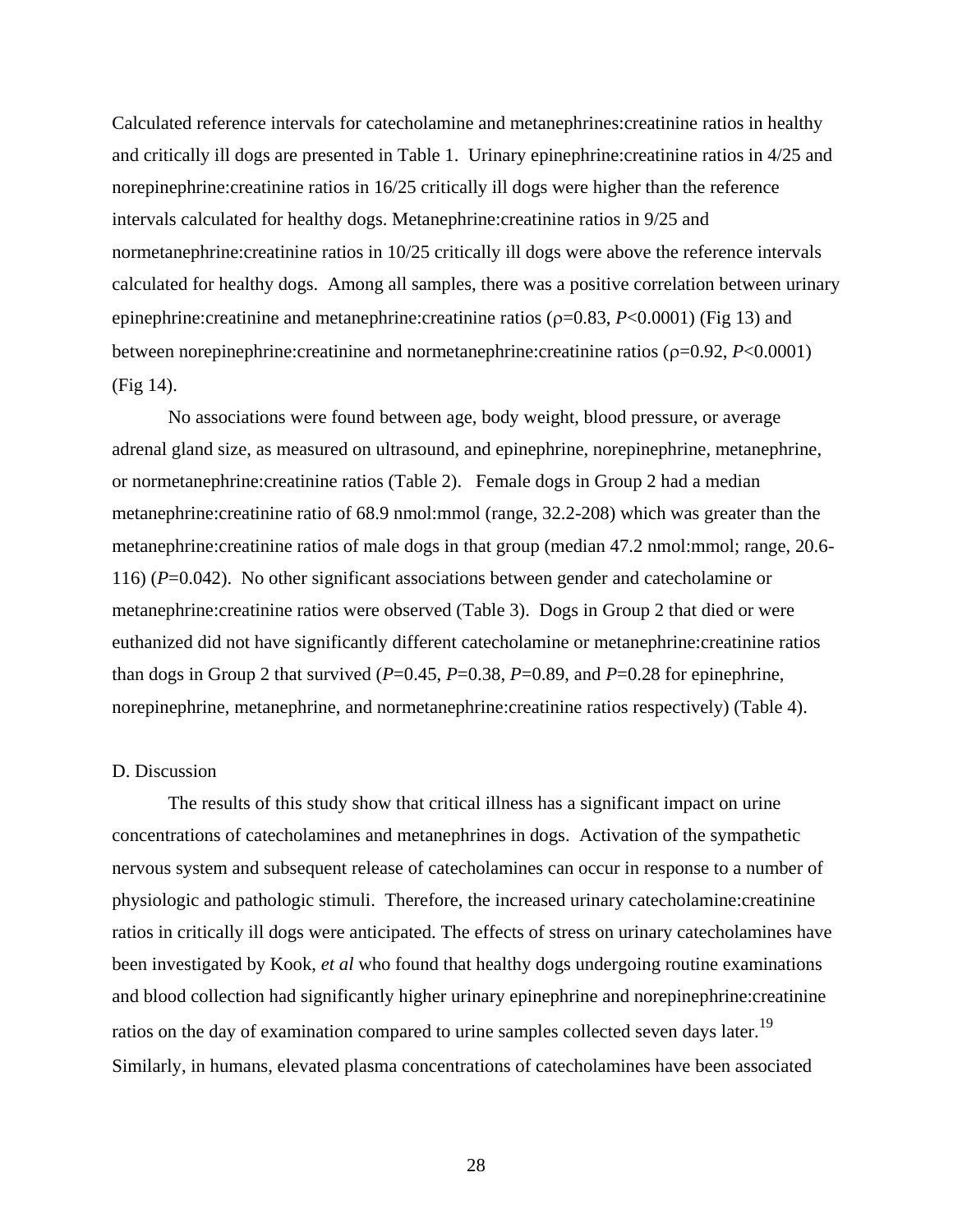with illness in patients suffering from traumatic or vascular brain injury, polysystem trauma, liver failure, hypothyroidism, and myocardial infarction. $37,38$ 

While increased sympatho-adrenal activity is thought to minimally impact metanephrine concentrations,<sup>137</sup> this study found that urinary metanephrine and normetanephrine:creatinine ratios were significantly higher in critically ill dogs when compared to a healthy control population. Plasma, and subsequently urine, concentrations of metanephrines are dependent on both intracellular metabolism of catecholamines within the chromaffin cells of the adrenal medulla and catecholamine metabolism that occurs in tissues throughout the body following release of the catecholamines into circulation. The metabolism of circulating catecholamines accounts for only 16-19% of normetanephrine production and 6-10% of metanephrine production, thus increased release of epinephrine and norepinephrine from the adrenal medulla should have a relatively minor impact on total body production of metanephrines.<sup>30,137</sup> However, these percentages are derived from experimental studies in humans that involved infusions of catecholamines labeled with radiotracers and may not be representative of the physiologic processes that occur during critical illness.

There have been few studies evaluating metanephrine and normetanephrine concentrations in critically ill patients. Chamorro, *et al* found humans with acute ischemic stroke and concurrent infection had higher plasma free metanephrine and normetanephrine concentrations than stroke patients without infection.<sup>20</sup> In the veterinary literature, Kook, *et al* observed that even healthy dogs had lower urinary metanephrine and normetanephrine:creatinine ratios at the end of a study where owners had to collect voided urine samples compared to the start of the study when the dogs were reportedly stressed by the procedure.<sup>19</sup> The majority of studies that have documented the diagnostic utility of metanephrines are based on study populations of humans suspected of having pheochromocytomas, but this typically does not include patients that are critically ill. The tests are largely performed on an outpatient basis in people with a history of hypertension, suggestive clinical signs, an incidentally discovered adrenal mass, or a genetic predisposition for the neoplasm.<sup>9,13,15,16,78,105</sup> In a study which included hemodialysis and intensive care unit patients in the control group, 3/45 of the control patients had plasma free metanephrine or normetanephrine concentrations that were >50% above the reference interval.<sup>138</sup> This observation, as well as the studies by Kook<sup>19</sup> and Chamorro<sup>20</sup> are

29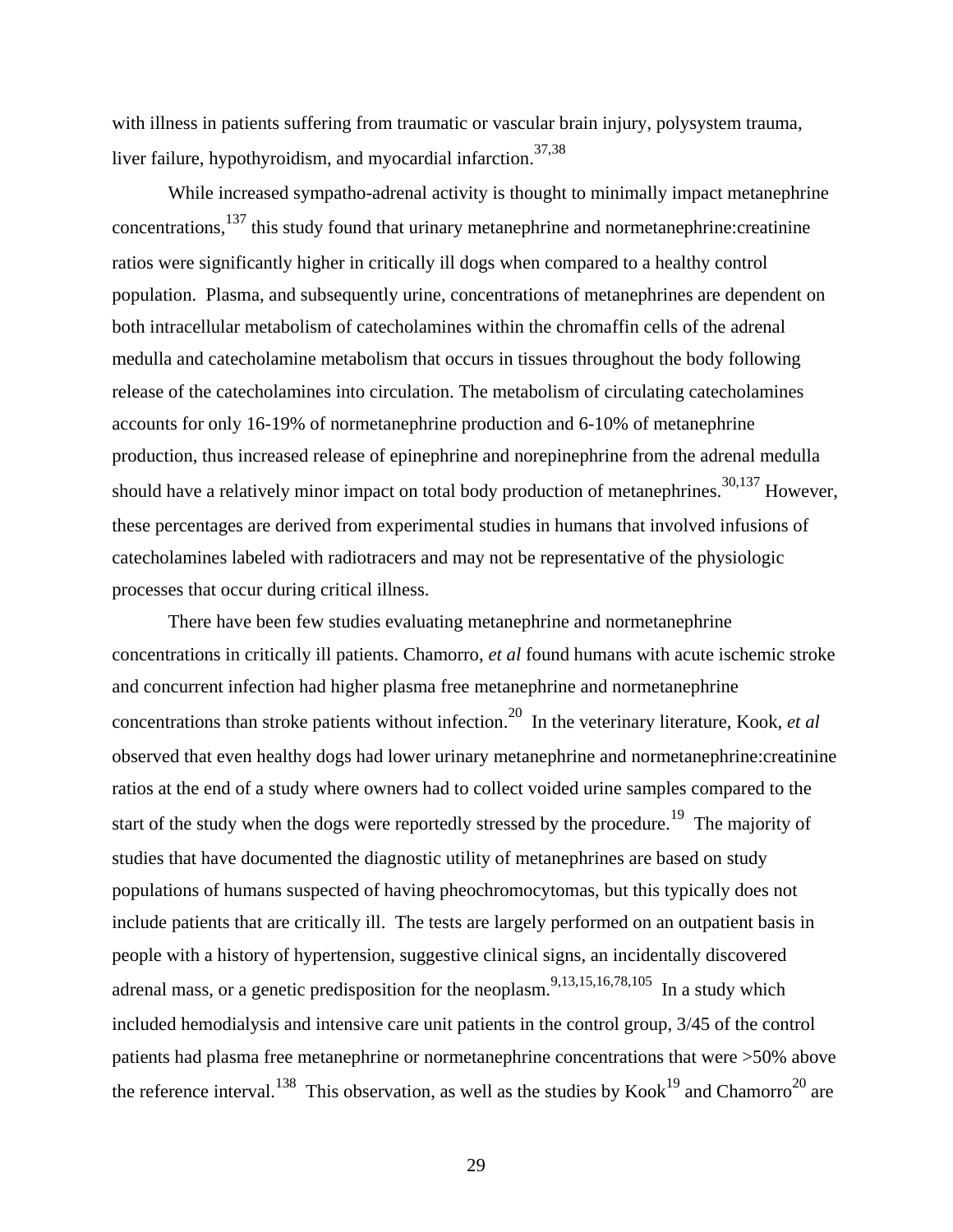more consistent with the findings of the present study in which critically ill dogs had increased metanephrine and normetanephrine:creatinine ratios. The supposition that the increased metanephrine concentrations were truly due to metabolism of increased quantities of circulating catecholamines is further supported by the very strong positive correlation observed between epinephrine and metanephrine:creatinine ratios as well as between norepinephrine and normetanephrine:creatinine ratios in the dogs in this study.

Measuring total metanephrine and normetanephrine concentrations rather than free metanephrines may also have contributed to the observed increase in concentrations of metanephrines in critically ill dogs. Total metanephrines include the free and conjugated forms of metanephrine and normetanephrine. Because there is a high concentration of the sulfotransferase isoenzyme, SULT1A3, within the gastrointestinal tract, it is theorized that while the majority of free metanephrine and normetanephrine are formed within the adrenal medulla, the majority of sulfate-conjugated normetanephrine originates from the mesenteric organs through the activity of SULT1A3.<sup>23</sup> As sulfate-conjugated metanephrines are typically 20-30fold higher than free metanephrines, $137$  the substantial contribution of sulfate-conjugated normetanephrine by the gastrointestinal tract may mask the otherwise stable concentration of free normetanephrine produced by the adrenal glands. This is thought to be one explanation for the improved specificity of measuring free plasma metanephrines compared to total urinary metanephrines in the diagnosis of pheochromocytomas in human patients.<sup>13</sup> It is possible that critically ill dogs have increased extra-neuronal production of normetanephrine within their gastrointestinal tract, but as very little epinephrine is produced outside of the adrenal glands, this would not explain the observed increase in metanephrine. Sulfate-conjugated metanephrines are eliminated by the kidneys and are cleared from circulation more slowly than free metanephrines.<sup>23</sup> Since patients with renal disease were excluded from this study, reduced renal function in Group 2 would not account for the differences seen between groups.

Until catecholamine and metanephrine concentrations in dogs with pheochromocytomas are fully evaluated, the clinical utility of our calculated reference intervals is limited. An abstract presented by Quante reported 6 dogs with pheochromocytomas which had a median normetanephrine: creatinine ratio of 445 nmol: mmol with a range of 157-6430 nmol: mmol.<sup>40</sup> Although the same assay was used in Quante's study as the study reported here, variation that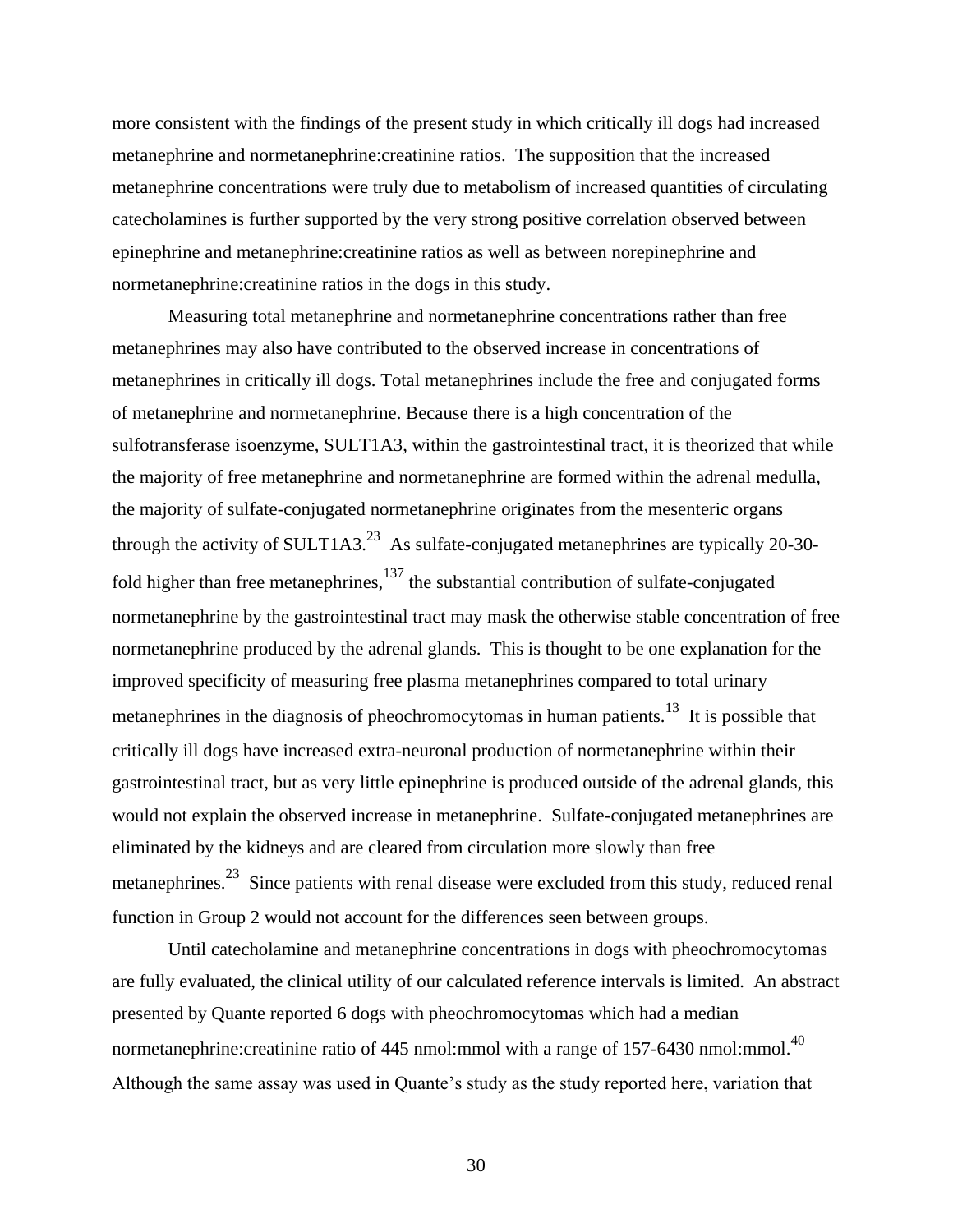may exist between laboratories prevents us from making accurate comparisons. However, it is interesting to note that many of our critically ill dogs had normetanephrine:creatinine ratios within the range reported in dogs with pheochromocytomas. Similarly, in the same study by Quante, there was overlap in the range of normetanephrine:creatinine ratios between dogs with pheochromocytomas and dogs with pituitary-dependent hyperadrenocorticism.<sup>40</sup> Epinephrine, norepinephrine, and metanephrine:creatinine ratios were not significantly different between the two groups.<sup>40</sup> This suggests that urinary metanephrines may not be adequately specific to diagnose pheochromocytomas in dogs with concurrent illness. However, further evaluation of these values in dogs with confirmed pheochromocytomas may allow for the identification of a cut-off point above which a pheochromocytoma is likely even in the face of other underlying disease.

One weakness of this study was the use of only abdominal ultrasound and historical information to exclude the possibility of adrenal disease in the study population. Retrospective studies of canine pheochromocytomas indicate that only 50-85% of dogs with pheochromocytomas had adrenal masses identified on abdominal ultrasound,  $5.7$  so it is possible that a small tumor may have gone unnoticed. However, using the gold standard of histopathology to eliminate the possibility of adrenal disease was clearly impractical. Given the rarity of pheochromocytomas, it seems unlikely that occult adrenal neoplasms in the critically ill group would have contributed significantly to the observed outcome.

Groups 1 and 2 were significantly different with regard to body weight. While age and gender have been shown to affect urinary catecholamine concentrations in humans,<sup>139</sup> there is no reported effect of body weight. In this study, no correlation was found between body weight and epinephrine, norepinephrine, metanephrine, or normetanephrine:creatinine ratios. Thus, we feel it is unlikely that this difference had an impact on the results.

In humans, catecholamine and metanephrine concentrations are traditionally measured in urine collected over a 24-hour period. However, studies have shown a high degree of correlation between catecholamine and metanephrine concentrations in a single-voided and 24-hour collected samples, as well as a high degree of sensitivity and specificity of metanephrines in single-voided urine samples for the detection of pheochromocytomas.<sup>70,73,140</sup> The use of catecholamine:creatinine ratios in single-voided urine samples is a far more practical technique in veterinary medicine and has been used in previous canine studies evaluating urinary

31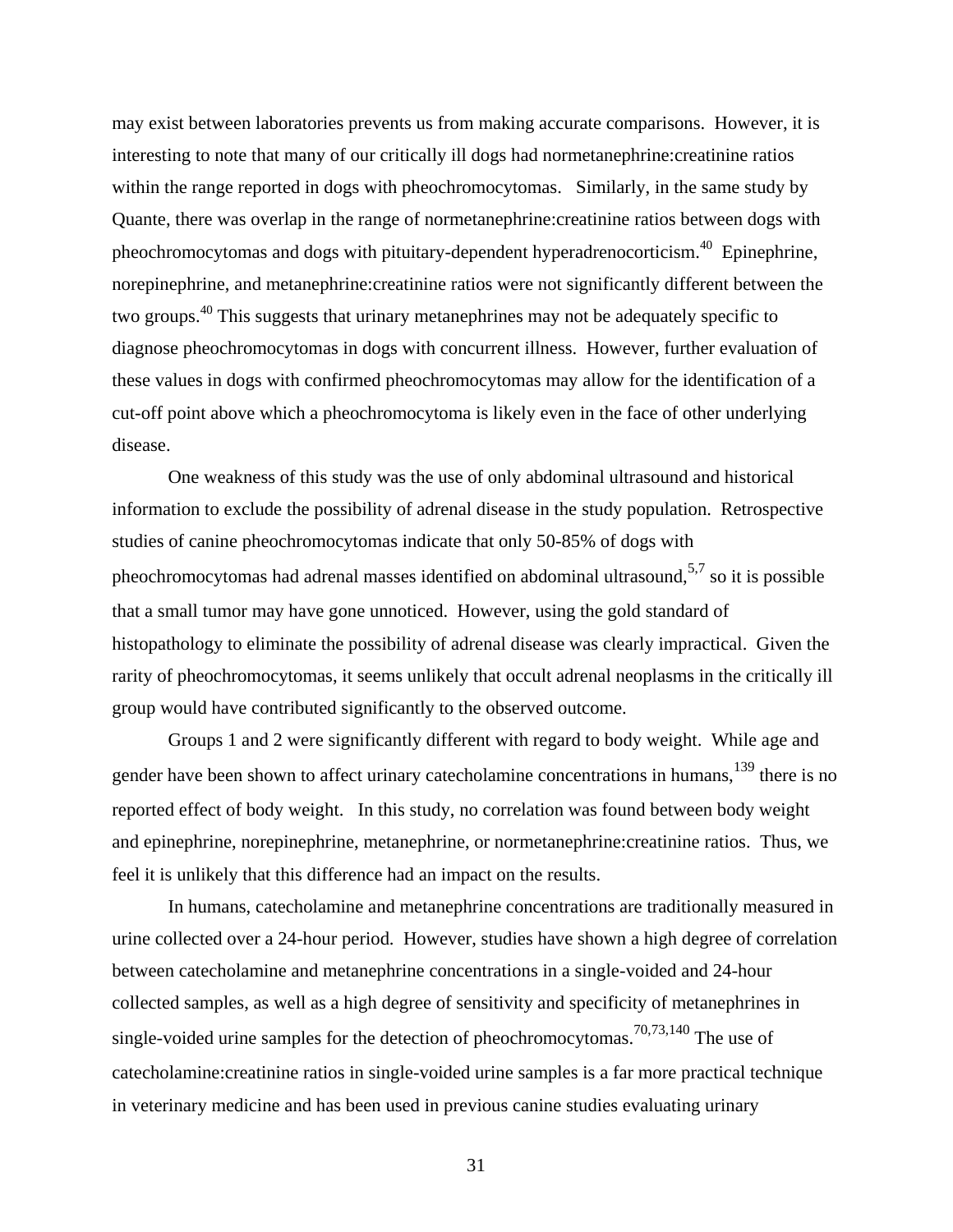catecholamines and metanephrines.<sup>19</sup> In the present study, multiple urine samples collected from 8 dogs over the course of the day showed little variation in urine concentrations of catecholamines and metanephrines. Though only a small group of dogs were evaluated, this further validates the use of single-voided samples for the evaluation of urinary catecholamines and metanephrines.

This study shows that illness has a significant impact on urinary catecholamines and their metabolites in dogs. Further investigation of catecholamine and metanephrine concentrations in dogs with pheochromocytomas will be needed to fully evaluate their utility as a diagnostic test for this neoplasm. However, our findings suggest that the results may be difficult to interpret in dogs with concurrent illness. As many dogs with pheochromocytomas present during a crisis or have an adrenal mass that is incidentally discovered during an imaging procedure to investigate another illness, urinary metanephrines may not be adequately specific to provide an immediate diagnosis. However, testing during a period of disease quiescence or after recovery from an unrelated illness could improve specificity. Furthermore, evaluation of plasma or urinary free metanephrines is warranted to determine if eliminating the effect of sulfate-conjugation might also improve the sensitive and specificity of metanephrines for pheochromocytoma diagnosis in dogs.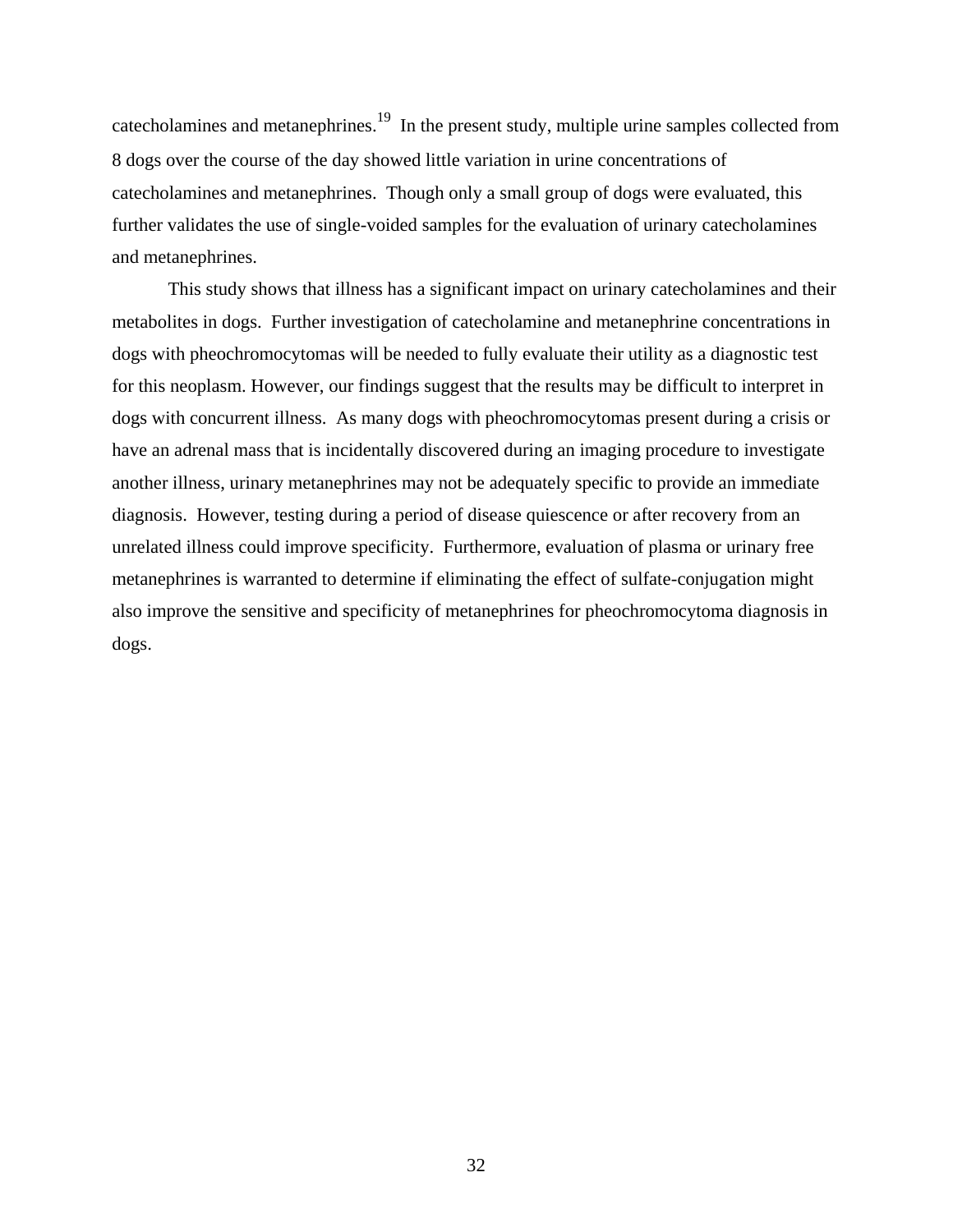### CHAPTER III: CONCLUSIONS

This study demonstrates that critical illness has a significant impact on sympatho-adrenal activity in dogs. Not only were urinary catecholamine concentrations significantly higher in critically ill dogs, but metanephrine and normetanephrine concentrations were also markedly elevated compared to a population of healthy dogs. This was an unexpected, but important finding, as circulating catecholamines have previously been reported to have minimal impact on concentrations of metanephrines.<sup>137</sup>

One objective of this study was to evaluate the potential diagnostic utility of urinary catecholamines and metanephrines for pheochromocytoma diagnosis in dogs. Our findings illustrate the pitfalls of simply comparing urinary metanephrines of dogs with suspected pheochromocytomas to those of healthy dogs. Many of the critically ill patients had urinary catecholamine and metanephrine concentrations that were markedly above the reference interval calculated for healthy dogs, and taken at face value, could easily be interpreted as evidence of a pheochromocytoma. Further studies will be necessary to better evaluate concentrations of catecholamines and metanephrines in dogs with pheochromocytomas to determine if there is a cut-off point above which a diagnosis of pheochromocytoma is likely even in the face of concurrent illness. If not, collecting urine at a time when the dog is not otherwise ill or stressed may be beneficial.

Should future research validate the clinical utility of urinary catecholamine and metanephrine:creatinine ratios for the diagnosis of pheochromocytomas, this study shows that spot urine samples may provide a simple alternative to 24-hour urine collection and that the analytes remain stable over time when frozen. Therefore, urinary catecholamines and metanephrine concentrations could easily be made more widely available in a diagnostic laboratory setting.

33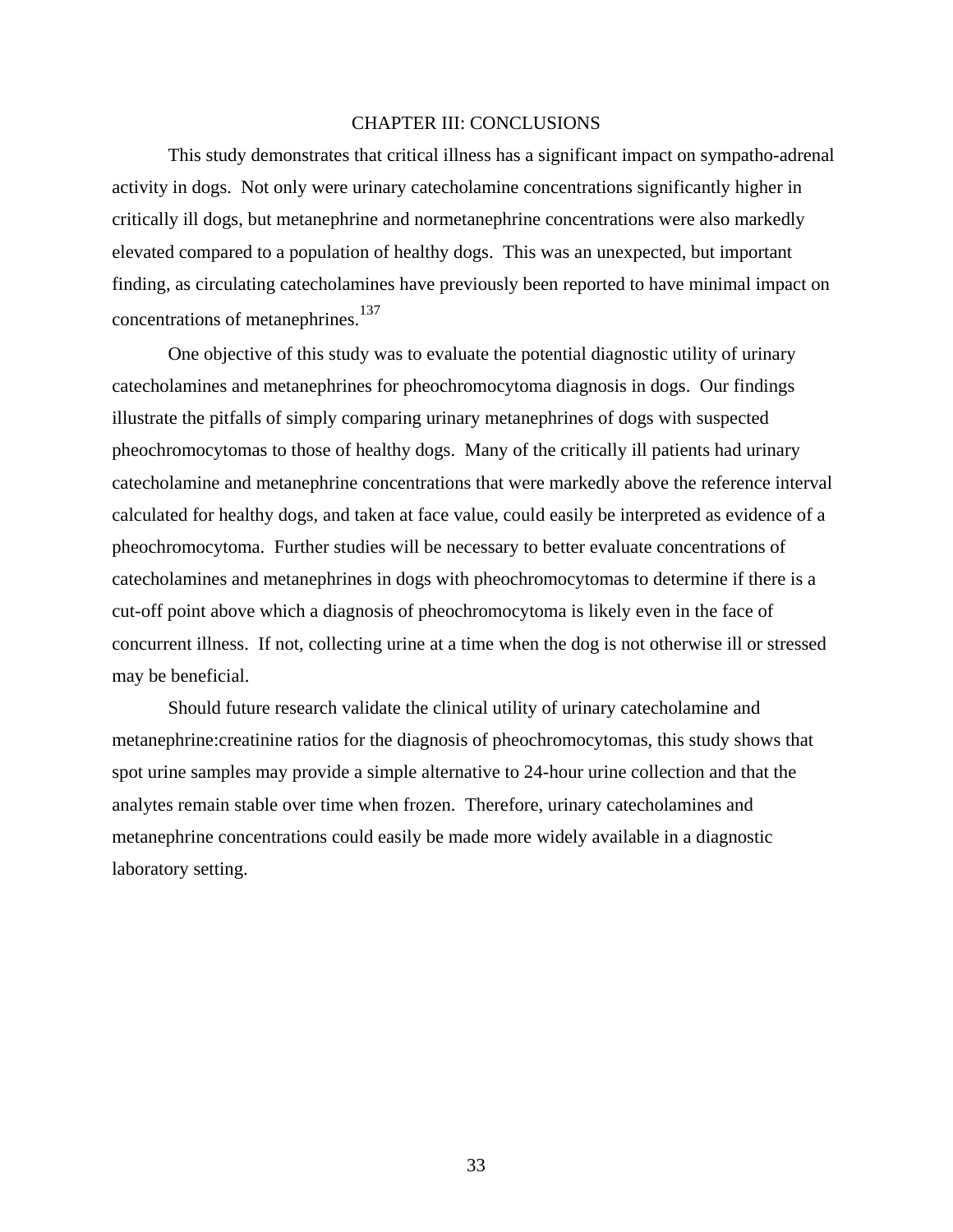# FOOTNOTES

- <sup>a</sup> Urinary Metanephrines by HPLC, BIO-RAD Laboratories, Hercules, CA
- <sup>b</sup> Urinary Catecholamines by HPLC, BIO-RAD Laboratories, Hercules, CA
- <sup>c</sup> Olympus AU400 Chemistry Analyzer, Beckman Coulter, Inc., Brea, CA
- <sup>d</sup> SAS Version 9.2, SAS Institute Inc., Cary, NC
- <sup>e</sup> Medcalc, Medcalc Software, Mariakerke, Belgium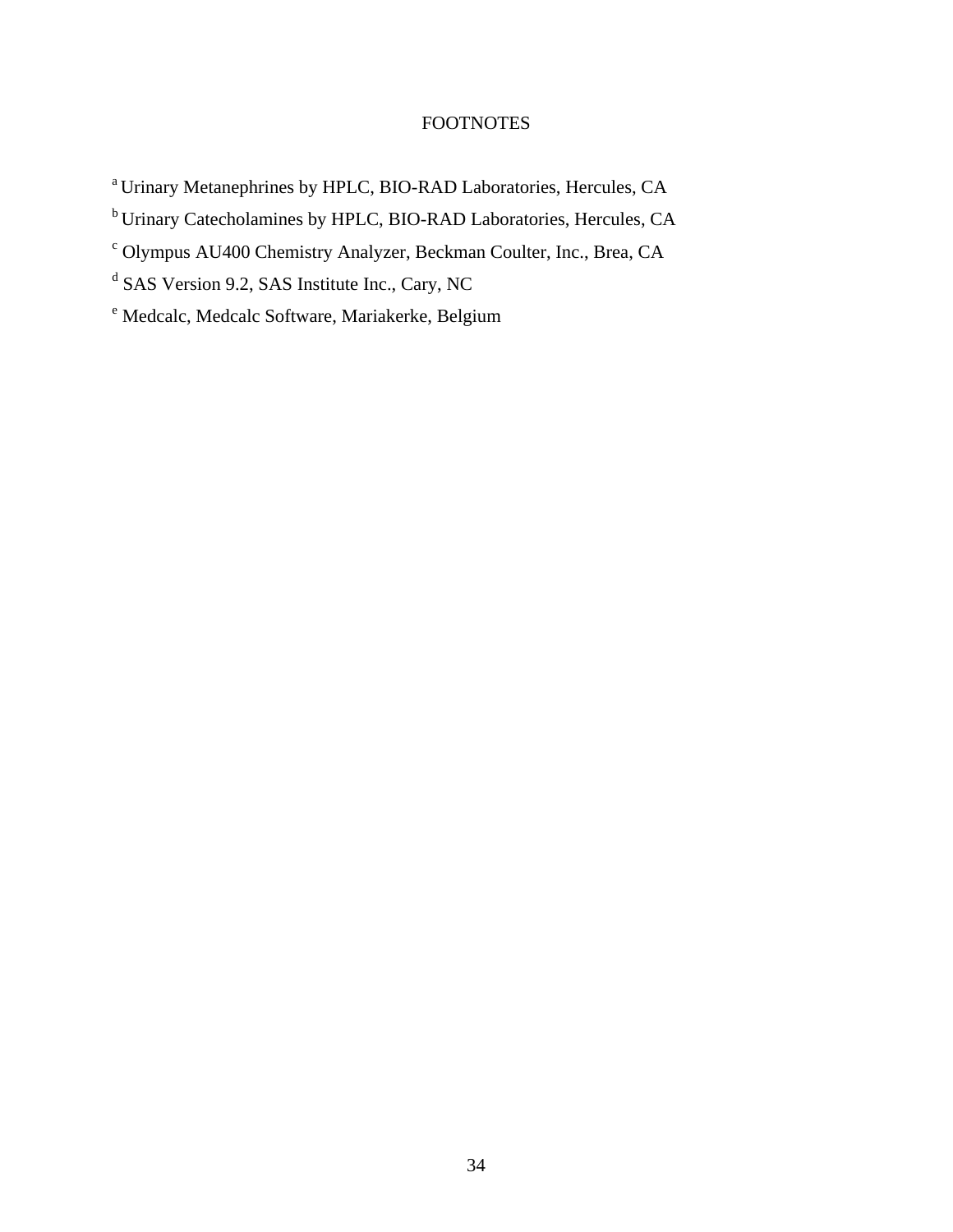## **REFERENCES**

1. Guyton AC, Hall JE. The Autonomic Nervous System and the Adrenal Medulla. In: Guyton AC, Hall JE, eds. Textbook of Medical Physiology, 11 ed. Philadelphia: Elsevier Saunders; 2006:748-760.

2. Brenner GM. Adrenal Medulla: Chromaffin Cell Function and Transplantation. In: Gass GH, Kaplan HM, eds. Handbook of Endocrinology, 2 ed. Boca Raton: CRC Press; 1996:1-14.

3. Young JB, Landsberg L. Catecholamines and the Adrenal Medulla. In: Wilson JD, Foster MD, Kronenberg HM, Larsen PR, eds. Williams Textbook of Endocrinology, 9 ed. Philadelphia: W.B. Saunders; 1998:665-728.

4. Twedt DC, Wheeler SL. Pheochromocytoma in the dog. Vet Clin North Am Small Anim Pract 1984;14:767-782.

5. Feldman EC, Nelson RW. Pheochromocytoma and Multiple Endocrine Neoplasia. In: Feldman EC, Nelson RW, eds. Canine and Feline Endocrinology and Reproduction, 3 ed. St. Louis: Saunders; 2004:440-463.

6. Bouayad H, Feeney DA, Caywood DD, et al. Pheochromocytoma in dogs: 13 cases (1980- 1985). J Am Vet Med Assoc 1987;191:1610-1615.

7. Barthez PY, Marks SL, Woo J, et al. Pheochromocytoma in dogs: 61 cases (1984-1995). J Vet Intern Med 1997;11:272-278.

8. Gilson SD, Withrow SJ, Wheeler SL, et al. Pheochromocytoma in 50 dogs. J Vet Intern Med 1994;8:228-232.

9. Eisenhofer G, Lenders JW, Linehan WM, et al. Plasma normetanephrine and metanephrine for detecting pheochromocytoma in von Hippel-Lindau disease and multiple endocrine neoplasia type 2. N Engl J Med 1999;340:1872-1879.

10. Rosano TG, Swift TA, Hayes LW. Advances in catecholamine and metabolite measurements for diagnosis of pheochromocytoma. Clin Chem 1991;37:1854-1867.

11. Lenders JW, Keiser HR, Goldstein DS, et al. Plasma metanephrines in the diagnosis of pheochromocytoma. Ann Intern Med 1995;123:101-109.

12. Grossman A, Pacak K, Sawka A, et al. Biochemical diagnosis and localization of pheochromocytoma: can we reach a consensus? Ann N Y Acad Sci 2006;1073:332-347.

13. Lenders JW, Pacak K, Walther MM, et al. Biochemical diagnosis of pheochromocytoma: which test is best? JAMA 2002;287:1427-1434.

14. Eisenhofer G. Free or total metanephrines for diagnosis of pheochromocytoma: what is the difference? Clin Chem 2001;47:988-989.

15. Unger N, Pitt C, Schmidt IL, et al. Diagnostic value of various biochemical parameters for the diagnosis of pheochromocytoma in patients with adrenal mass. Eur J Endocrinol 2006;154:409-417.

16. Raber W, Raffesberg W, Bischof M, et al. Diagnostic efficacy of unconjugated plasma metanephrines for the detection of pheochromocytoma. Arch Intern Med 2000;160:2957-2963.

17. Eisenhofer G, Kopin IJ, Goldstein DS. Catecholamine metabolism: a contemporary view with implications for physiology and medicine. Pharmacol Rev 2004;56:331-349.

18. Eisenhofer G, Walther M, Keiser HR, et al. Plasma metanephrines: a novel and costeffective test for pheochromocytoma. Braz J Med Biol Res 2000;33:1157-1169.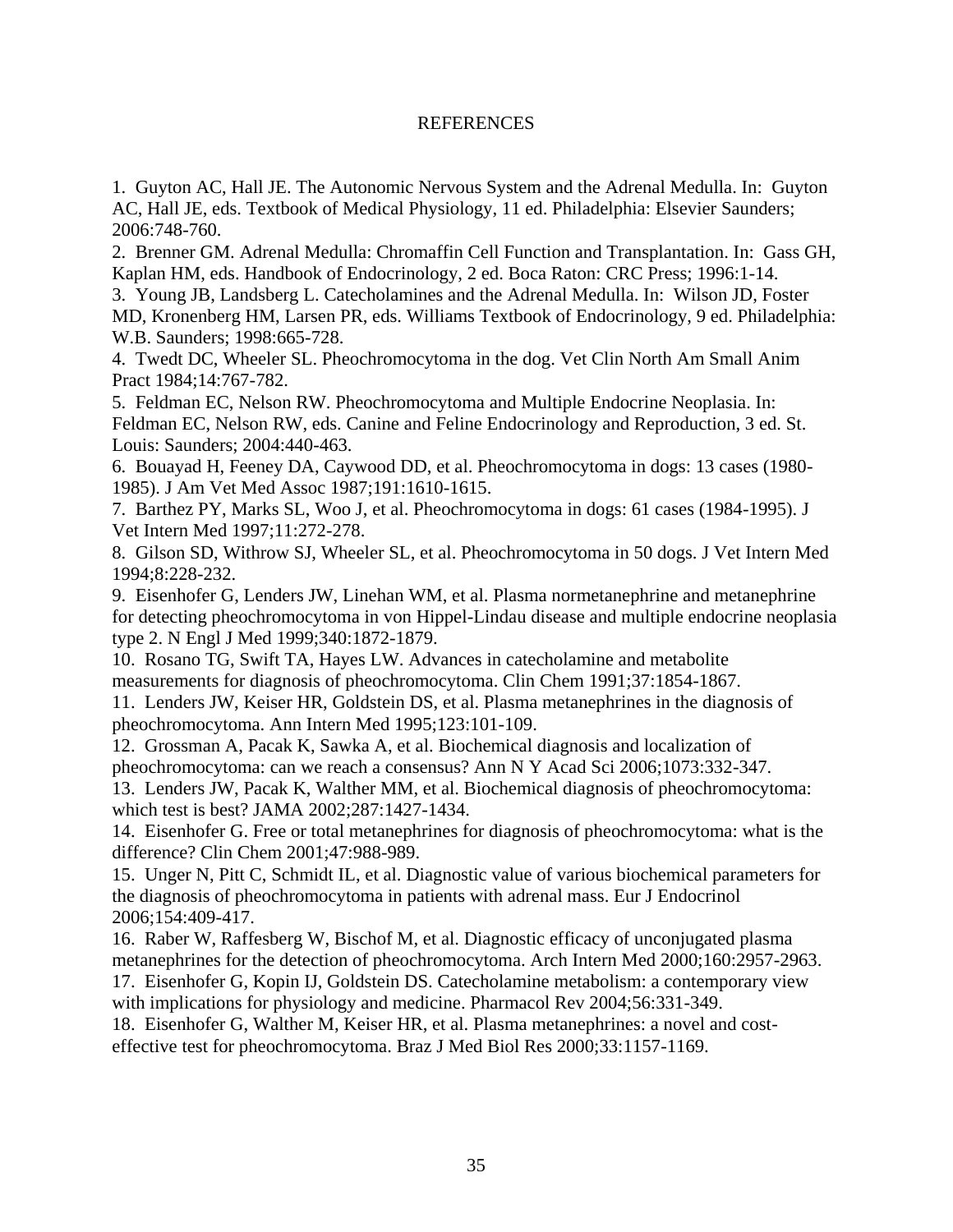19. Kook PH, Boretti FS, Hersberger M, et al. Urinary catecholamine and metanephrine to creatinine ratios in healthy dogs at home and in a hospital environment and in 2 dogs with pheochromocytoma. J Vet Intern Med 2007;21:388-393.

20. Chamorro A, Amaro S, Vargas M, et al. Catecholamines, infection, and death in acute ischemic stroke. J Neurol Sci 2007;252:29-35.

21. Hanoune J. The Adrenal Medulla. In: Baulieu EE, Kelly PA, eds. Hormones. New York: Herman; 1990:309-331.

22. Guyton AC, Hall JE. Adrenocortical Hormones. In: Guyton AC, Hall JE, eds. Textbook of Medical Physiology, 11 ed. Philadelphia: Elsevier; 2006:944-960.

23. Eisenhofer G, Huynh TT, Hiroi M, et al. Understanding catecholamine metabolism as a guide to the biochemical diagnosis of pheochromocytoma. Rev Endocr Metab Disord 2001;2:297-311.

24. Nagatsu T, Levitt M, Udenfriend S. Tyrosine Hydroxylase. The Initial Step in Norepinephrine Biosynthesis. J Biol Chem 1964;239:2910-2917.

25. Richter D. Adrenaline and amine oxidase. Biochem J 1937;31:2022-2028.

26. Kopin IJ. Catecholamine metabolism: basic aspects and clinical significance. Pharmacol Rev 1985;37:333-364.

27. Kawamura M, Eisenhofer G, Kopin IJ, et al. Aldose reductase, a key enzyme in the oxidative deamination of norepinephrine in rats. Biochem Pharmacol 1999;58:517-524.

28. Axelrod J, Kopin IJ, Mann JD. 3-Methoxy-4-hydroxyphenylglycol sulfate, a new metabolite of epinephrine and norepinephrine. Biochim Biophys Acta 1959;36:576-577.

29. Mardh G, Luehr CA, Vallee BL. Human class I alcohol dehydrogenases catalyze the oxidation of glycols in the metabolism of norepinephrine. Proc Natl Acad Sci U S A 1985;82:4979-4982.

30. Eisenhofer G, Rundquist B, Aneman A, et al. Regional release and removal of catecholamines and extraneuronal metabolism to metanephrines. J Clin Endocrinol Metab 1995;80:3009-3017.

31. Reiter C, Mwaluko G, Dunnette J, et al. Thermolabile and thermostable human platelet phenol sulfotransferase. Substrate specificity and physical separation. Naunyn Schmiedebergs Arch Pharmacol 1983;324:140-147.

32. Eisenhofer G, Keiser H, Friberg P, et al. Plasma metanephrines are markers of pheochromocytoma produced by catechol-O-methyltransferase within tumors. J Clin Endocrinol Metab 1998;83:2175-2185.

33. Davidson L, Vandongen R, Beilin LJ, et al. Free and sulfate-conjugated catecholamines during exercise in man. J Clin Endocrinol Metab 1984;58:415-418.

34. Joyce DA, Beilin LJ, Vandongen R, et al. Plasma free and sulfate conjugated catecholamine levels during acute physiological stimulation in man. Life Sci 1982;30:447-454.

35. Robertson D, Johnson GA, Robertson RM, et al. Comparative assessment of stimuli that release neuronal and adrenomedullary catecholamines in man. Circulation 1979;59:637-643.

36. Alexander N, Yoneda S, Vlachakis ND, et al. Role of conjugation and red blood cells for inactivation of circulating catecholamines. Am J Physiol 1984;247:R203-207.

37. Woolf PD, Hamill RW, Lee LA, et al. Free and total catecholamines in critical illness. Am J Physiol 1988;254:E287-291.

38. Ratge D, Knoll E, Wisser H. Plasma free and conjugated catecholamines in clinical disorders. Life Sci 1986;39:557-564.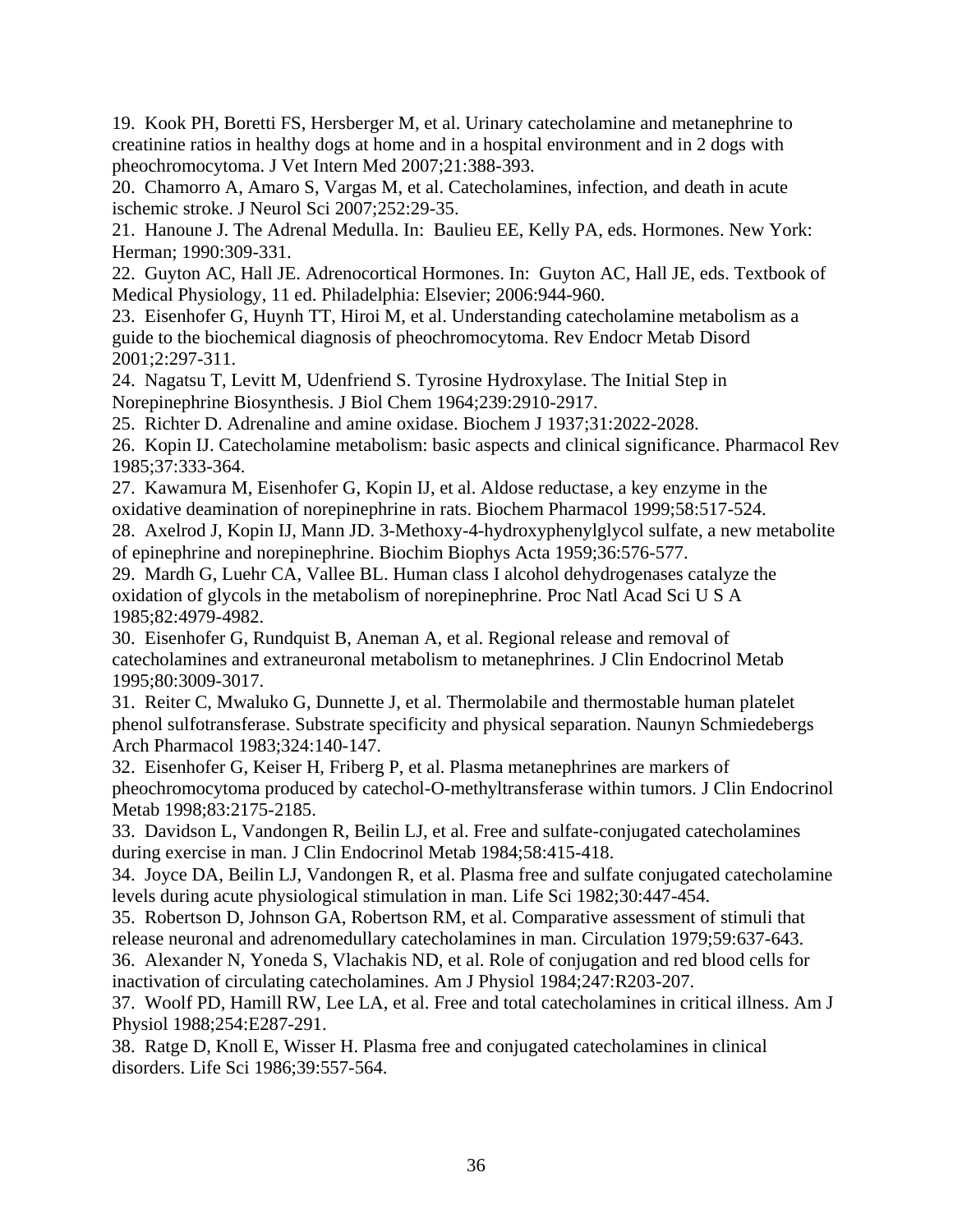39. Unger T, Buu NT, Kuchel O, et al. Conjugated dopamine: peripheral origin, distribution, and response to acute stress in the dog. Can J Physiol Pharmacol 1980;58:22-27.

40. Quante S, Boretti FS, Siebeck N, et al. Urinary Catecholamine and Metanephrine to Creatinine Ratios in Dogs with PDH, Phaeochromocytoma, and Healthy dogs. In: European College of Veterinary Medicine Companion Animal Congress, Ghent, Belgium 2008.

41. Dalessandri A, Aste G, Guglielmini C, et al. Plasma Metanephrine and Normetanphrine in Healthy Dogs. In: European College of Veterinary Medicine Companion Animal Congress, Amsterdam, The Netherlands 2006.

42. Song JH, Chaudhry FS, Mayo-Smith WW. The incidental adrenal mass on CT: prevalence of adrenal disease in 1,049 consecutive adrenal masses in patients with no known malignancy. AJR Am J Roentgenol 2008;190:1163-1168.

43. Porcaro AB, Novella G, Ficarra V, et al. Adrenal incidentalomas: surgical treatment in 28 patients and update of the literature. Int Urol Nephrol 2001;32:295-302.

44. Glazer HS, Weyman PJ, Sagel SS, et al. Nonfunctioning adrenal masses: incidental discovery on computed tomography. AJR Am J Roentgenol 1982;139:81-85.

45. Grumbach MM, Biller BM, Braunstein GD, et al. Management of the clinically inapparent adrenal mass ("incidentaloma"). Ann Intern Med 2003;138:424-429.

46. Myers NC, 3rd. Adrenal incidentalomas. Diagnostic workup of the incidentally discovered adrenal mass. Vet Clin North Am Small Anim Pract 1997;27:381-399.

47. Feldman EC, Nelson RW. Canine Hyperadrenocorticism (Cushing's Syndrome). In: Feldman EC, Nelson RW, eds. Canine and Feline Endocrinology and Reproduction, 3 ed. St. Louis: Saunders; 2004:252-357.

48. Syme HM, Scott-Moncrieff JC, Treadwell NG, et al. Hyperadrenocorticism associated with excessive sex hormone production by an adrenocortical tumor in two dogs. J Am Vet Med Assoc 2001;219:1725-1728, 1707-1728.

49. Reine NJ, Hohenhaus AE, Peterson ME, et al. Deoxycorticosterone-secreting adrenocortical carcinoma in a dog. J Vet Intern Med 1999;13:386-390.

50. Reusch CE, Feldman EC. Canine hyperadrenocorticism due to adrenocortical neoplasia. Pretreatment evaluation of 41 dogs. J Vet Intern Med 1991;5:3-10.

51. Orsher RJ, Eigenmann JE. Endocrine tumors. Vet Clin North Am Small Anim Pract 1985;15:643-658.

52. Maher ER, Jr. Pheochromocytoma in the dog and cat: diagnosis and management. Semin Vet Med Surg (Small Anim) 1994;9:158-166.

53. Maher ER, Jr., McNiel EA. Pheochromocytoma in dogs and cats. Vet Clin North Am Small Anim Pract 1997;27:359-380.

54. Locke-Bohannon LG, Mauldin GE. Canine Pheochromocytoma: Diagnosis and Management. Compend Contin Educ Vet 2001;23:807-814.

55. Berelowitz M, Szabo M, Barowsky HW, et al. Somatostatin-like immunoactivity and biological activity is present in a human pheochromocytoma. J Clin Endocrinol Metab 1983;56:134-138.

56. Sano T, Saito H, Inaba H, et al. Immunoreactive somatostatin and vasoactive intestinal polypeptide in adrenal pheochromocytoma. An immunochemical and ultrastructural study. Cancer 1983;52:282-289.

57. Heath H, 3rd, Edis AJ. Pheochromocytoma associated with hypercalcemia and ectopic secretion of calcitonin. Ann Intern Med 1979;91:208-210.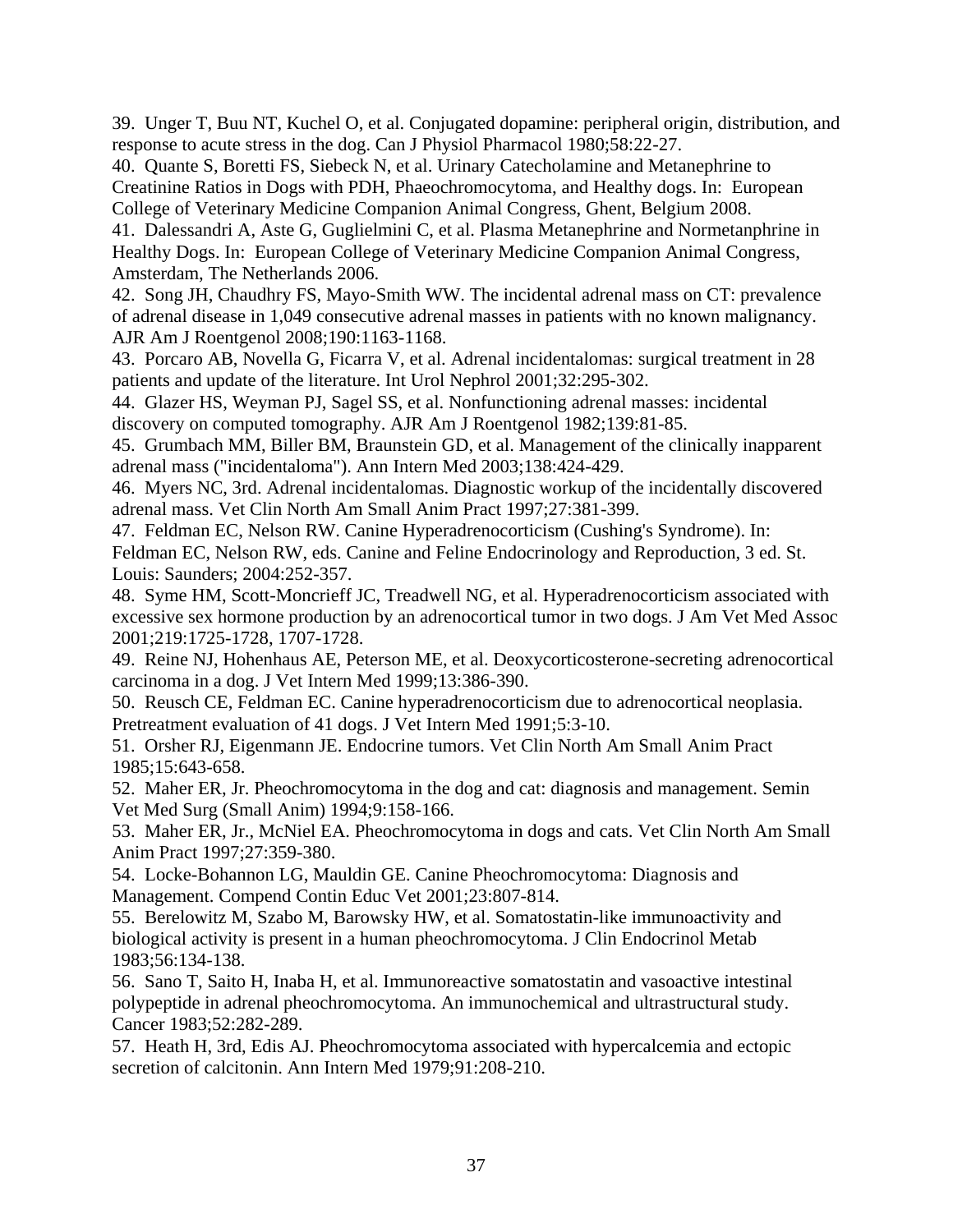58. O'Connor DT, Frigon RP, Deftos LJ. Immunoreactive calcitonin in catecholamine storage vesicles of human pheochromocytoma. J Clin Endocrinol Metab 1983;56:582-585.

59. Viale G, Dell'Orto P, Moro E, et al. Vasoactive intestinal polypeptide-, somatostatin-, and calcitonin-producing adrenal pheochromocytoma associated with the watery diarrhea (WDHH) syndrome. First case report with immunohistochemical findings. Cancer 1985;55:1099-1106.

60. Sasaki A, Yumita S, Kimura S, et al. Immunoreactive corticotropin-releasing hormone, growth hormone-releasing hormone, somatostatin, and peptide histidine methionine are present in adrenal pheochromocytomas, but not in extra-adrenal pheochromocytoma. J Clin Endocrinol Metab 1990;70:996-999.

61. Eng PH, Tan LH, Wong KS, et al. Cushing's syndrome in a patient with a corticotropinreleasing hormone-producing pheochromocytoma. Endocr Pract 1999;5:84-87.

62. Vieira Neto L, Taboada GF, Correa LL, et al. Acromegaly secondary to growth hormonereleasing hormone secreted by an incidentally discovered pheochromocytoma. Endocr Pathol 2007;18:46-52.

63. Sato M, Watanabe T, Ashikaga T, et al. Adrenocorticotropic hormone-secreting pheochromocytoma. Intern Med 1998;37:403-406.

64. Oh HC, Koh JM, Kim MS, et al. A case of ACTH-producing pheochromocytoma associated with pregnancy. Endocr J 2003;50:739-744.

65. van Dam PS, van Gils A, Canninga-van Dijk MR, et al. Sequential ACTH and catecholamine secretion in a phaeochromocytoma. Eur J Endocrinol 2002;147:201-206. 66. Chen H, Doppman JL, Chrousos GP, et al. Adrenocorticotropic hormone-secreting

pheochromocytomas: the exception to the rule. Surgery 1995;118:988-994; discussion 994-985.

67. Mune T, Katakami H, Kato Y, et al. Production and secretion of parathyroid hormonerelated protein in pheochromocytoma: participation of an alpha-adrenergic mechanism. J Clin Endocrinol Metab 1993;76:757-762.

68. Chien CH, Tsai JH, Lee YJ. Atrial natriuretic polypeptide in human adrenal pheochromocytoma: immunohistochemical and immunoelectron microscopical localization. Endocrinol Jpn 1990;37:121-130.

69. von Dehn BJ, Nelson RW, Feldman EC, et al. Pheochromocytoma and

hyperadrenocorticism in dogs: six cases (1982-1992). J Am Vet Med Assoc 1995;207:322-324. 70. Ito Y, Obara T, Okamoto T, et al. Efficacy of single-voided urine metanephrine and

normetanephrine assay for diagnosing pheochromocytoma. World J Surg 1998;22:684-688. 71. Kaplan NM, Kramer NJ, Holland OB, et al. Single-voided urine metanephrine assays in screening for pheochromocytoma. Arch Intern Med 1977;137:190-193.

72. Peaston RT, Lennard TW, Lai LC. Overnight excretion of urinary catecholamines and metabolites in the detection of pheochromocytoma. J Clin Endocrinol Metab 1996;81:1378- 1384.

73. Oishi S, Sasaki M, Ohno M, et al. Urinary normetanephrine and metanephrine measured by radioimmunoassay for the diagnosis of pheochromocytoma: utility of 24-hour and random 1 hour urine determinations. J Clin Endocrinol Metab 1988;67:614-618.

74. Lagerstedt SA, O'Kane DJ, Singh RJ. Measurement of plasma free metanephrine and normetanephrine by liquid chromatography-tandem mass spectrometry for diagnosis of pheochromocytoma. Clin Chem 2004;50:603-611.

75. Perry CG, Sawka AM, Singh R, et al. The diagnostic efficacy of urinary fractionated metanephrines measured by tandem mass spectrometry in detection of pheochromocytoma. Clin Endocrinol (Oxf) 2007;66:703-708.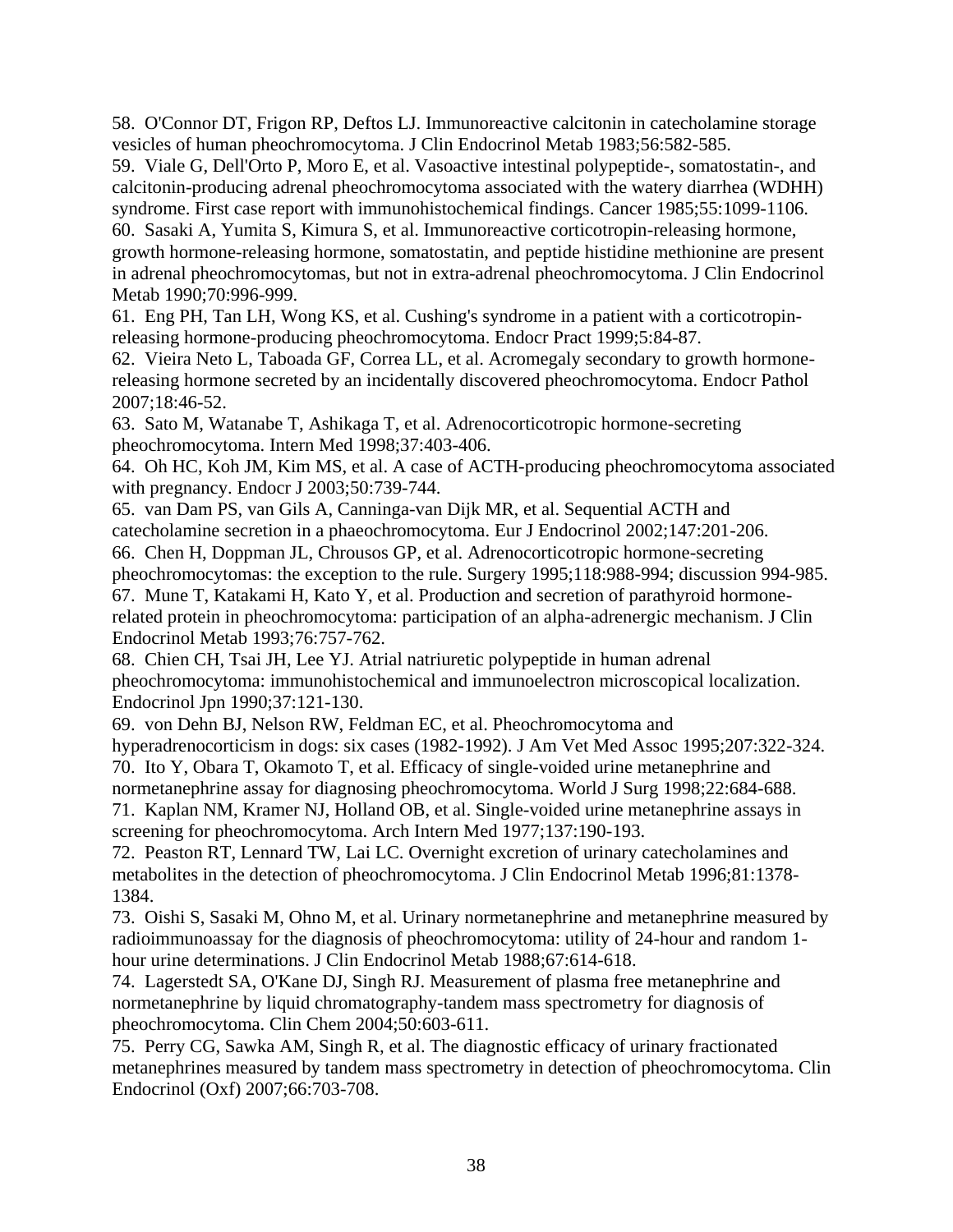76. Duncan MW, Compton P, Lazarus L, et al. Measurement of norepinephrine and 3,4 dihydroxyphenylglycol in urine and plasma for the diagnosis of pheochromocytoma. N Engl J Med 1988;319:136-142.

77. Gerlo EA, Sevens C. Urinary and plasma catecholamines and urinary catecholamine metabolites in pheochromocytoma: diagnostic value in 19 cases. Clin Chem 1994;40:250-256.

78. Sawka AM, Jaeschke R, Singh RJ, et al. A comparison of biochemical tests for pheochromocytoma: measurement of fractionated plasma metanephrines compared with the combination of 24-hour urinary metanephrines and catecholamines. J Clin Endocrinol Metab 2003;88:553-558.

79. Boyle JG, Davidson DF, Perry CG, et al. Comparison of diagnostic accuracy of urinary free metanephrines VMA, and catecholamines and plasma catecholamines for diagnosis of pheochromocytoma. J Clin Endocrinol Metab 2007; 92:4602-4602.

80. Rizzo SA, Newman SJ, Hecht S, et al. Malignant mediastinal extra-adrenal paraganglioma with spinal cord invasion in a dog. J Vet Diagn Invest 2008;20:372-375.

81. Prys-Roberts C. Phaeochromocytoma--recent progress in its management. Br J Anaesth 2000;85:44-57.

82. Herrera MA, Mehl ML, Kass PH, et al. Predictive Factors and the Effect of

Phenoxybenzamine on Outcome in Dogs Undergoing Adrenalectomy for Pheochromocytoma. J Vet Intern Med 2008.

83. Gilson SD, Withrow SJ, Orton EC. Surgical treatment of pheochromocytoma: technique, complications, and results in six dogs. Vet Surg 1994;23:195-200.

84. Rosas AL, Kasperlik-Zaluska AA, Papierska L, et al. Pheochromocytoma crisis induced by glucocorticoids: a report of four cases and review of the literature. Eur J Endocrinol 2008;158:423-429.

85. Sizemore GW, Scrogin KE, Weisenberg ES, et al. Hypertensive crisis, catecholamine cardiomyopathy, and death associated with pseudoephedrine use in a patient with pheochromocytoma. Endocr Pract 2008;14:93-96.

86. Tsujimoto G, Manger WM, Hoffman BB. Desensitization of beta-adrenergic receptors by pheochromocytoma. Endocrinology 1984;114:1272-1278.

87. Snavely MD, Mahan LC, O'Connor DT, et al. Selective down-regulation of adrenergic receptor subtypes in tissues from rats with pheochromocytoma. Endocrinology 1983;113:354- 361.

88. Bravo EL. Evolving concepts in the pathophysiology, diagnosis, and treatment of pheochromocytoma. Endocr Rev 1994;15:356-368.

89. Grooters AM, Biller DS, Merryman J. Ultrasonographic Parameters of Normal Canine Adrenal Glands: Comparison to Necropsy Findings. Veterinary Radiology and Ultrasound 1995;36:126-130.

90. Besso JG, Penninck DG, Gliatto JM. Retrospective ultrasonographic evaluation of adrenal lesions in 26 dogs. Vet Radiol Ultrasound 1997;38:448-455.

91. Hoerauf A, Reusch C. Ultrasonographic characteristics of both adrenal glands in 15 dogs with functional adrenocortical tumors. J Am Anim Hosp Assoc 1999;35:193-199.

92. Barthez PY, Nyland TG, Feldman EC. Ultrasonographic evaluation of the adrenal glands in dogs. J Am Vet Med Assoc 1995;207:1180-1183.

93. Rosenstein DS. Diagnostic imaging in canine pheochromocytoma. Vet Radiol Ultrasound 2000;41:499-506.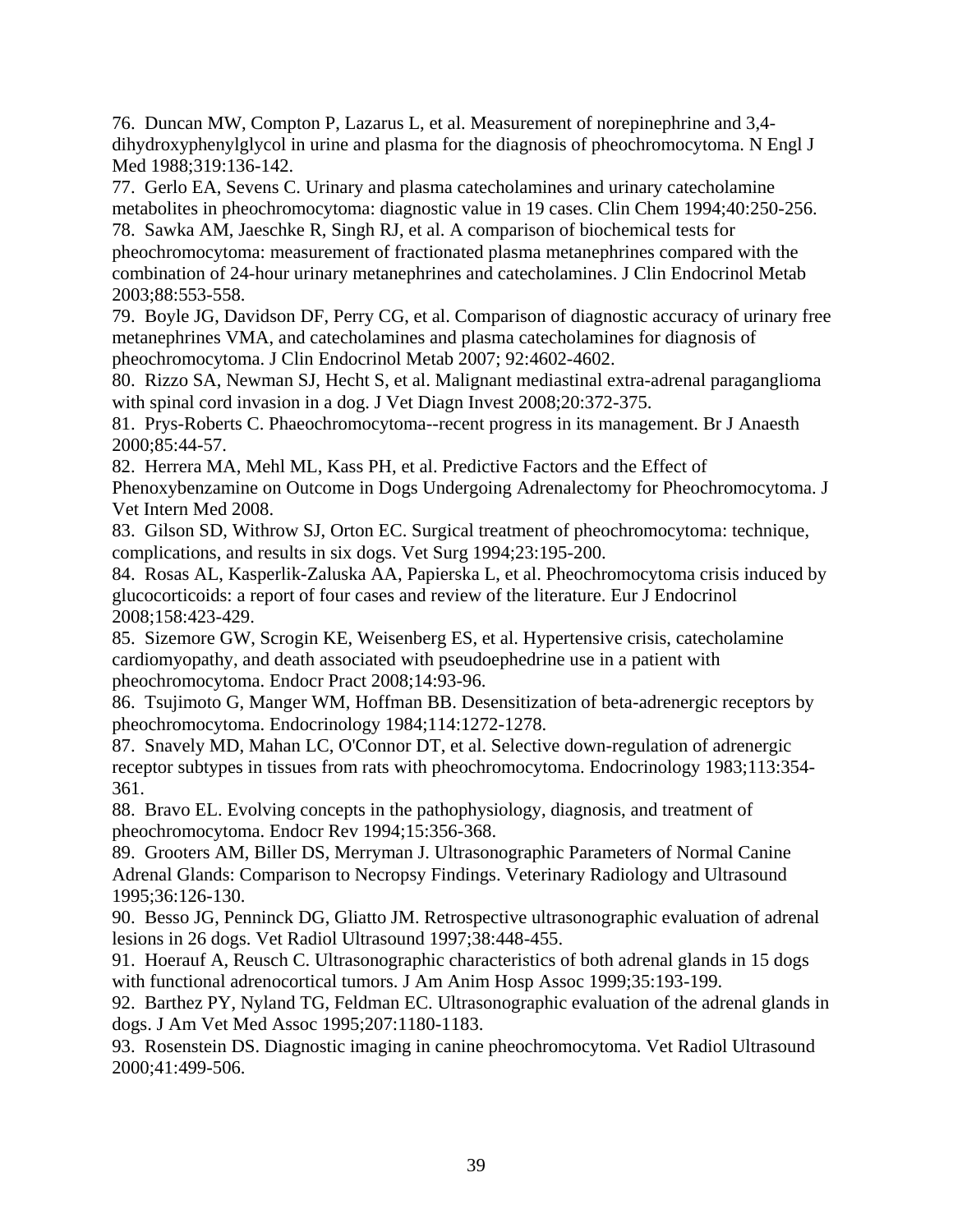94. Kyles AE, Feldman EC, De Cock HE, et al. Surgical management of adrenal gland tumors with and without associated tumor thrombi in dogs: 40 cases (1994-2001). J Am Vet Med Assoc 2003;223:654-662.

95. Ilias I, Pacak K. Current approaches and recommended algorithm for the diagnostic localization of pheochromocytoma. J Clin Endocrinol Metab 2004;89:479-491.

96. Lumachi F, Tregnaghi A, Zucchetta P, et al. Sensitivity and positive predictive value of CT, MRI and 123I-MIBG scintigraphy in localizing pheochromocytomas: a prospective study. Nucl Med Commun 2006;27:583-587.

97. Jalil ND, Pattou FN, Combemale F, et al. Effectiveness and limits of preoperative imaging studies for the localisation of pheochromocytomas and paragangliomas: a review of 282 cases. French Association of Surgery (AFC), and The French Association of Endocrine Surgeons (AFCE). Eur J Surg 1998;164:23-28.

98. Greenblatt DY, Shenker Y, Chen H. The utility of metaiodobenzylguanidine (MIBG) scintigraphy in patients with pheochromocytoma. Ann Surg Oncol 2008;15:900-905.

99. Quint LE, Glazer GM, Francis IR, et al. Pheochromocytoma and paraganglioma: comparison of MR imaging with CT and I-131 MIBG scintigraphy. Radiology 1987;165:89-93.

100. Mozley PD, Kim CK, Mohsin J, et al. The efficacy of iodine-123-MIBG as a screening test for pheochromocytoma. J Nucl Med 1994;35:1138-1144.

101. Berry CR, Wright KN, Breitschwerdt EB, et al. Use of 123iodine metaiodobenzylguanidine scintigraphy for the diagnosis of a pheochromocytoma in a dog. Veterinary Radiology and Ultrasound 1993;34:52-55.

102. Berry CR, DeGrado TR, Nutter F, et al. Imaging of pheochromocytoma in 2 dogs using p- [18F] fluorobenzylguanidine. Vet Radiol Ultrasound 2002;43:183-186.

103. Lenders JW, Willemsen JJ, Eisenhofer G, et al. Is supine rest necessary before blood sampling for plasma metanephrines? Clin Chem 2007;53:352-354.

104. Sawka AM, Prebtani AP, Thabane L, et al. A systematic review of the literature examining the diagnostic efficacy of measurement of fractionated plasma free metanephrines in the biochemical diagnosis of pheochromocytoma. BMC Endocr Disord 2004;4:2.

105. Vaclavik J, Stejskal D, Lacnak B, et al. Free plasma metanephrines as a screening test for pheochromocytoma in low-risk patients. J Hypertens 2007;25:1427-1431.

106. Eisenhofer G, Siegert G, Kotzerke J, et al. Current progress and future challenges in the biochemical diagnosis and treatment of pheochromocytomas and paragangliomas. Horm Metab Res 2008;40:329-337.

107. Algeciras-Schimnich A, Preissner CM, Young WF, Jr., et al. Plasma Chromogranin A or Urine Fractionated Metanephrines Follow-up Testing Improves the Diagnostic Accuracy of Plasma Fractionated Metanephrines for Pheochromocytoma. J Clin Endocrinol Metab 2007. 108. Tsunoda M. Recent advances in methods for the analysis of catecholamines and their metabolites. Anal Bioanal Chem 2006;386:506-514.

109. Crockett DK, Frank EL, Roberts WL. Rapid analysis of metanephrine and normetanephrine in urine by gas chromatography-mass spectrometry. Clin Chem 2002;48:332-337.

110. Taylor RL, Singh RJ. Validation of liquid chromatography-tandem mass spectrometry method for analysis of urinary conjugated metanephrine and normetanephrine for screening of pheochromocytoma. Clin Chem 2002;48:533-539.

111. Hasegawa T, Wada K, Hiyama E, et al. Pretreatment and one-shot separating analysis of whole catecholamine metabolites in plasma by using LC/MS. Anal Bioanal Chem 2006;385:814-820.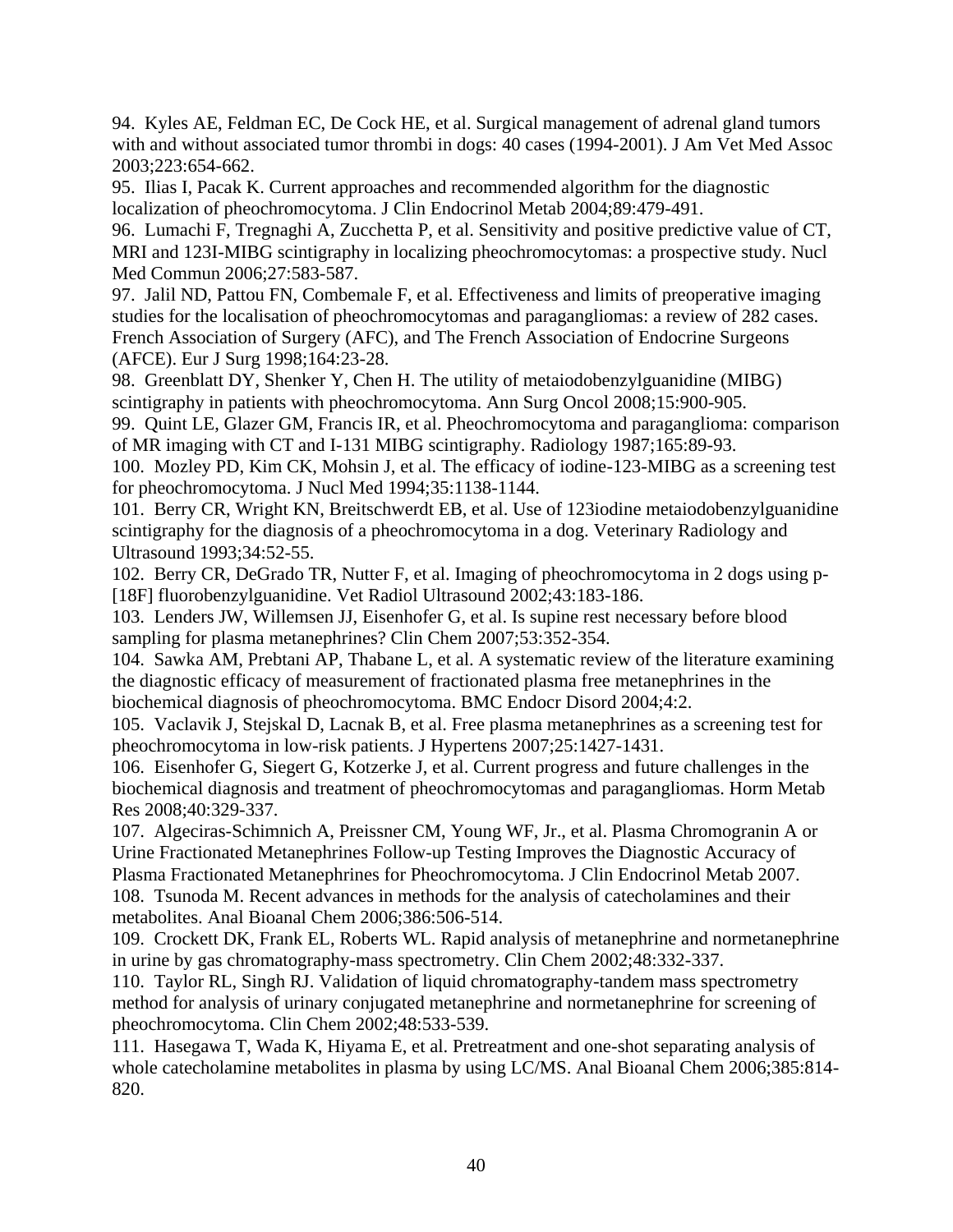112. Whiting MJ. Simultaneous measurement of urinary metanephrines and catecholamines by liquid chromatography with tandem mass spectrometric detection. Ann Clin Biochem 2009.

113. Kook PH, Quante S, Grest P, et al. Urinary Catecholamine and Metanephrine to Creatinine Ratios in Dogs with Pheochromocytoma. In: American College of Veterinary Medicine Forum, San Antonio, Texas 2008.

114. Beerda B, Schilder MB, Bernadina W, et al. Chronic stress in dogs subjected to social and spatial restriction. II. Hormonal and immunological responses. Physiol Behav 1999;66:243-254. 115. Engeland WC, Miller P, Gann DS. Pituitary-adrenal and adrenomedullary responses to noise in awake dogs. Am J Physiol 1990;258:R672-677.

116. Francis RC, Pickerodt PA, Salewski L, et al. Detection of catecholamines and metanephrines by radio-immunoassay in canine plasma. Vet J 2008.

117. Unger T, Buu NT, Kuchel O. Renal handling of free and conjugated catecholamines following surgical stress in the dog. Am J Physiol 1978;235:F542-547.

118. Beerda B, Schilder MB, Janssen NS, et al. The use of saliva cortisol, urinary cortisol, and catecholamine measurements for a noninvasive assessment of stress responses in dogs. Horm Behav 1996;30:272-279.

119. Kook PH, Boretti FS, Wiederkehr T, et al. Urinary Catecholamine-Creatinine-Ratios in Healthy Dogs and Home and in a Hospital Environment. In: American College of Veterinary Internal Medicine Forum, Baltimore 2005.

120. Hielm-Bjorkman AK, Kuusela E, Liman A, et al. Evaluation of methods for assessment of pain associated with chronic osteoarthritis in dogs. J Am Vet Med Assoc 2003;222:1552-1558.

121. D'Alesandro MM, Gruber DF, Reed HL, et al. Effects of collection methods and storage on the in vitro stability of canine plasma catecholamines. Am J Vet Res 1990;51:257-259.

122. Eisenhofer G, Huysmans F, Pacak K, et al. Plasma metanephrines in renal failure. Kidney Int 2005;67:668-677.

123. Laederach K, Weidmann P. Plasma and urinary catecholamines as related to renal function in man. Kidney Int 1987;31:107-111.

124. Neumann J, Ligtenberg G, Klein, II, et al. Sympathetic hyperactivity in chronic kidney disease: pathogenesis, clinical relevance, and treatment. Kidney Int 2004;65:1568-1576.

125. Eisenhofer G, Goldstein DS, Walther MM, et al. Biochemical diagnosis of

pheochromocytoma: how to distinguish true- from false-positive test results. J Clin Endocrinol Metab 2003;88:2656-2666.

126. Wassell J, Reed P, Kane J, et al. Freedom from drug interference in new immunoassays for urinary catecholamines and metanephrines. Clin Chem 1999;45:2216-2223.

127. Crawford GA, Gyory AZ, Gallery ED, et al. HPLC of urinary catecholamines in the presence of labetalol, captopril, and alpha-methyldopa. Clin Chem 1990;36:1849.

128. Davidson FD. Paracetamol-associated interference in an HPLC-ECD assay for urinary free metadrenalines and catecholamines. Ann Clin Biochem 2004;41:316-320.

129. Roden M, Raffesberg W, Raber W, et al. Quantification of unconjugated metanephrines in human plasma without interference by acetaminophen. Clin Chem 2001;47:1061-1067.

130. Adams HR. Adrenergic Agonists and Antagonists. In: Adams HR, ed. Veterinary

Pharmacology and Therapeutics, 8 ed. Ames: Iowa State University Press; 2001:91-116.

131. Williams DT, Dann S, Wheeler MH. Phaeochromocytoma--views on current management. Eur J Surg Oncol 2003;29:483-490.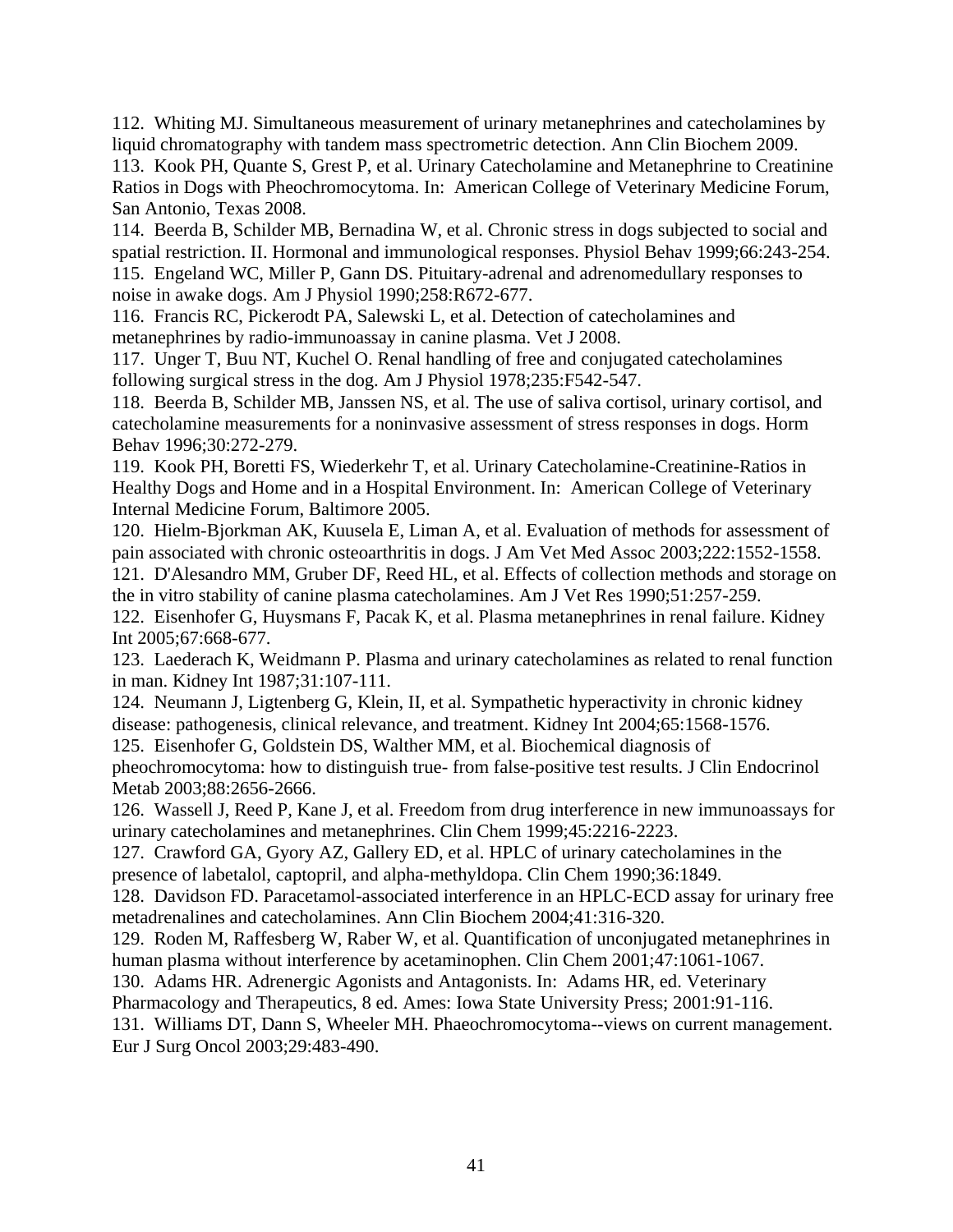132. Stenstrom G, Haljamae H, Tisell LE. Influence of pre-operative treatment with phenoxybenzamine on the incidence of adverse cardiovascular reactions during anaesthesia and surgery for phaeochromocytoma. Acta Anaesthesiol Scand 1985;29:797-803.

133. Eisenhofer G, Rivers G, Rosas AL, et al. Adverse drug reactions in patients with phaeochromocytoma: incidence, prevention and management. Drug Saf 2007;30:1031-1062. 134. Weinkove C. ACP Broadsheet No 127: April 1991. Measurement of catecholamines and

their metabolites in urine. J Clin Pathol 1991;44:269-275.

135. Trouvin JH, Billaud-Mesguich E. Determination of Urinary Metanephrines in Man Using Liquid Chromatography with Electrochemical detection. Journal of Liquid Chromatography & Related Technologies 1987;10:731-747.

136. Peaston RT. Routine determination of urinary free catecholamines by high-performance liquid chromatography with electrochemical detection. J Chromatogr 1988;424:263-272.

137. Eisenhofer G, Friberg P, Pacak K, et al. Plasma metadrenalines: do they provide useful information about sympatho-adrenal function and catecholamine metabolism? Clin Sci (Lond) 1995;88:533-542.

138. Hickman PE, Leong M, Chang J, et al. Plasma free metanephrines are superior to urine and plasma catecholamines and urine catecholamine metabolites for the investigation of phaeochromocytoma. Pathology 2009;41:173-177.

139. Gerlo EA, Schoors DF, Dupont AG. Age- and sex-related differences for the urinary excretion of norepinephrine, epinephrine, and dopamine in adults. Clin Chem 1991;37:875-878. 140. Heron E, Chatellier G, Billaud E, et al. The urinary metanephrine-to-creatinine ratio for the diagnosis of pheochromocytoma. Ann Intern Med 1996;125:300-303.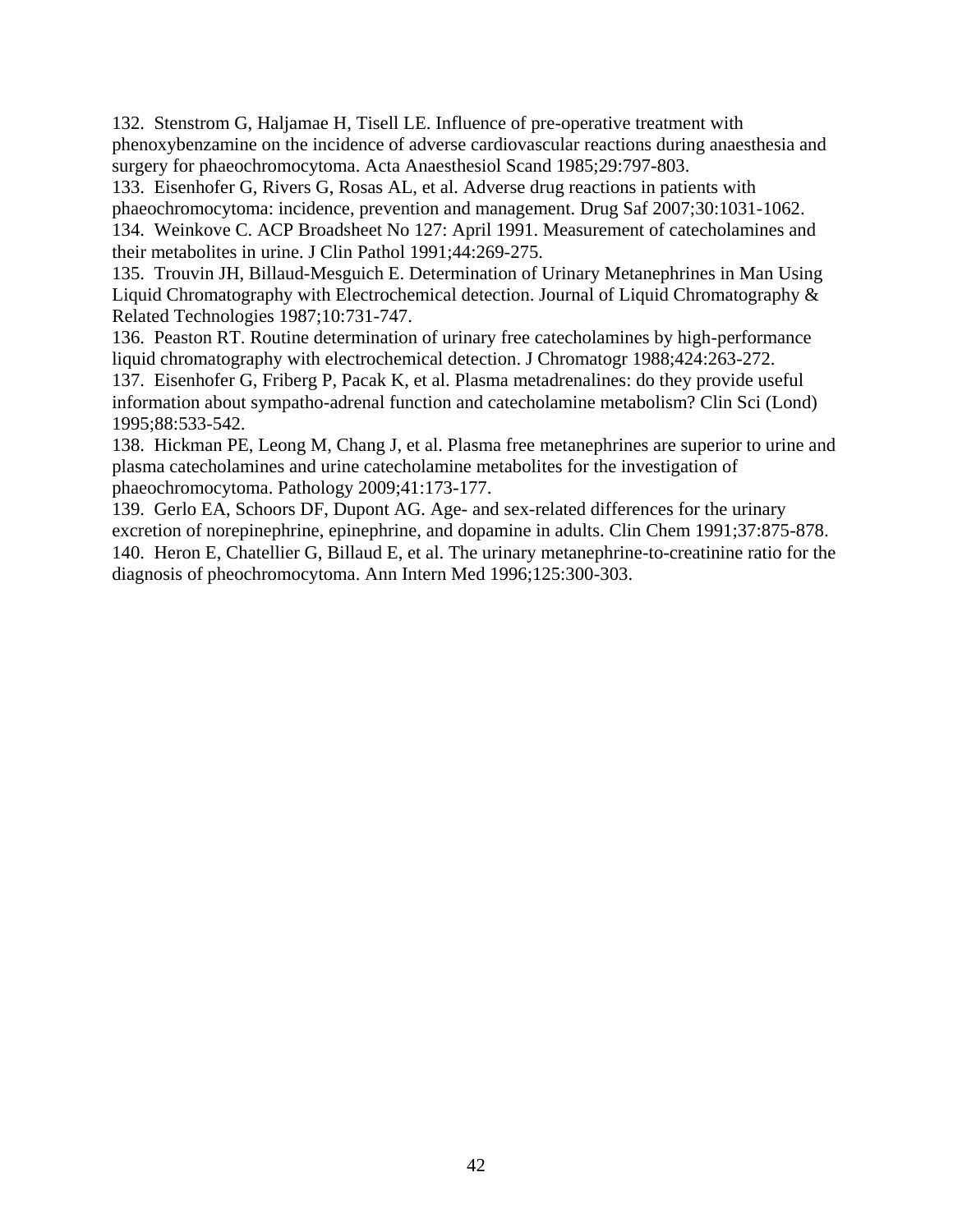### APPENDIX A: PRELIMINARY STUDY

Sample collection for this study began in August, 2008. At that time, the intention was to measure catecholamine and metanephrine concentrations in plasma and urine using a HPLC assay developed by the Virginia-Maryland Regional College of Veterinary Medicine Toxicology Laboratory. Over a 3-month period, plasma and urine samples were collected from 7 critically ill and 5 healthy dogs. Additionally, urine and plasma samples from 5 dogs (3 healthy, 1 critically ill, and 1 dog with an adrenal mass) were run immediately after collection and again after being frozen for 15 and 30 days at  $-70^{\circ}$ C as part of a stability study.

The lower limit of detection of the assays for cate cholamines was  $1x10^{-8}$  M and  $5.5x10<sup>-5</sup>$  M for metanephrines. Plasma concentrations of normetanephrine were undetectable in all 12 dogs. A measurable amount of plasma metanephrine was present in 1/12 dogs. Plasma concentrations of epinephrine were detectable in only 3/12 dogs and norepinephrine was detected in 9/12 dogs. Measurable concentrations of metanephrine and normetanephrine were present in urine from all dogs. Urinary epinephrine was detectable in 8/12 dogs and urinary norepinephrine was detected in  $11/12$  dogs.

For the stability study, plasma concentrations of norepinephrine were run 3 times in each of 3 dogs (Fig 15). Plasma concentrations of norepinephrine of the other 2 dogs in the stability study were undetectable on day 1, and further evaluation of the samples was not performed. The coefficients of variation for each of the 3 dogs were 43.6%, 15%, and 51.6%. Marked variability in the results was noted, but no consistent increase or decrease in the concentrations was observed. None of the five dogs had detectable levels of epinephrine, metanephrine, or normetanephrine on day 1, so the stability of these compounds when frozen was not performed.

Dogs that had undetectable urinary concentrations of epinephrine, norepinephrine, metanephrine, or normetanephrine on day 1 were eliminated from the stability study. Stability of the urine concentrations of epinephrine was assessed in 3 dogs which had coefficients of variation of 81%, 151%, and 105%. Coefficients of variation of urinary norepinephrine in 5 dogs were 89.8%, 45.4%, 25.6%, 93.4%, and 130%. Urinary metanephrines in 5 dogs had coefficients of variation of 103%, 48.6%, 73.8%, 118%, and 111%, and urinary normetanephrine coefficients of variation were 107%, 44%, 93%, 95.9%, and 117%. Because the plasma and urinary catecholamine and metanephrine concentrations were inconsistent over time rather than

43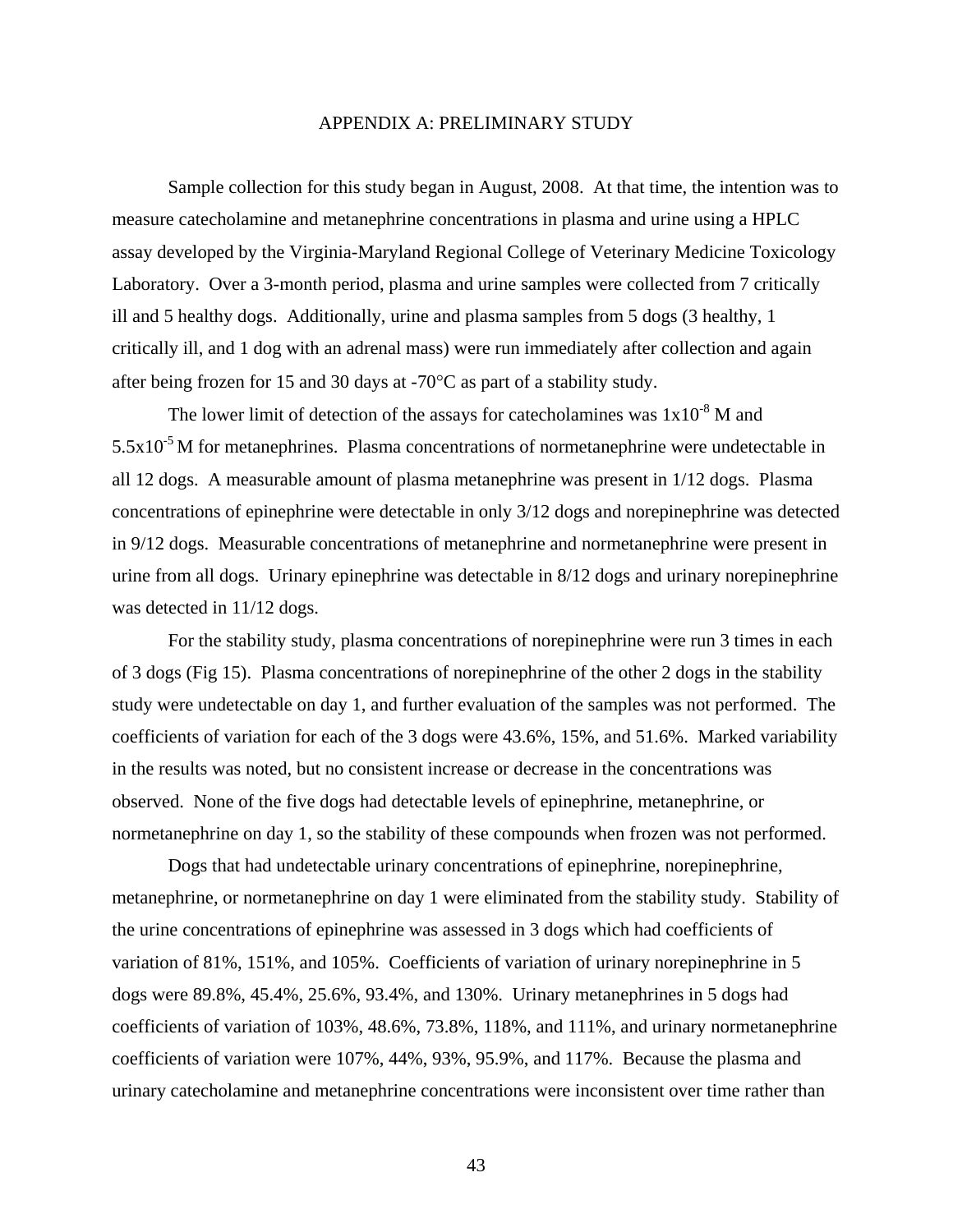showing a steady increase or decrease (Figs 15-19), the problem of interassay variability was thought to be due to an inherent problem with the HPLC assay rather than instability of the compounds themselves.

Given the poor recovery of the analytes in plasma and the unacceptable levels of interassay variability, alternative techniques for measuring catecholamines and metanephrines were explored. Attempts were made to develop an assay using liquid chromatography with tandem mass spectrometry, but this too had problems with poor recovery of analytes and high interassay variability.

Ultimately, commercially available HPLC columns and analytes were purchased. $a$ ,b These have been used in previous studies of urinary cate cholamines and metanephrines in dogs.<sup>19</sup> Because catecholamines and metanephrines appear to be present in extremely low concentrations in canine plasma, a large volume of plasma would have been needed to run the assay. Collection of such a large volume of blood was felt to be impractical and unethical in our critically ill dogs and given the uncertainty that we would even be successful, further attempts at measuring plasma concentrations of catecholamines and metanephrines were not made.

For urinary catecholamines and metanephrine, the intrassay and interassay coefficients of variation were calculated using a pooled urine sample collected from healthy dogs. Aliquots of this sample were run 8 consecutive times on day 1 and duplicate samples were run 9 additional times over a period of 3 months. Stability of the frozen samples over time was assessed by comparing urine concentrations of catecholamines and metanephrines from fresh urine samples collected on day 1 with samples frozen for 3, 5, 8, 11, 12, 15, 25, 50, and 78 days at  $-70^{\circ}$ C. The intrassay coefficients of variation were 9%, 4%, 7%, and 8% for epinephrine, norepinephrine, metanephrine, and normetanephrine, respectively. The interassay coefficients of variation were 9.7%, 11%, 13%, and 11% respectively for epinephrine, norepinephrine, metanephrine, and normetanephrine. The improved consistency and reliability of this assay allowed us to complete the project as described above.

44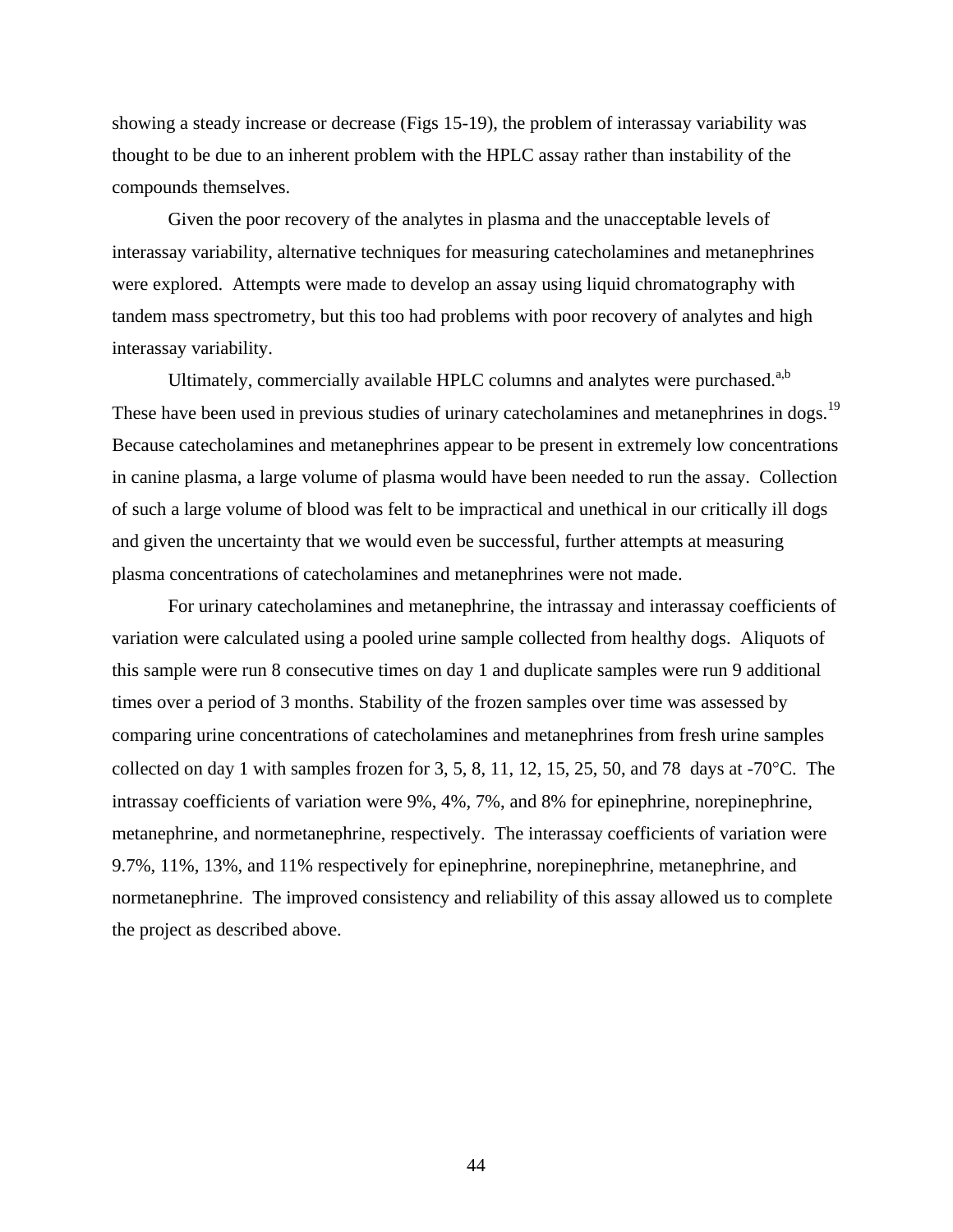## APPENDIX B: FIGURES

**Figure 1.** Locally weighted robust scatter plot for epinephrine (EPI) concentrations in pooled urine samples frozen for up to 78 day at -70°C. Epinephrine concentrations were stable over time. Selected smoothing parameter: 0.396.



Figure 2. Locally weighted robust scatter plot for norepinephrine (NE) concentrations in pooled Urine samples frozen for up to 78 day at -70°C. Norepinephrine concentrations were stable over time. Selected smoothing parameter: 0.442.

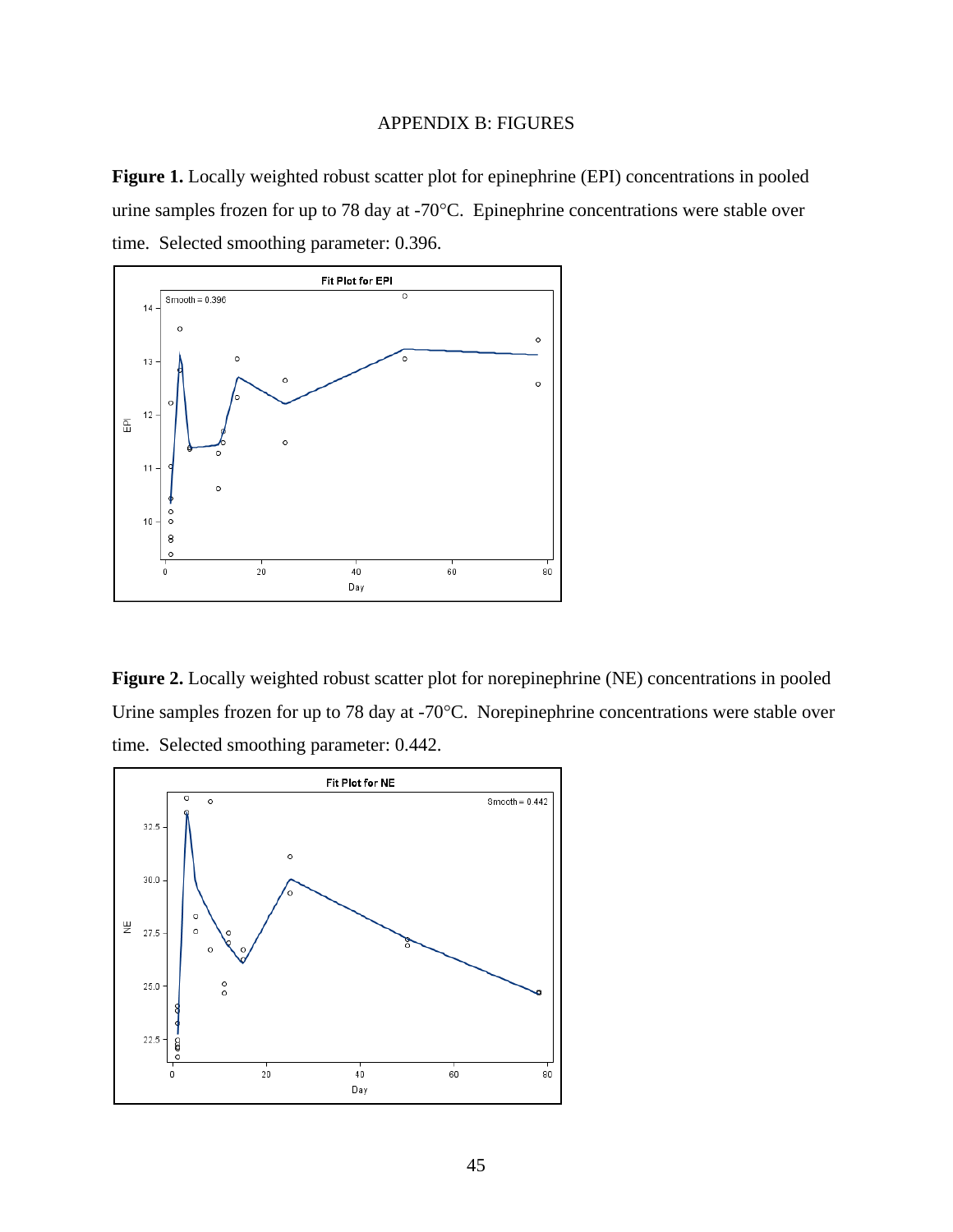**Figure 3.** Locally weighted robust scatter plot for metanephrine (MN) concentrations in pooled Urine samples frozen for up to 78 day at -70°C. Metanephrine concentrations were stable over time. Selected smoothing parameter: 0.563.



**Figure 4.** Locally weighted robust scatter plot for normetanephrine (NMN) concentrations in pooled urine samples frozen for up to 78 day at -70°C. Normetanephrine concentrations were stable over time. Selected smoothing parameter: 0.896.

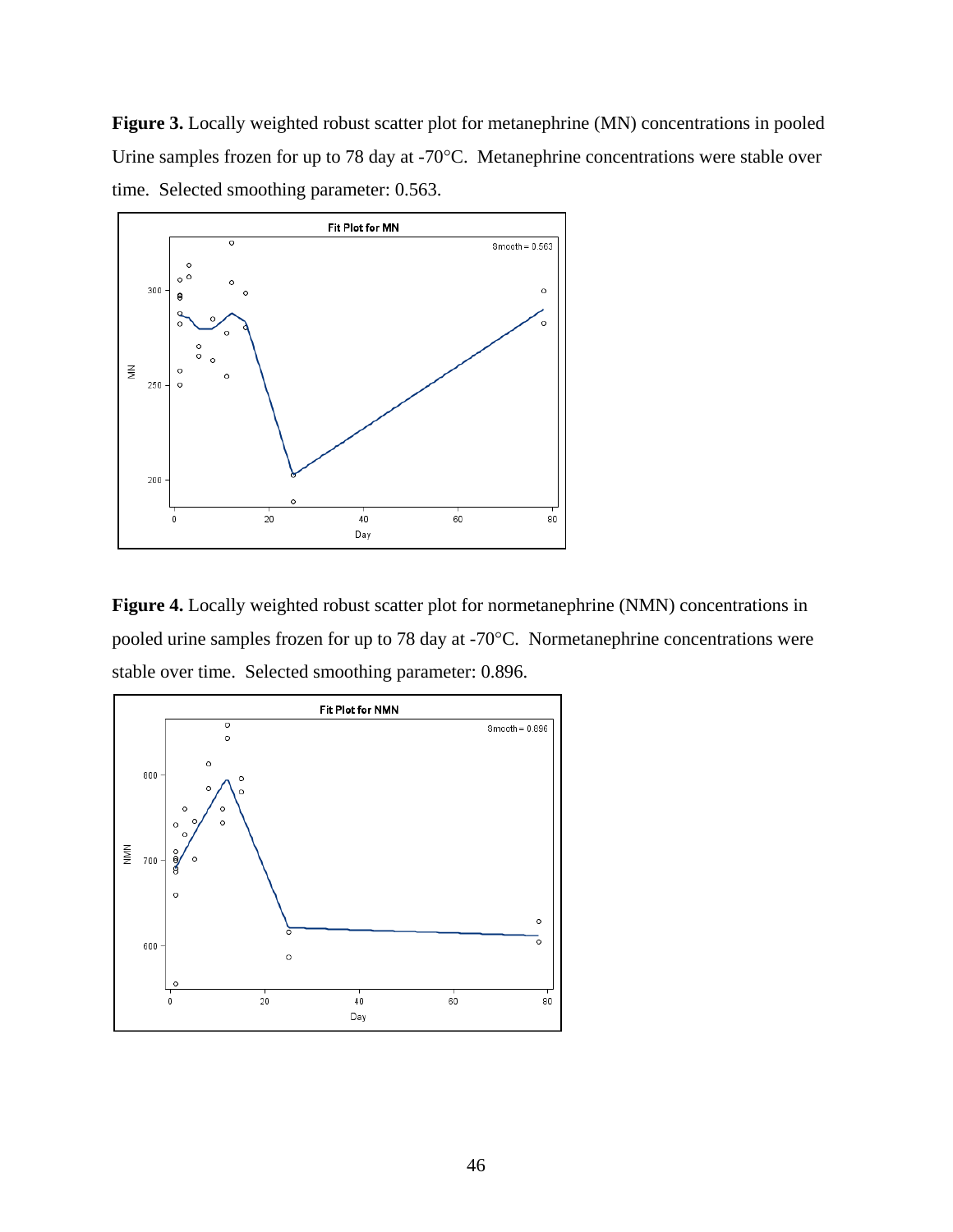Figure 5. Variability of urinary epinephrine (EPI): creatinine ratios in 8 dogs measured 4 times over the course of a day. The ratios did not vary significantly in individual dogs over time  $(P=0.071)$ 



Figure 6. Variability of urinary norepinephrine (NE): creatinine ratios in 8 dogs measured 4 times over the course of a day. The ratios did not vary significantly in individual dogs over time  $(P=0.15)$ 

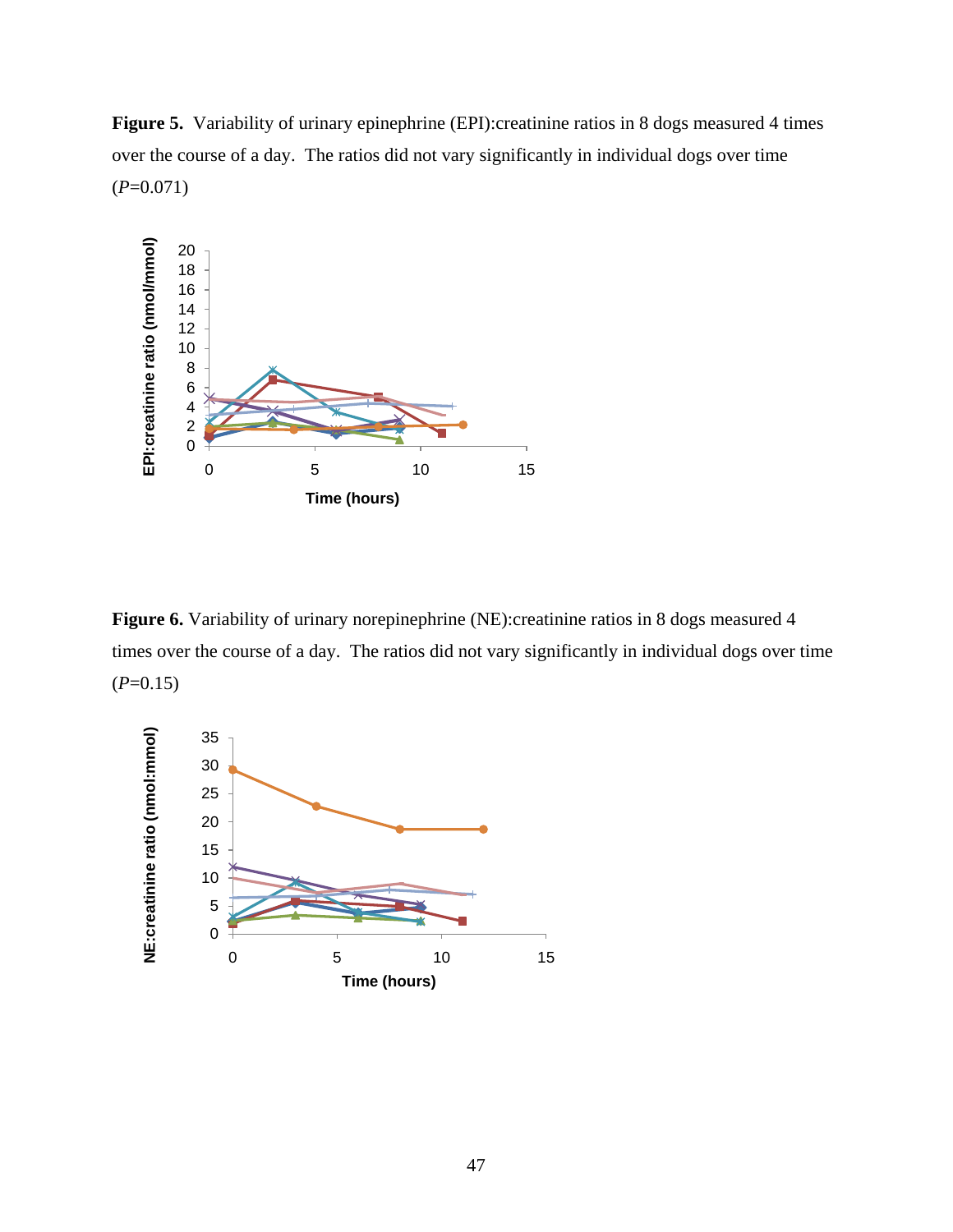Figure 7. Variability of urinary metanephrine (MN):creatinine ratios in 8 dogs measured 4 times over the course of a day. The ratios did not vary significantly in individual dogs over time  $(P=0.77)$ 



Figure 8. Variability of urinary normetanephrine (NMN): creatinine ratios in 8 dogs measured 4 times over the course of a day. The ratios did not vary significantly in individual dogs over time  $(P=0.64)$ 

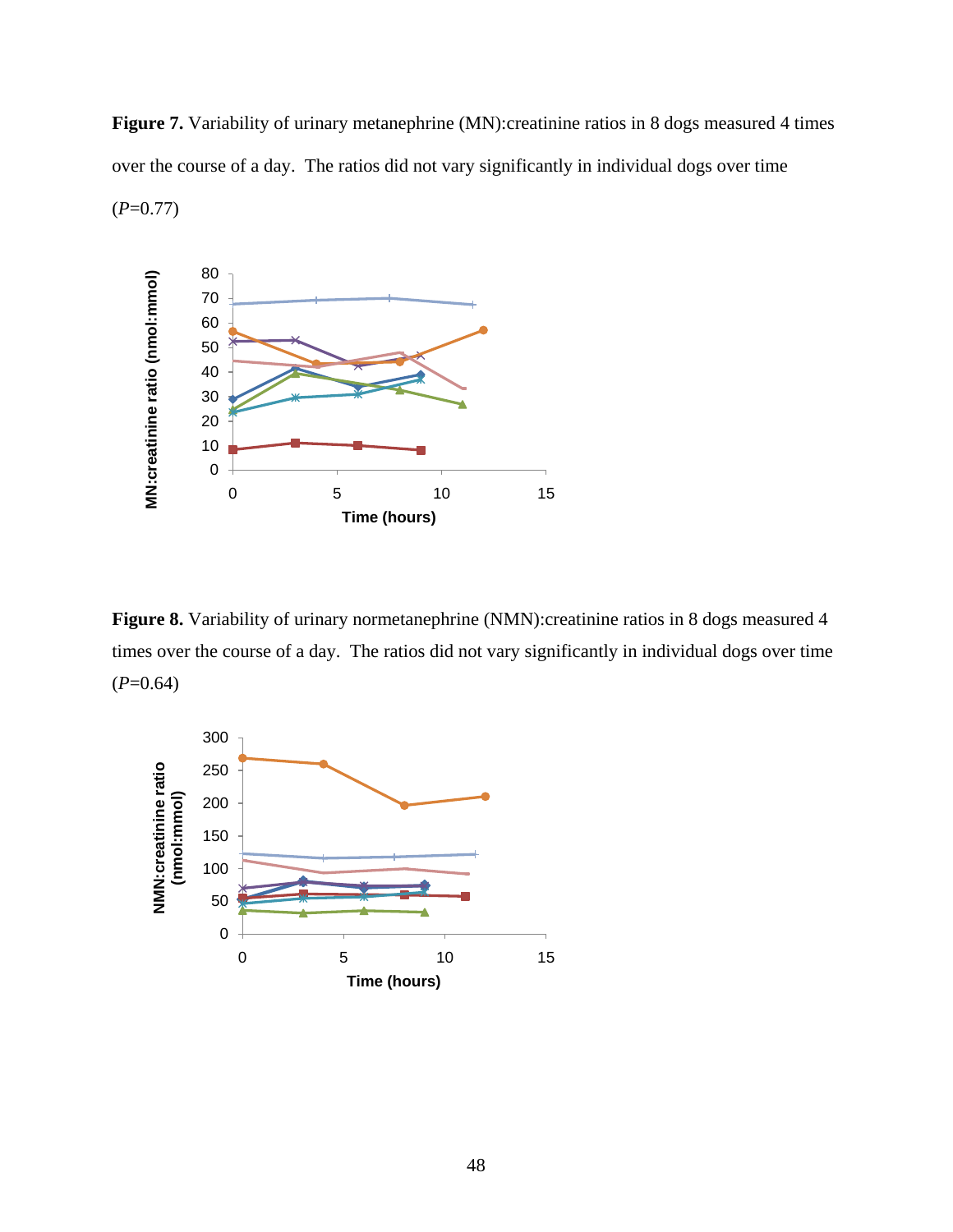**Figure 9.** Comparison of urinary epinephrine (EPI):creatinine ratios between healthy dogs (Group 1,  $n=25$ ) and critically ill dogs (Group 2,  $n=25$ ). The ratios differed significantly between groups (*P*=0.0009).



Box and whiskers plot - the boxes represent the interquartile ranges, the horizontal bars within the boxes indicate the medians, and the whiskers show the range.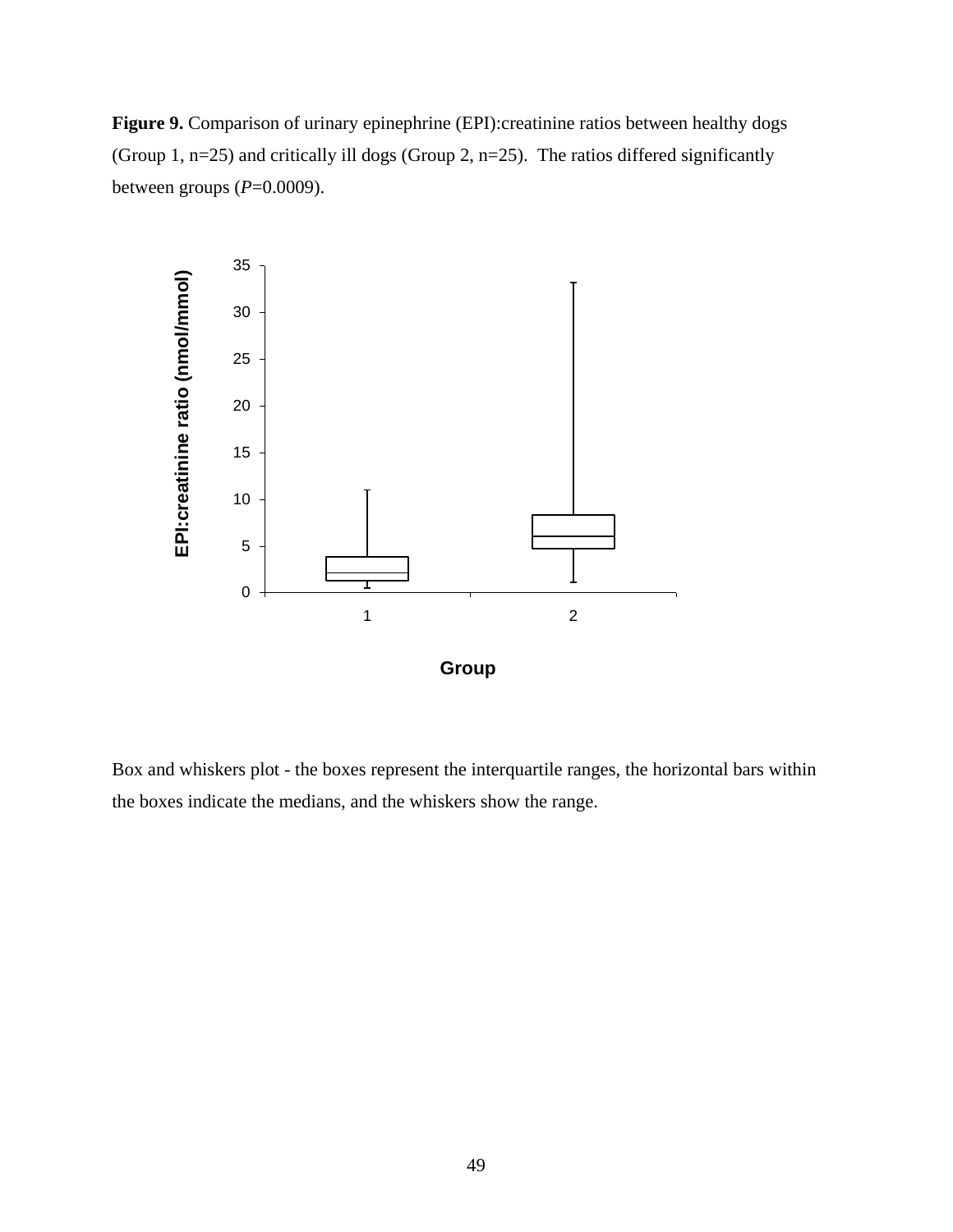Figure 10. Comparison of urinary norepinephrine (NE):creatinine ratios between healthy dogs (Group 1,  $n=25$ ) and critically ill dogs (Group 2,  $n=25$ ). The ratios differed significantly between groups  $(P < 0.0001)$ .



Box and whiskers plot - the boxes represent the interquartile ranges, the horizontal bars within the boxes indicate the medians, and the whiskers show the range.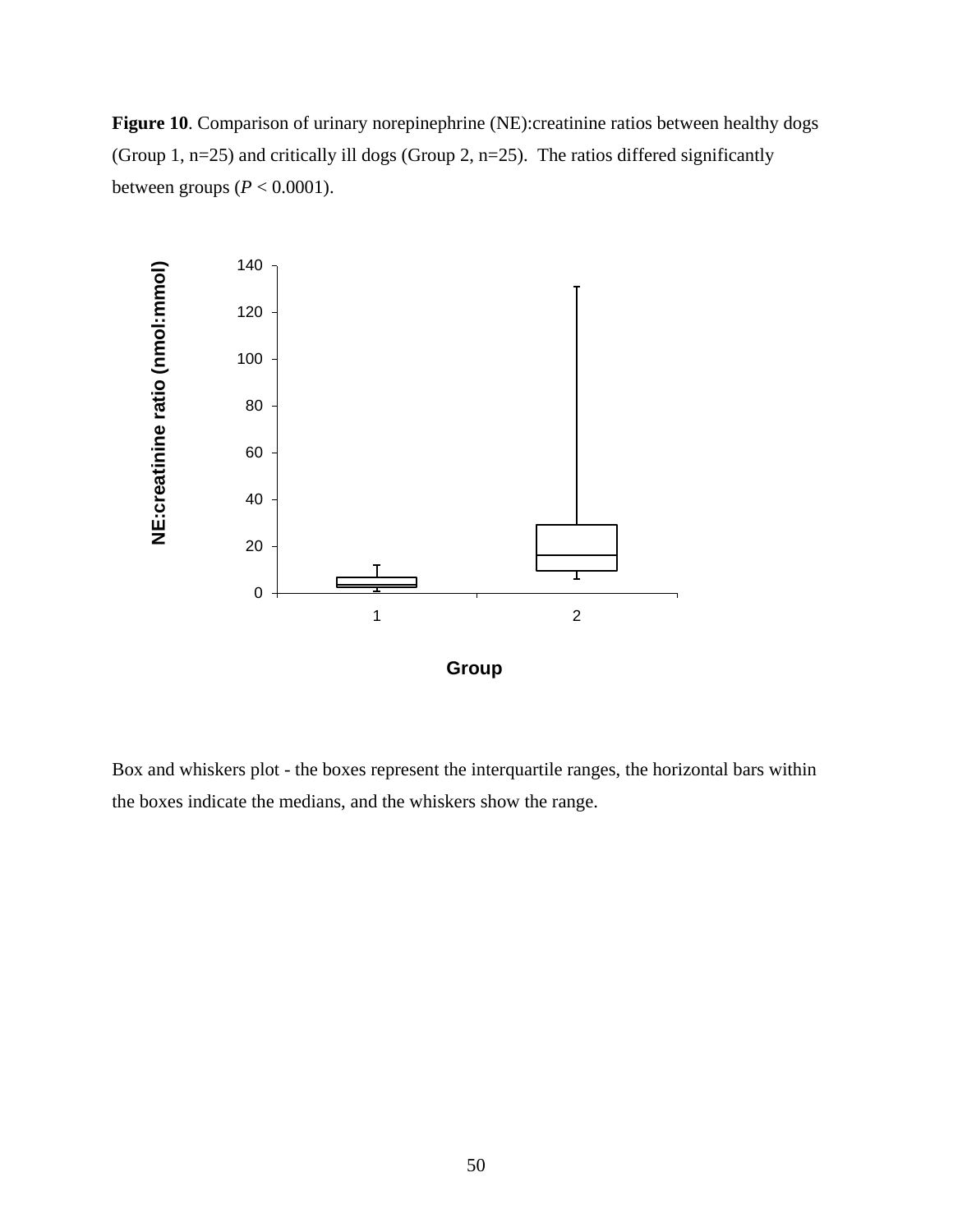**Figure 11**. Comparison of urinary metanephrine (MN):creatinine ratios between healthy dogs (Group 1,  $n=25$ ) and critically ill dogs (Group 2,  $n=25$ ). The ratios differed significantly between groups  $(P < 0.0001)$ .



Box and whiskers plot - the boxes represent the interquartile ranges, the horizontal bars within the boxes indicate the medians, and the whiskers show the range.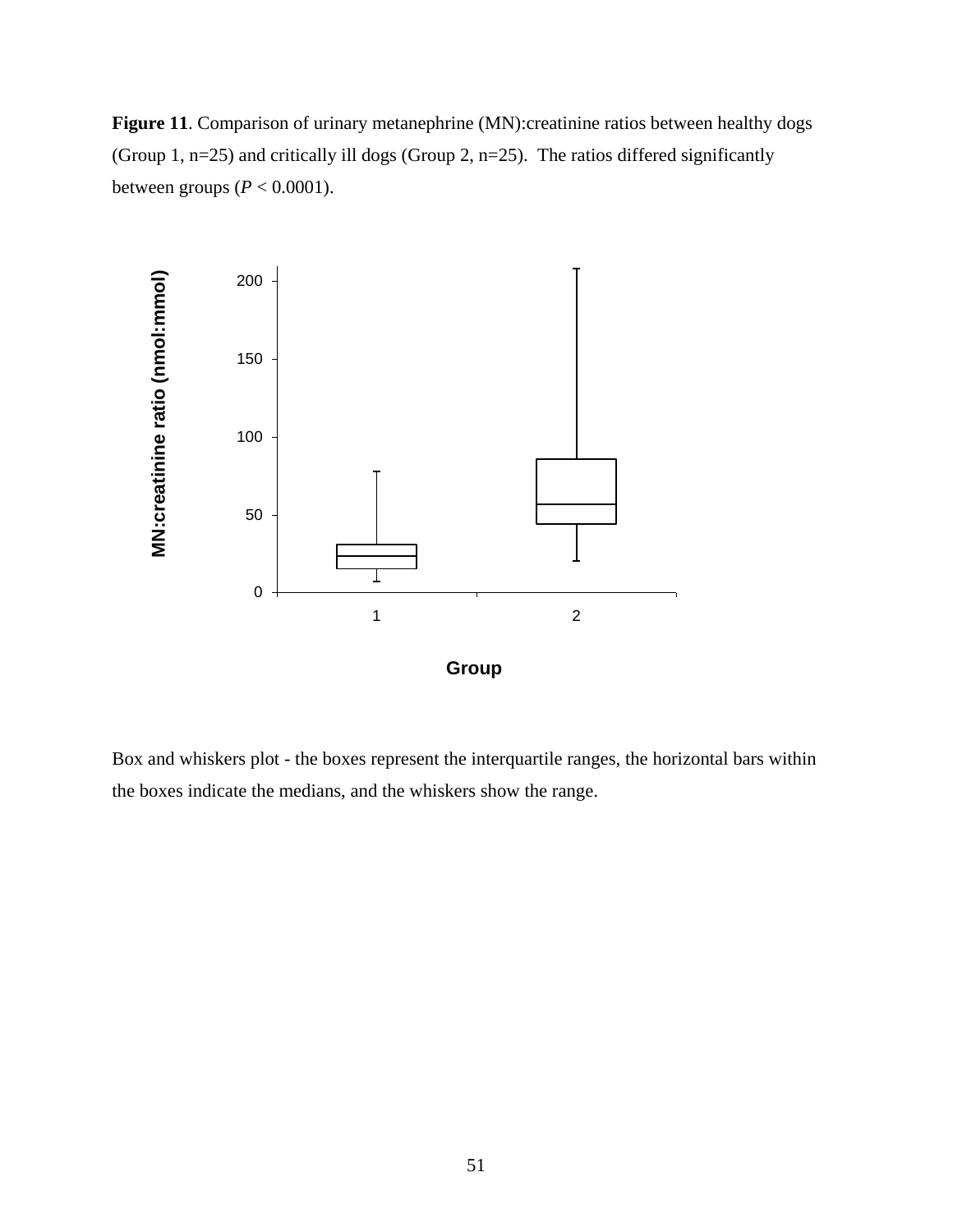**Figure 12.** Comparison of urinary normetanephrine (NMN):creatinine ratios between healthy dogs (Group 1, n=25) and critically ill dogs (Group 2, n=25). The ratios differed significantly between groups  $(P < 0.0001)$ .



Box and whiskers plot - the boxes represent the interquartile ranges, the horizontal bars within the boxes indicate the medians, and the whiskers show the range.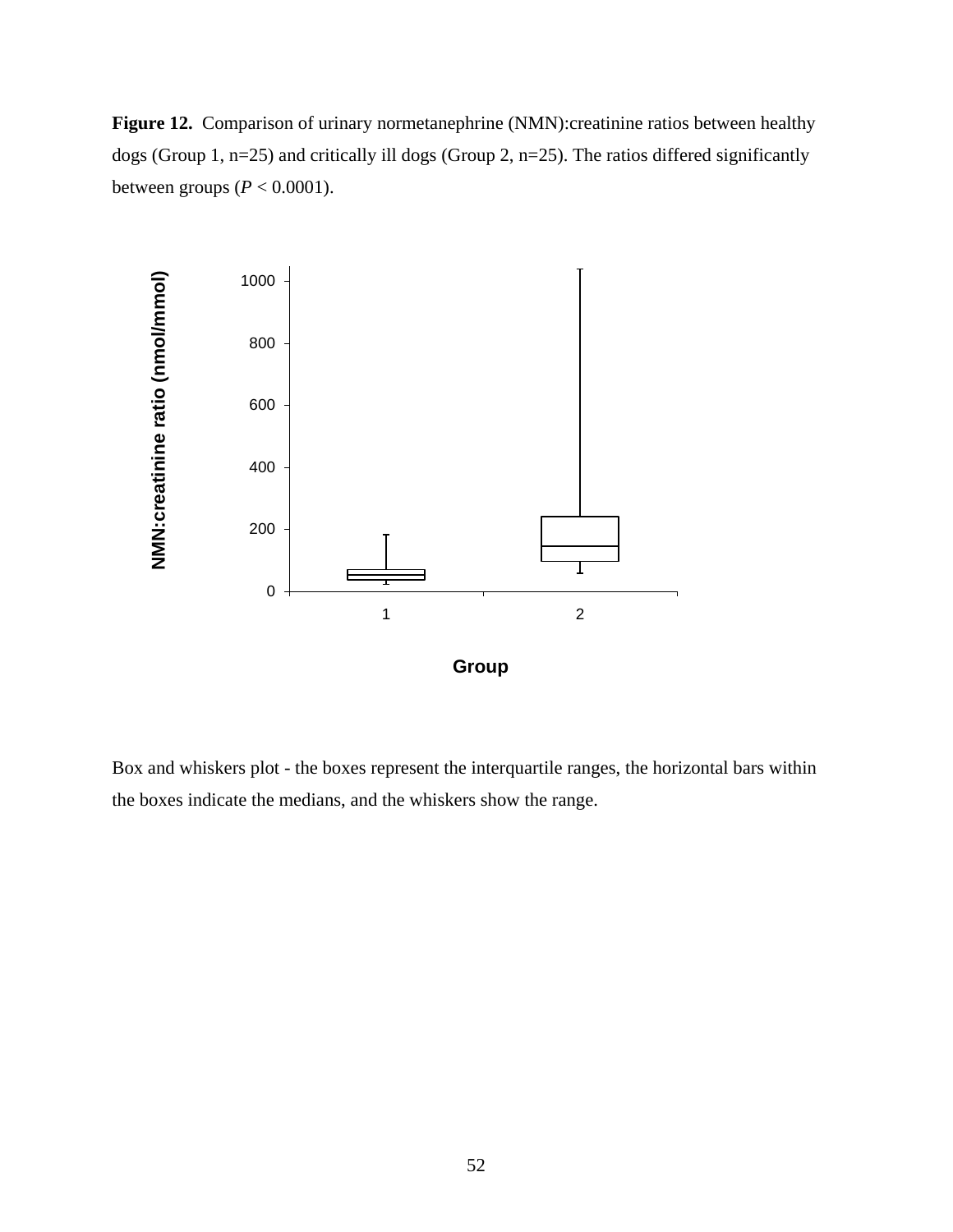Figure 13. Correlation between urinary epinephrine(EPI): creatinine ratios and metanephrine(MN):creatinine ratios among all dogs in the study. A significant positive correlation was observed  $(p=0.83, P<0.0001)$ .



Figure 14. Correlation between urinary norepinephrine(NE):creatinine ratios and normetanephrine(NMN):creatinine ratios among all dogs in the study. A significant positive correlation was observed ( $\rho$ =0.92, *P*<0.0001).

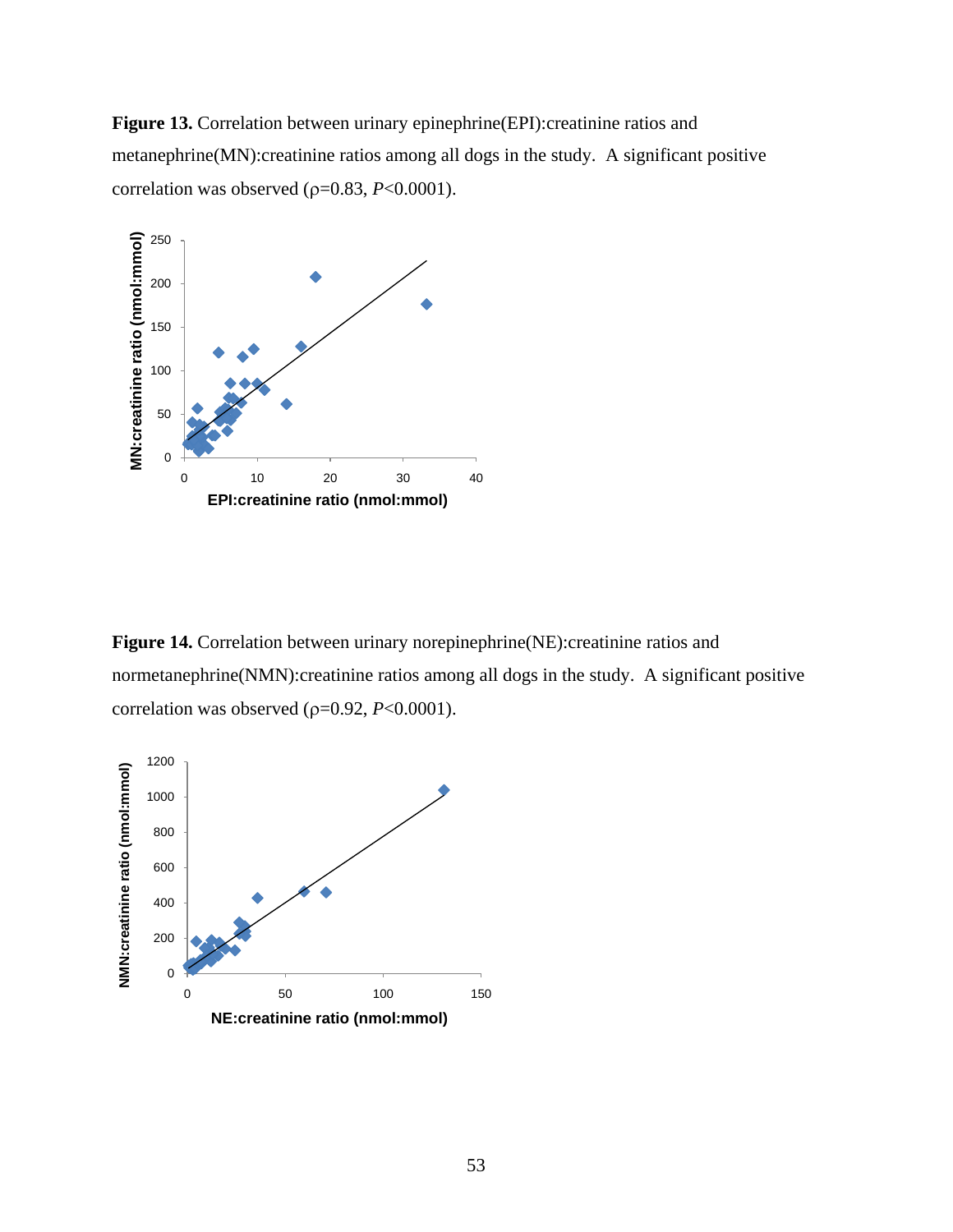**Figure 15.** Plasma norepinephrine (NE) concentrations in 3 dogs run at the time of collection (day 0) and after being frozen for 15 and 30 days at -70 $^{\circ}$  using initial VMRCVM assay that failed.

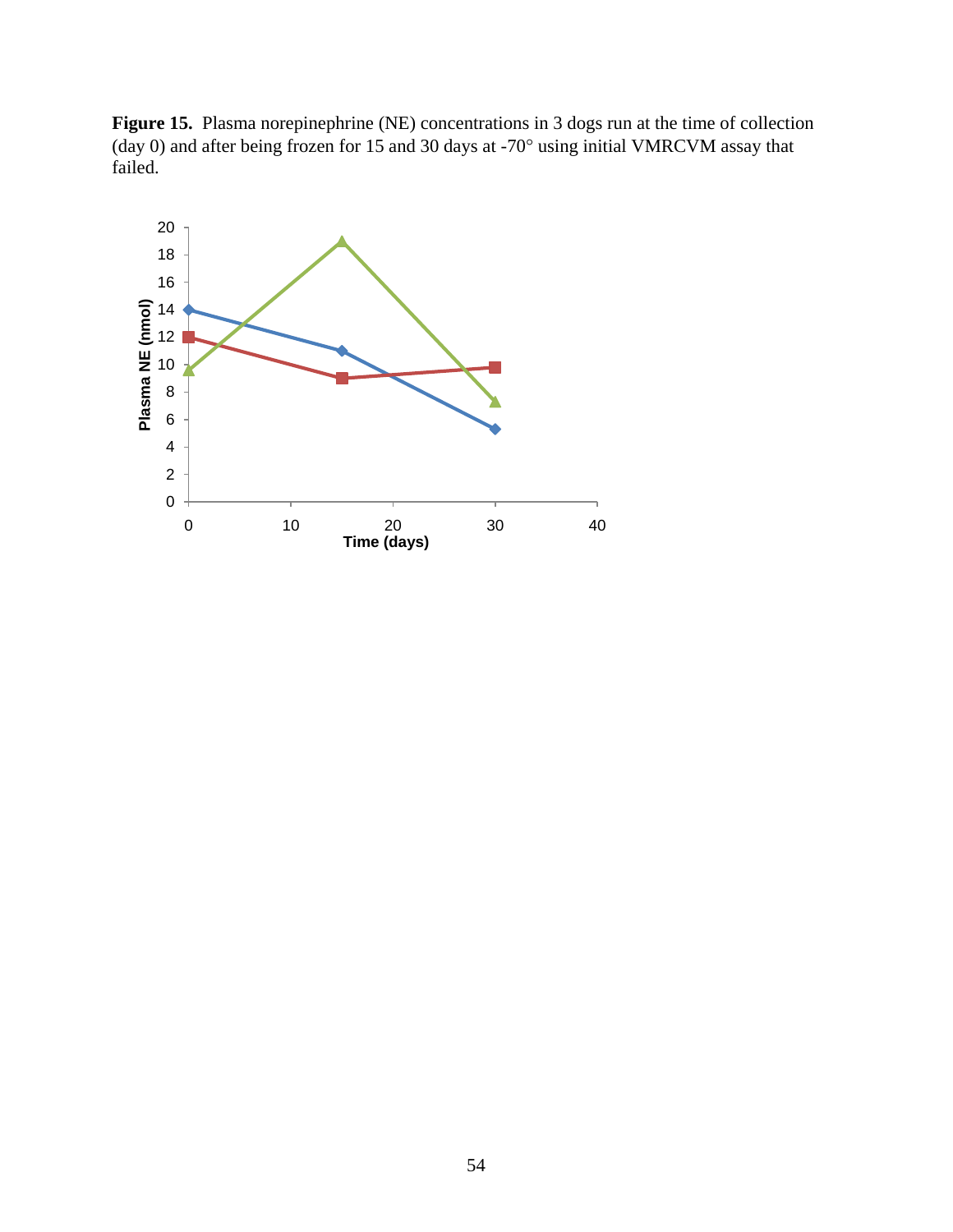Figure 16. Urine epinephrine (EPI) concentrations in 5 dogs run at the time of collection (day 0) and after being frozen for 15 and 30 days at -70° using initial VMRCVM assay that failed.



Figure 17. Urine norepinephrine (NE) concentrations in 5 dogs run at the time of collection (day 0) and after being frozen for 15 and 30 days at -70 $^{\circ}$  using initial VMRCVM assay that failed.

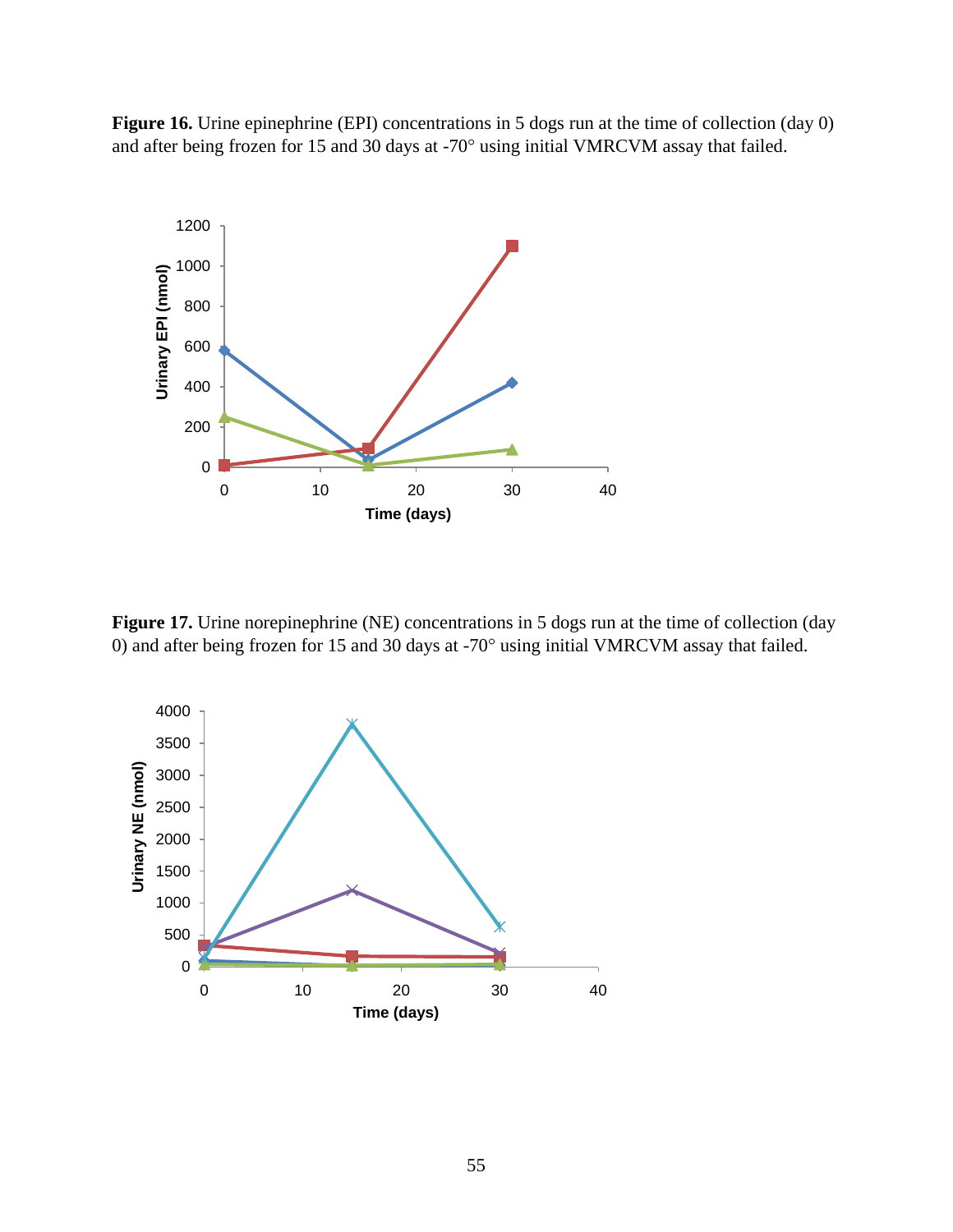



**Figure 19.** Urine normetanephrine (NMN) concentrations in 5 dogs run at the time of collection (day 0) and after being frozen for 15 and 30 days at  $-70^\circ$  using initial VMRCVM assay that failed.

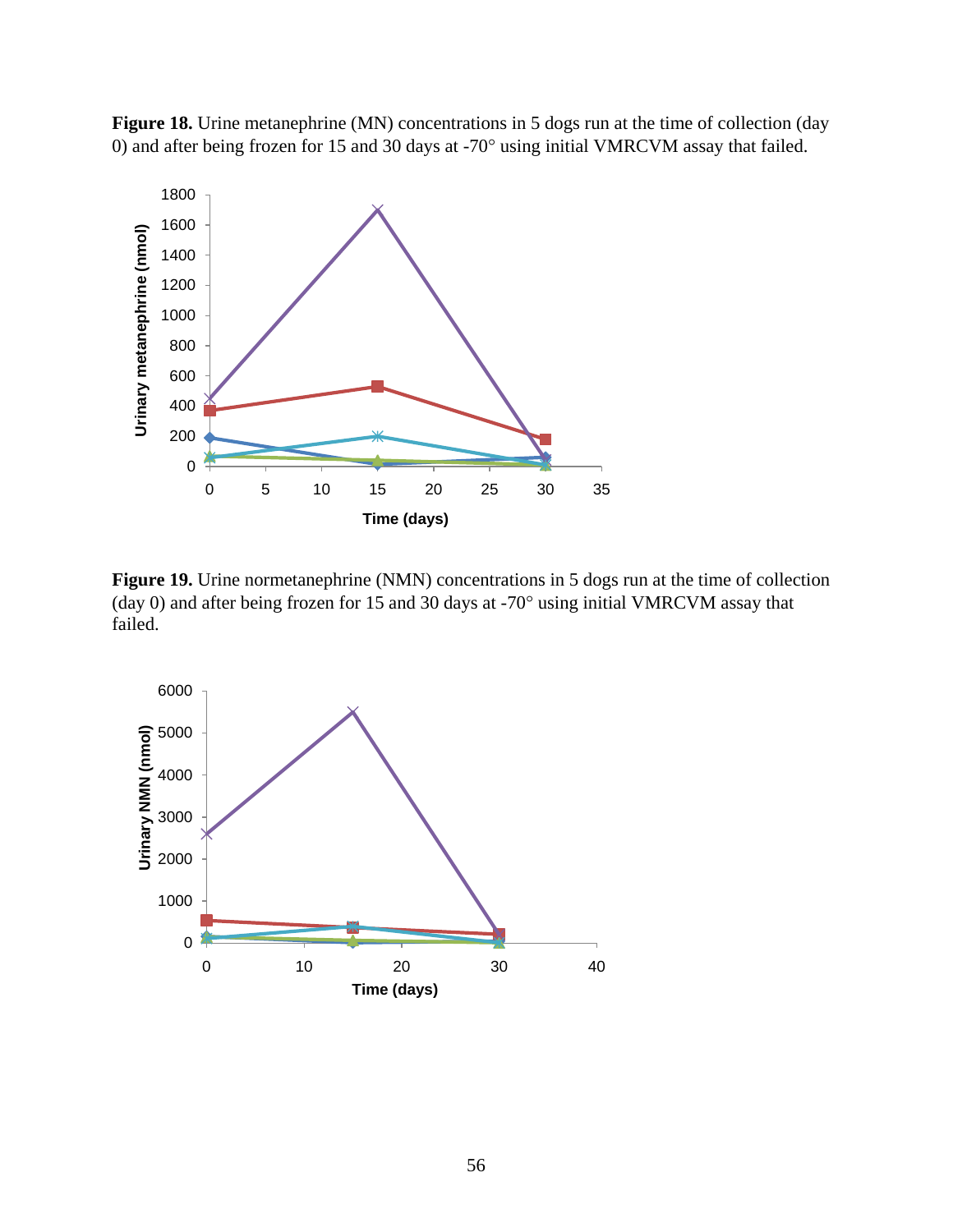# APPENDIX C: TABLES

| ratios in healthy and critically ill dogs |               |                     |
|-------------------------------------------|---------------|---------------------|
|                                           | Healthy dogs  | Critically ill dogs |
| EPI: creatinine (nmol/mmol)               | $0.53 - 10.5$ | 1.1-30.8            |

NE:creatinine (nmol/mmol) 0.64-11.9 6.0-121

MN:creatinine (nmol/mmol) 7.38-75.9 21.8-204

NMN:creatinine (nmol/mmol) 23.2-178 58.4-941

**Table 1.** Calculated reference intervals for urinary catecholamine and metanephrine:creatinine

 $EPI = epinephrine; NE = norephinephrine; MN = metanephrine; NMN = normetanephrine.$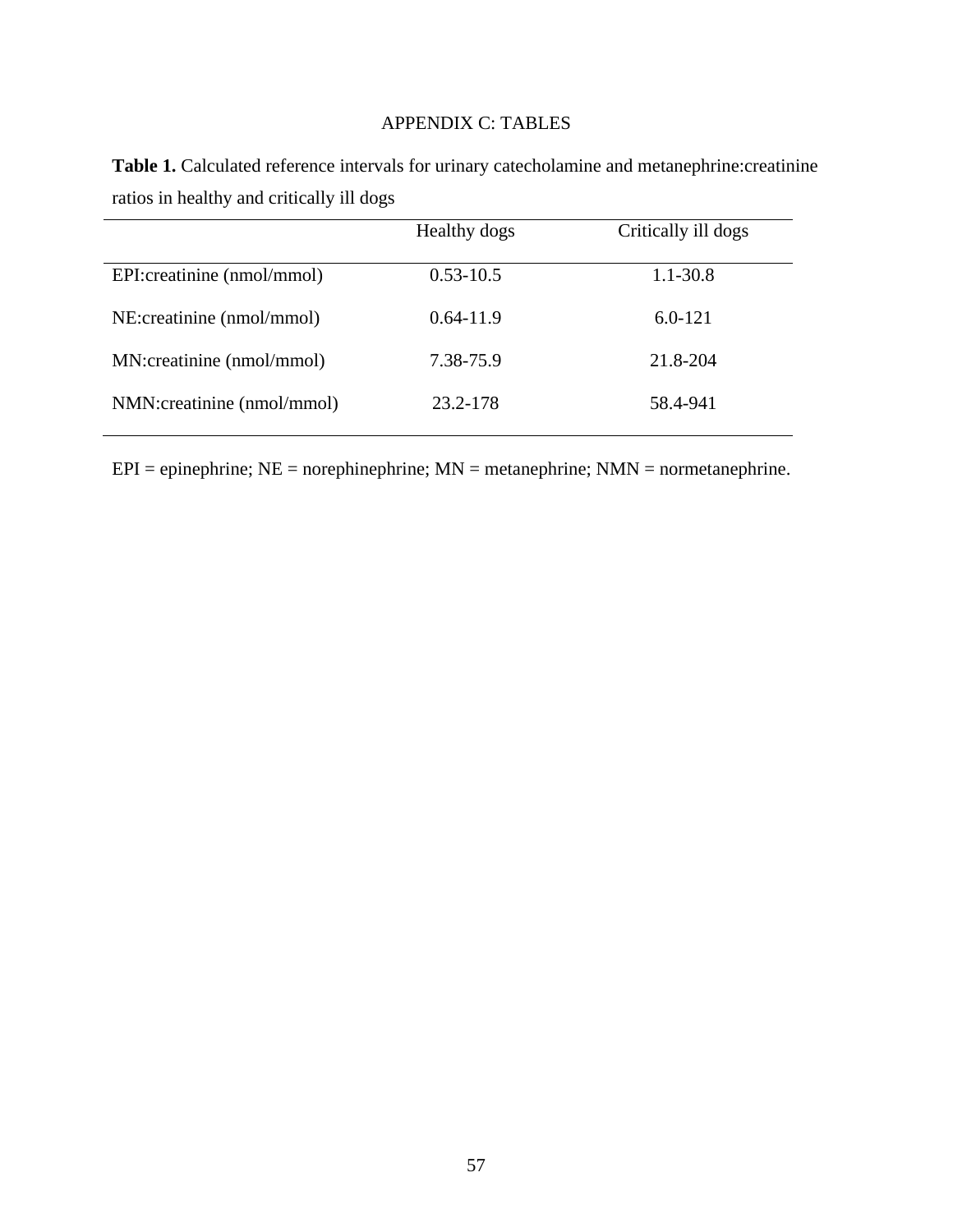| Comparison            | $P$ value             |       |
|-----------------------|-----------------------|-------|
| Age                   | EPI:creatinine ratio  | 0.071 |
| Age                   | NE:creatinine ratio   | 0.43  |
| Age                   | MN:creatinine ratio   | 0.18  |
| Age                   | NMN:creatinine ratio  | 0.58  |
| Adrenal size          | EPI: creatinine ratio | 0.86  |
| Adrenal size          | NE:creatinine ratio   | 0.84  |
| Adrenal size          | MN:creatinine ratio   | 0.99  |
| Adrenal size          | NMN:creatinine ratio  | 0.86  |
| <b>Blood</b> pressure | EPI:creatinine ratio  | 0.14  |
| <b>Blood</b> pressure | NE:creatinine ratio   | 0.96  |
| <b>Blood</b> pressure | MN:creatinine ratio   | 0.07  |
| <b>Blood</b> pressure | NMN:creatinine ratio  | 0.51  |
| Body weight           | EPI:creatinine ratio  | 0.87  |
| Body weight           | NE:creatinine ratio   | 0.68  |
| Body weight           | MN:creatinine ratio   | 0.12  |
| Body weight           | NMN:creatinine ratio  | 0.56  |

**Table 2.** Associations between age, average adrenal gland size, blood pressure, body weight and catecholamine and metanephrine:creatinine ratios

 $EPI = epinephrine; NE = norepinephrine; MN = metanephrine; NMN = normetanephrine$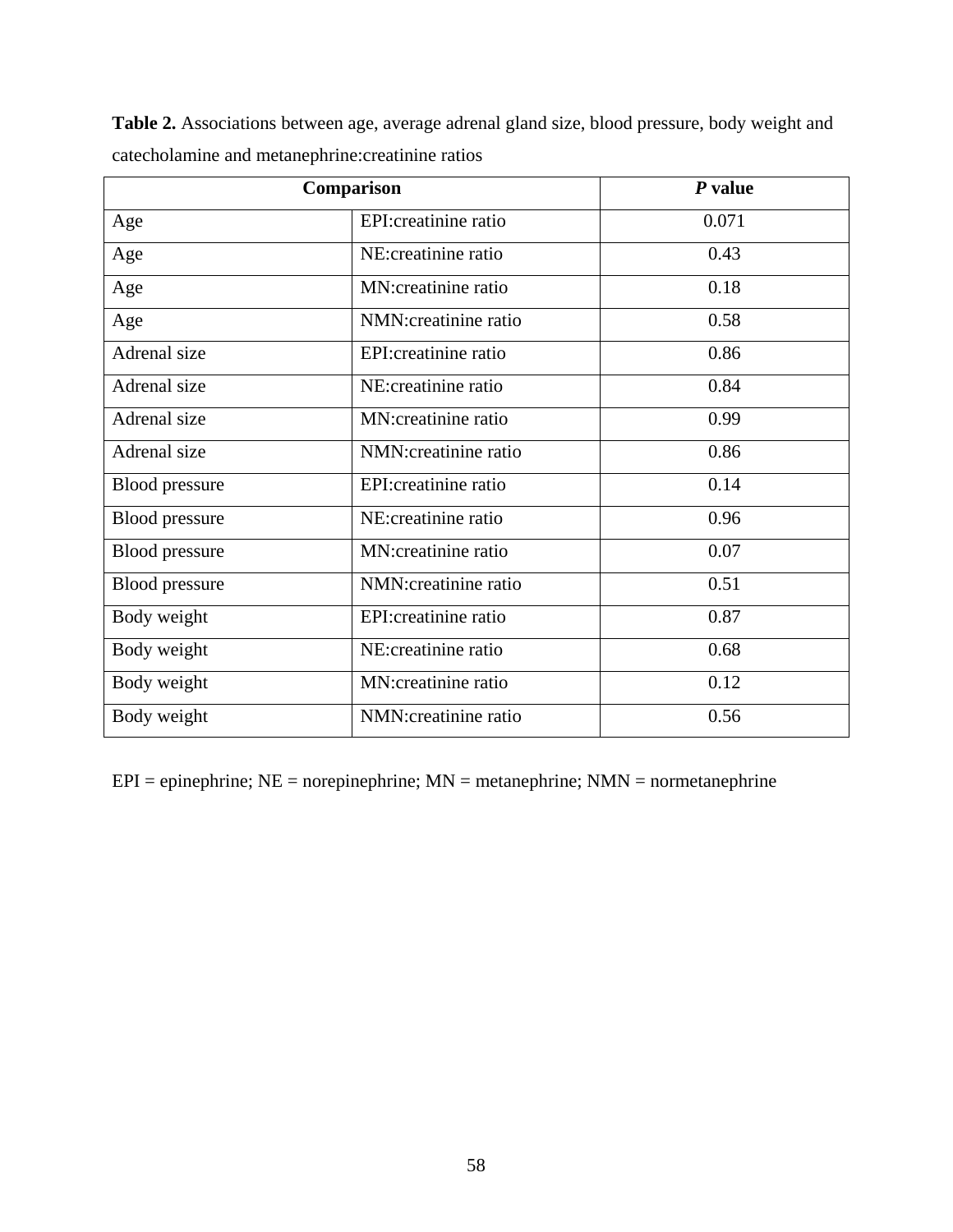|                                      |                  | Group 1 |              | Group 2 |             | All dogs |       |
|--------------------------------------|------------------|---------|--------------|---------|-------------|----------|-------|
| <b>Association with gender</b>       | <b>Gender</b>    | M       | F            | M       | $\mathbf F$ | M        | F     |
|                                      | $\overline{N}$   | 12      | 13           | 12      | 13          | 24       | 26    |
| EPI: creatinine ratio<br>(nmol:mmol) | Mean             | 3.0     | 3.1          | 5.1     | 10.2        | 4.0      | 6.6   |
|                                      | <b>SD</b>        | 2.7     | 2.4          | 2.4     | 8.6         | 2.8      | 7.2   |
|                                      | $\boldsymbol{P}$ | 0.98    |              | 0.13    |             | 0.34     |       |
| NE: creatinine ratio                 | Mean             | 4.7     | 4.6          | 16.0    | 33.6        | 10.3     | 19.1  |
| (nmol:mmol)                          | <b>SD</b>        | 2.7     | 3.7          | 8.1     | 35.6        | 8.3      | 28.9  |
|                                      | $\boldsymbol{P}$ |         | 0.71<br>0.38 |         |             | 0.84     |       |
| MN: creatinine ratio                 | Mean             | 24.6    | 28.9         | 56.2    | 94.7        | 40.4     | 61.8  |
| (nmol:mmol)                          | <b>SD</b>        | 18.6    | 15.7         | 26.4    | 53.5        | 27.5     | 51.2  |
|                                      | $\boldsymbol{P}$ | 0.34    |              | 0.042   |             | 0.15     |       |
| NMN:creatinine ratio<br>(nmol:mmol)  | Mean             | 57.8    | 65.6         | 150.4   | 277.7       | 104.1    | 171.7 |
|                                      | <b>SD</b>        | 33.1    | 44.2         | 72.3    | 273.7       | 72.5     | 220.4 |
|                                      | $\boldsymbol{P}$ | 0.94    |              | 0.41    |             | 0.62     |       |

**Table 3.** Associations between gender and catecholamine and metanephrine:creatinine ratios within groups and among all dogs in the study.

 $M =$  male,  $F =$  female,  $EPI =$  epinephrine,  $NE =$  norepinephrine,  $MN =$  metanephrine,

 $NMN = normetanephrine, SD = standard deviation$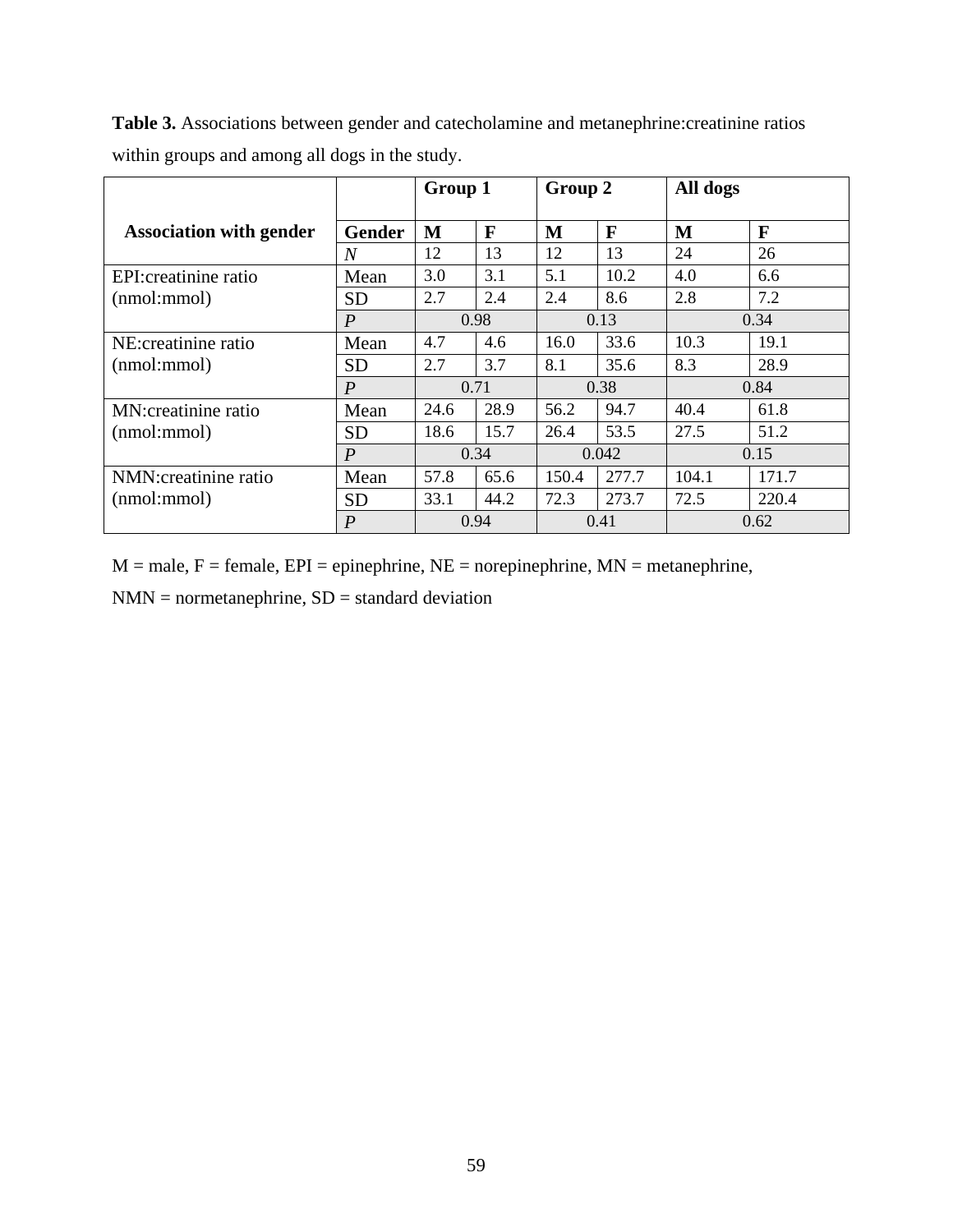**Table 4.** Associations between case outcome and catecholamine and metanephrine:creatinine ratios in Group 2

|                                      |                  | Group 2 |           |
|--------------------------------------|------------------|---------|-----------|
| <b>Association with case outcome</b> | <b>Outcome</b>   | S       | <b>NS</b> |
|                                      | $\overline{N}$   | 20      | 5         |
| EPI:creatinine ratio (nmol:mmol)     | Mean             | 7.6     | 8.4       |
|                                      | <b>SD</b>        | 7.1     | 6.2       |
|                                      | $\boldsymbol{P}$ | 0.48    |           |
| NE:creatinine ratio (nmol:mmol)      | Mean             | 21.4    | 40.2      |
|                                      | <b>SD</b>        | 17.9    | 50.9      |
|                                      | $\boldsymbol{P}$ | 0.40    |           |
| MN: creatinine ratio (nmol: mmol)    | Mean             | 73.2    | 88.1      |
|                                      | <b>SD</b>        | 40.6    | 69.1      |
|                                      | $\boldsymbol{P}$ | 0.92    |           |
| NMN: creatinine ratio (nmol: mmol)   | Mean             | 185.9   | 339.4     |
|                                      | <b>SD</b>        | 135.3   | 175.4     |
|                                      | $\boldsymbol{P}$ | 0.30    |           |

 $S =$  survivor; NS = nonsurvivor; EPI = epinephrine; NE = norepinephrine; MN = metanephrine; NMN = normetanephrine; SD = standard deviation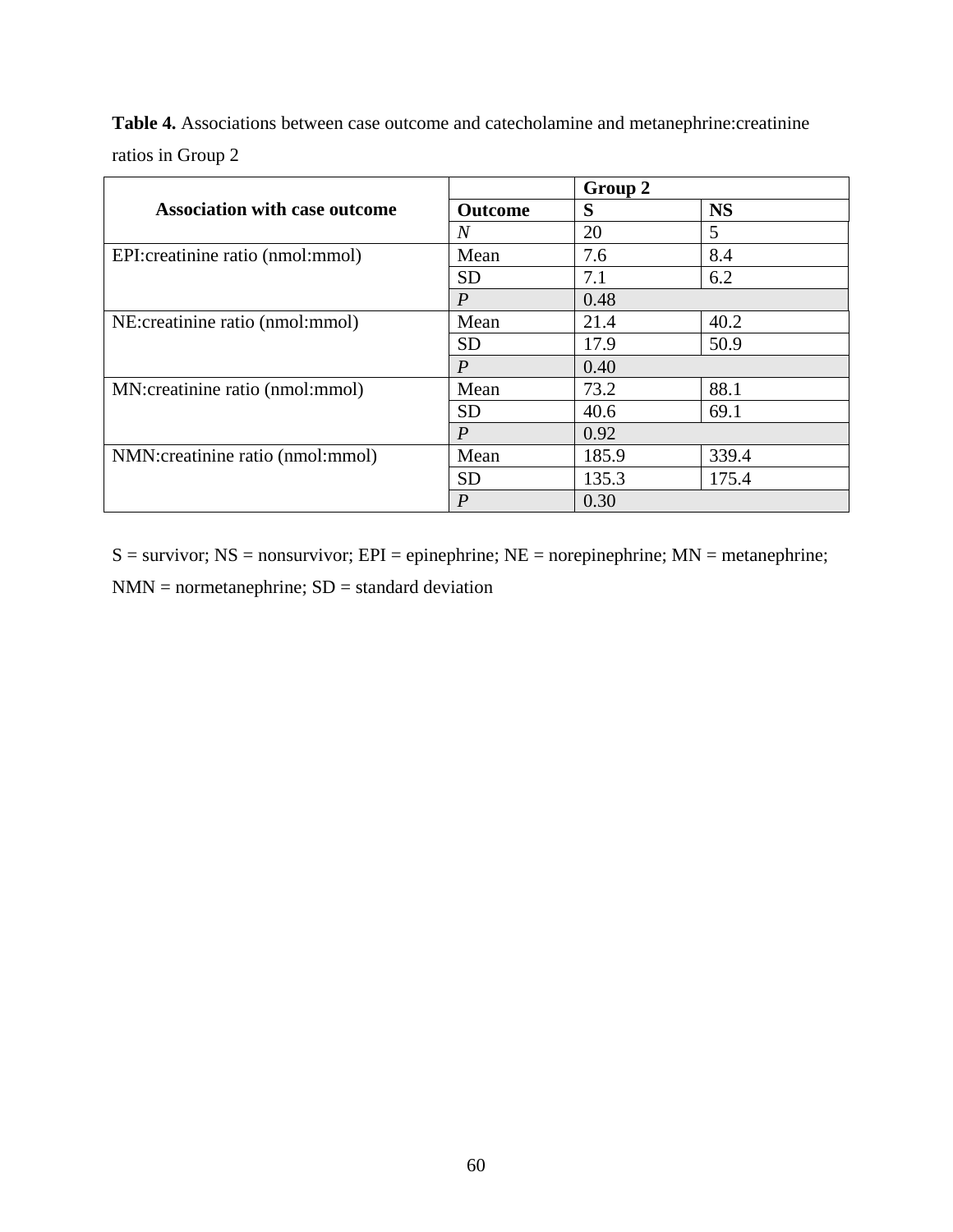# APPENDIX D: RAW DATA

**Table 5.** Catecholamine and metanephrine concentrations in a pooled urine sample,

| <b>Day</b>   | EPI (nmol) | NE (nmol)   | MN (nmol)   | NMN (nmol)  |  |
|--------------|------------|-------------|-------------|-------------|--|
| 1            | 9.7        | 23.3<br>250 |             | 687         |  |
| $\mathbf{1}$ | 9.4        | 258<br>22.1 |             | 660         |  |
| $\mathbf{1}$ | 10.2       | 23.9        | 306         | 692         |  |
| $\mathbf{1}$ | 9.6        | 22.1        | 298<br>742  |             |  |
| $\mathbf{1}$ | 10.4       | 22.3        | 297         | 556         |  |
| $\mathbf{1}$ | 11.0       | 21.7        | 282         | 700         |  |
| $\mathbf{1}$ | 10.0       | 24.1        | 288         | 703         |  |
| $\mathbf{1}$ | 12.2       | 22.5        | 296         | 711         |  |
| 3            | 13         | 34          | 307         | 731         |  |
| 3            | 14         | 33          | 313         | 761         |  |
| 5            | 11         | 28          | 265         | 702         |  |
| 5            | 11         | 28          | 271         | 746         |  |
| 8            | 21         | 27          | 285         | 813         |  |
| 8            | 28         | 34          | 263         | 785         |  |
| 11           | 11         | 25          | 277         | 761         |  |
| 11           | 11         | 25          | 255         | 744         |  |
| 12           | 11         | 27          | 325         | 859         |  |
| 12           | 12         | 28          | 304         | 844         |  |
| 15           | 12         | 27          | 281         | 781         |  |
| 15           | 13         | 26          | 299         | 797         |  |
| 25           | 11         | 29          | 189         | 587         |  |
| 25           | 13         | 31          | 203         | 617         |  |
| 50           | 13         | 27          | No recovery | No recovery |  |
| 50           | 14         | 27          | No recovery | No recovery |  |
| 78           | 13         | 25          | 300         | 605         |  |
| 78           | 13         | 25          | 283         | 629         |  |

measured immediately after collection (Day 1) and after freezing at -70°C for up to 78 days.

 $EPI = epinephrine; NE = norepinephrine; MN = metanephrine; NMN = normetanephrine$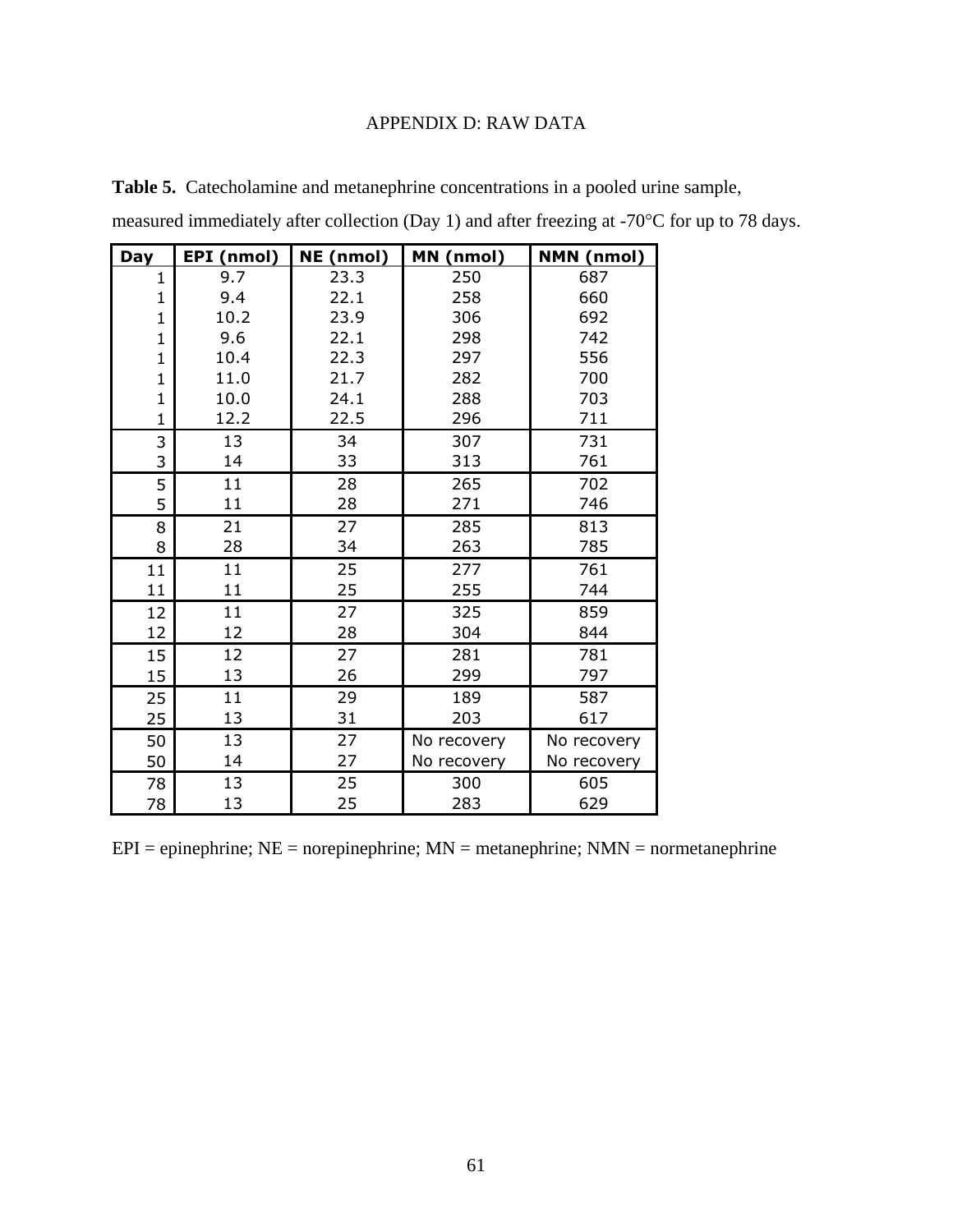**Table 6.** Catecholamine and metanephrine:creatinine ratios in eight dogs, measured at multiple time points in the course of a day.

| <b>Study</b> | <b>Time</b> | <b>Epi:Creat</b> | <b>NE:creat</b> | <b>MN:creat</b> | <b>NMN:creat</b> |
|--------------|-------------|------------------|-----------------|-----------------|------------------|
| <b>Dog</b>   | (hours)     | (nmol:mmol)      | (nmol:mmol)     | (nmol:mmol)     | (nmol:mmol)      |
| 15H          | 0           | 0.89             | 2.3             | 28.9            | 53.16            |
|              | 3           | 2.5              | 5.7             | 41.6            | 80.7             |
|              | 6           | 1.3              | 3.7             | 34              | 71.09            |
|              | 9           | 1.9              | 4.76            | 39.06           | 74.39            |
| 22H          | $\mathbf 0$ | 1.1              | 1.9             | 24.7            | 54.94            |
|              | 3           | 6.8              | 6               | 39.5            | 61.4             |
|              | 8           | 5.05             | 4.94            | 32.7            | 59.84            |
|              | 11          | 1.3              | 2.3             | 26.9            | 57.89            |
| 26H          | $\pmb{0}$   | $\overline{2}$   | 2.4             | 8.4             | 36.5             |
|              | 3           | 2.4              | 3.4             | 11.2            | 32.3             |
|              | 6           | 1.7              | 2.9             | 10.1            | 36               |
|              | 9           | 0.68             | 2.4             | 8.24            | 33.6             |
| 28H          | $\mathbf 0$ | 4.9              | 12              | 52.5            | 70.1             |
|              | 3           | 3.6              | 9.6             | 53              | 79.7             |
|              | 6           | 1.6              | $\overline{7}$  | 42.5            | 74               |
|              | 9           | 2.7              | 5.3             | 46.8            | 73.68            |
| 31H          | 0           | 2.5              | 3.1             | 23.6            | 46.8             |
|              | 3           | 7.8              | 9.2             | 29.6            | 54.7             |
|              | 6           | 3.5              | 3.9             | 31              | 57.08            |
|              | 9           | 1.7              | 2.2             | 37              | 64.15            |
| 37S          | $\mathbf 0$ | 1.8              | 29.3            | 56.6            | 269              |
|              | 4           | 1.7              | 22.8            | 43.4            | 259.9            |
|              | 8           | $\overline{2}$   | 18.7            | 44.2            | 196.7            |
|              | 12          | 2.2              | 18.7            | 57.1            | 210.4            |
| 38S          | $\mathbf 0$ | 3.2              | 6.5             | 67.7            | 123              |
|              | 4           | 3.8              | 6.8             | 69.3            | 116              |
|              | 7.5         | 4.4              | 7.9             | 70.1            | 118              |
|              | 11.5        | 4.1              | 7.1             | 67.5            | 122              |
| <b>5S</b>    | 0           | 4.8              | 10              | 44.6            | 113              |
|              | 4           | 4.5              | 7.4             | 42.1            | 93.6             |
|              | 8           | 5.1              | 9               | 48              | 100              |
|              | 11          | 3.2              | $\overline{z}$  | 33.3            | 92.2             |

 $EPI = epinephrine; NE = norepinephrine; MN = metanephrine; NMN = normetanephrine;$  $Create = creationine$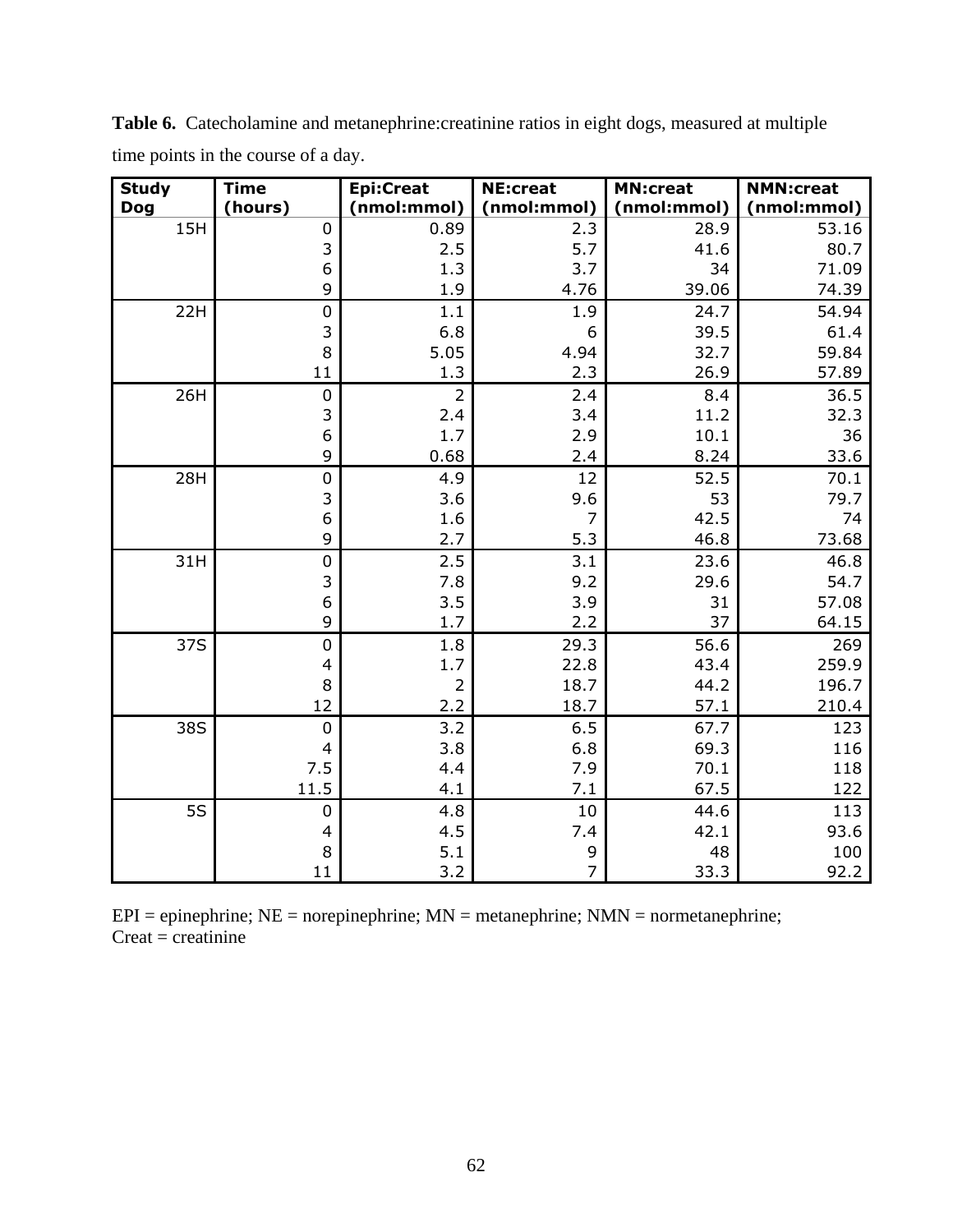| <b>Study Dog</b> | Group*         | <b>Breed</b>          | Age (years) | Gender <sup>%</sup> | <b>Body Weight</b><br>(kg) |
|------------------|----------------|-----------------------|-------------|---------------------|----------------------------|
| 1H               | 1              | Labrador retriever    | 7           | <b>FS</b>           | 27.7                       |
| 2H               | 1              | Mix                   | 9           | <b>MC</b>           | 37.5                       |
| 3H               | 1              | Black and tan hound   | 7           | <b>FS</b>           | 25                         |
| 4H               | 1              | Mix                   | 6           | <b>MC</b>           | 16                         |
| 5H               | 1              | Mix                   | 9           | <b>FS</b>           | 28.5                       |
| 6H               | 1              | Mix                   | 8           | <b>FS</b>           | 25.7                       |
| 7H               | 1              | Mix                   | 8           | <b>FS</b>           | 30.3                       |
| 8H               | 1              | Australian cattle dog | 15          | <b>MC</b>           | 29.7                       |
| 9H               | 1              | Mix                   | 6           | <b>FS</b>           | 17.1                       |
| 12H              | 1              | Labrador retriever    | 12          | <b>MC</b>           | 33.8                       |
| 14H              | 1              | Mix                   | 7           | <b>MC</b>           | 15.9                       |
| 17H              | 1              | Border collie         | 8           | <b>FS</b>           | 17.5                       |
| 18H              | 1              | Labrador retriever    | 11          | <b>MC</b>           | 40.9                       |
| 20H              | 1              | Norwish terrier       | 12          | <b>FS</b>           | 5                          |
| 21H              | 1              | Mix                   | 5           | <b>FS</b>           | 11.6                       |
| 22H              | 1              | Mix                   | 10          | <b>FS</b>           | 26                         |
| 23H              | 1              | Mix                   | 10          | <b>MC</b>           | 12.3                       |
| 24H              | 1              | Australian shepherd   | 6           | <b>FS</b>           | 31.8                       |
| 25H              | 1              | Mix                   | 8           | <b>MC</b>           | 28.2                       |
| 26H              | 1              | Labrador retriever    | 9           | <b>MC</b>           | 27.3                       |
| 27H              | 1              | Golden retriever      | 6           | <b>FS</b>           | 37.3                       |
| 28H              | 1              | Mix                   | 9           | <b>FS</b>           | 21.8                       |
| 29H              | 1              | Mix                   | 9           | <b>MC</b>           | 35.9                       |
| 31H              | 1              | Mix                   | 9           | <b>MC</b>           | 37.2                       |
| 32H              | 1              | Golden retriever      | 9           | <b>MC</b>           | 36.8                       |
| 5S               | 2              | Labrador retriever    | 6           | <b>FS</b>           | 30.2                       |
| 7S               | 2              | Scottish terrier      | 12          | <b>MC</b>           | 12.2                       |
| 11S              | 2              | Mix                   | 8           | <b>FS</b>           | 7.2                        |
| 12S              | $\overline{2}$ | Lab                   | 10          | <b>MC</b>           | 39                         |
| <b>13S</b>       | 2              | Shih tzu              | 13          | <b>FS</b>           | 4                          |
| 14S              | $\overline{2}$ | Boxer                 | 10          | ΜI                  | 29.8                       |
| <b>15S</b>       | $\overline{2}$ | Border collie         | 10          | <b>FS</b>           | 18.4                       |
| <b>16S</b>       | $\overline{2}$ | Pomeranian            | 7           | <b>FS</b>           | 4.4                        |
| <b>18S</b>       | 2              | Shih tzu              | 9           | <b>MC</b>           | 8.6                        |
| 19S              | $\overline{2}$ | Dachshund             | 10          | <b>FS</b>           | $\overline{5.3}$           |
| <b>22S</b>       | $\overline{2}$ | Bernese mountain dog  | 6           | <b>FS</b>           | 27.3                       |
| <b>23S</b>       | $\overline{2}$ | Shetland sheepdog     | 8           | <b>FS</b>           | 16.8                       |
| 24S              | $\overline{2}$ | Labrador retriever    | 12          | <b>MC</b>           | 33.9                       |
| 26S              | $\overline{2}$ | Shetland sheepdog     | 8           | <b>MC</b>           | 16.4                       |
| 27S              | $\overline{2}$ | Mix                   | 6           | <b>FS</b>           | 19.5                       |

**Table 7.** Descriptive data for all study dogs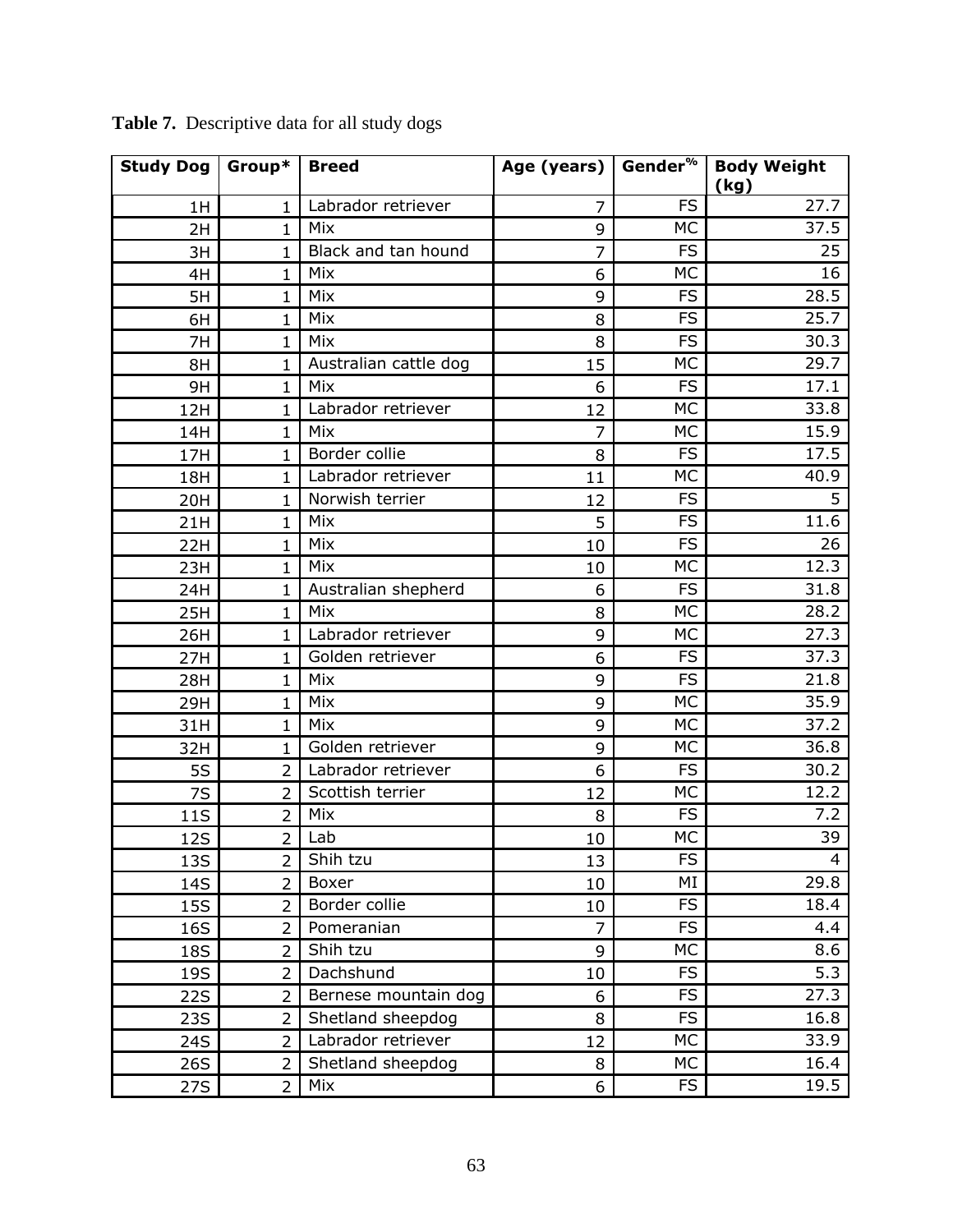| 29S | Beagle         | 5  | <b>FS</b> | 13.5 |
|-----|----------------|----|-----------|------|
| 30S | Mix            | 10 | MC        | 26.4 |
| 32S | Cocker spaniel | 6  | <b>FS</b> | 16.1 |
| 33S | Beagle         | 9  | MC        | 8.7  |
| 34S | Mix            | 13 | <b>MC</b> | 31.2 |
| 35S | Bichon frise   | 12 | <b>MC</b> | 9.5  |
| 36S | Dachshund      | 5  | <b>MC</b> | 7.2  |
| 37S | Shih tzu       | 11 | <b>FS</b> | 4.9  |
| 39S | Mix            | ⇁  | <b>MC</b> | 33.2 |
| 41S | Weimaraner     | 6  | <b>FS</b> | 32   |

 $*1$  = healthy dogs; 2 = critically ill dogs<br> $*5$  FS = female, spayed; MC = male, castrated; MI = male, intact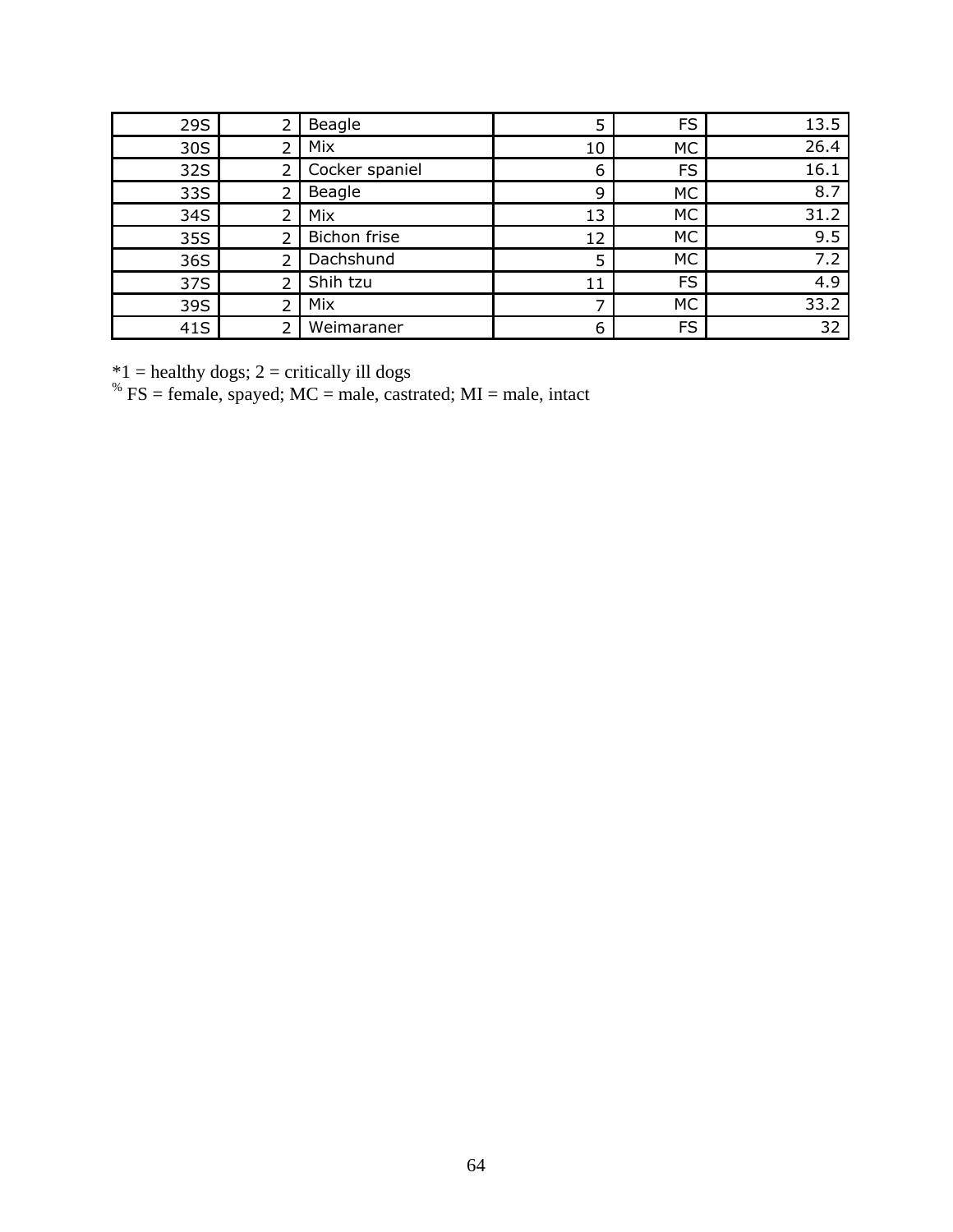| <b>Study Dog</b> | Group*         | systolic blood  | average adrenal |
|------------------|----------------|-----------------|-----------------|
|                  |                | pressure (mmHg) | gland size (mm) |
| 1H               | 1              | 110             | 5.1             |
| 2H               | 1              | 150             | 5.8             |
| 3H               | 1              | 110             | 4.4             |
| 4H               | $\mathbf{1}$   | 130             | 5.55            |
| 5H               | 1              | 115             | 6.3             |
| 6H               | $\mathbf{1}$   | 115             | 6.8             |
| 7H               | 1              | 120             | 4.95            |
| 8H               | $\mathbf 1$    | 125             | 6.25            |
| 9H               | 1              | 170             | 4.8             |
| 12H              | $\mathbf 1$    | 125             | 6.3             |
| 14H              | $\mathbf 1$    | 145             | 5.25            |
| 17H              | 1              | 110             | 4.75            |
| 18H              | $\mathbf{1}$   | 125             | 7.15            |
| 20H              | 1              | 180             | 4.8             |
| 21H              | 1              | 110             | 4.3             |
| 22H              | $\mathbf 1$    | 130             | 7.35            |
| 23H              | 1              | 195             | 5.1             |
| 24H              | $\mathbf{1}$   | 120             | 5.85            |
| 25H              | $\mathbf{1}$   | 145             | 5.15            |
| 26H              | $\mathbf 1$    | 125             | 5.3             |
| 27H              | 1              | 150             | 5.9             |
| 28H              | $\mathbf 1$    | 120             | 5.5             |
| 29H              | $\mathbf 1$    | 150             | 5.75            |
| 31H              | 1              | 115             | 7               |
| 32H              | $\mathbf{1}$   | 160             | 5.6             |
| <b>5S</b>        | 2              | 150             | 4.5             |
| 7S               | $\overline{2}$ | 120             | 5.75            |
| 11S              | $\overline{c}$ | 105             | 5.1             |
| 12S              | $\overline{2}$ | 130             | <b>NA</b>       |
| 13S              | $\overline{2}$ | 110             | 4.2             |
| 14S              | $\overline{2}$ | 90              | 6.35            |
| <b>15S</b>       | $\overline{2}$ | 173             | 3.95            |
| 16S              | $\overline{2}$ | 242             | 5.05            |
| 18S              | $\overline{2}$ | 230             | 4.65            |
| 19S              | $\overline{2}$ | 120             | 4.4             |
| <b>22S</b>       | 2              | 150             | 5               |
| <b>23S</b>       | $\overline{2}$ | 130             | 6.55            |
| 24S              | $\overline{2}$ | 110             | 7.4             |
| 26S              | $\overline{2}$ | 110             | 3.5             |
| 27S              | $\overline{2}$ | 135             | 6.35            |

**Table 8.** Systolic blood pressure and average adrenal gland size for all study dogs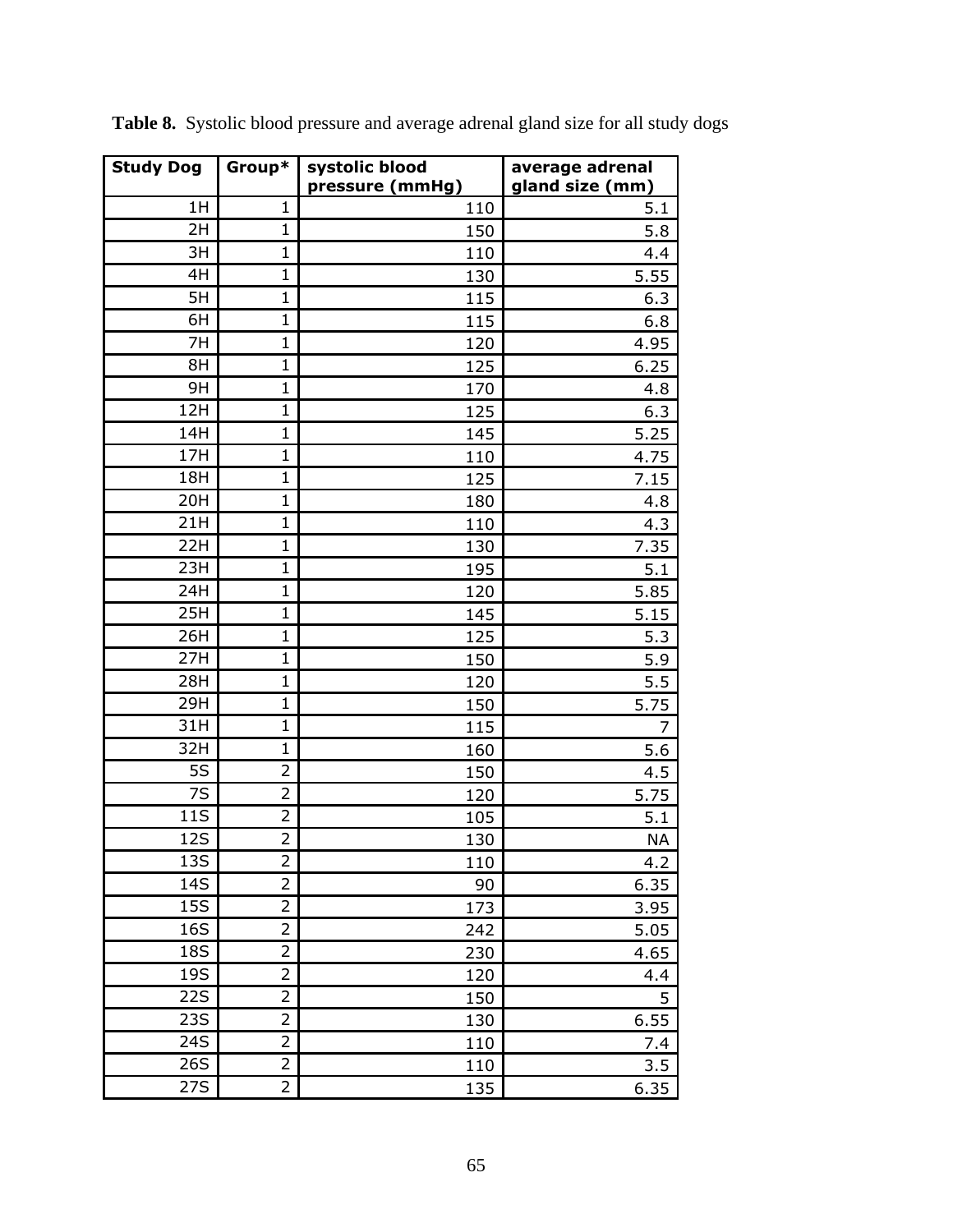| <b>29S</b> | 2 | 90        | 4.3       |
|------------|---|-----------|-----------|
| 30S        | 2 | 120       | 6         |
| 32S        | 2 | 150       | 3.8       |
| 33S        | 2 | 110       | 4.55      |
| 34S        | 2 | 75        | <b>NA</b> |
| 35S        | 2 | 170       | 4.4       |
| 36S        | 2 | <b>NA</b> | 5.7       |
| 37S        | 2 | 150       | 5.7       |
| 39S        | 2 | 120       | 5.45      |
| 41S        | 2 | 135       | 6.75      |

 $NA = not available$ 

 $*1$  = healthy dogs; 2 = critically ill dogs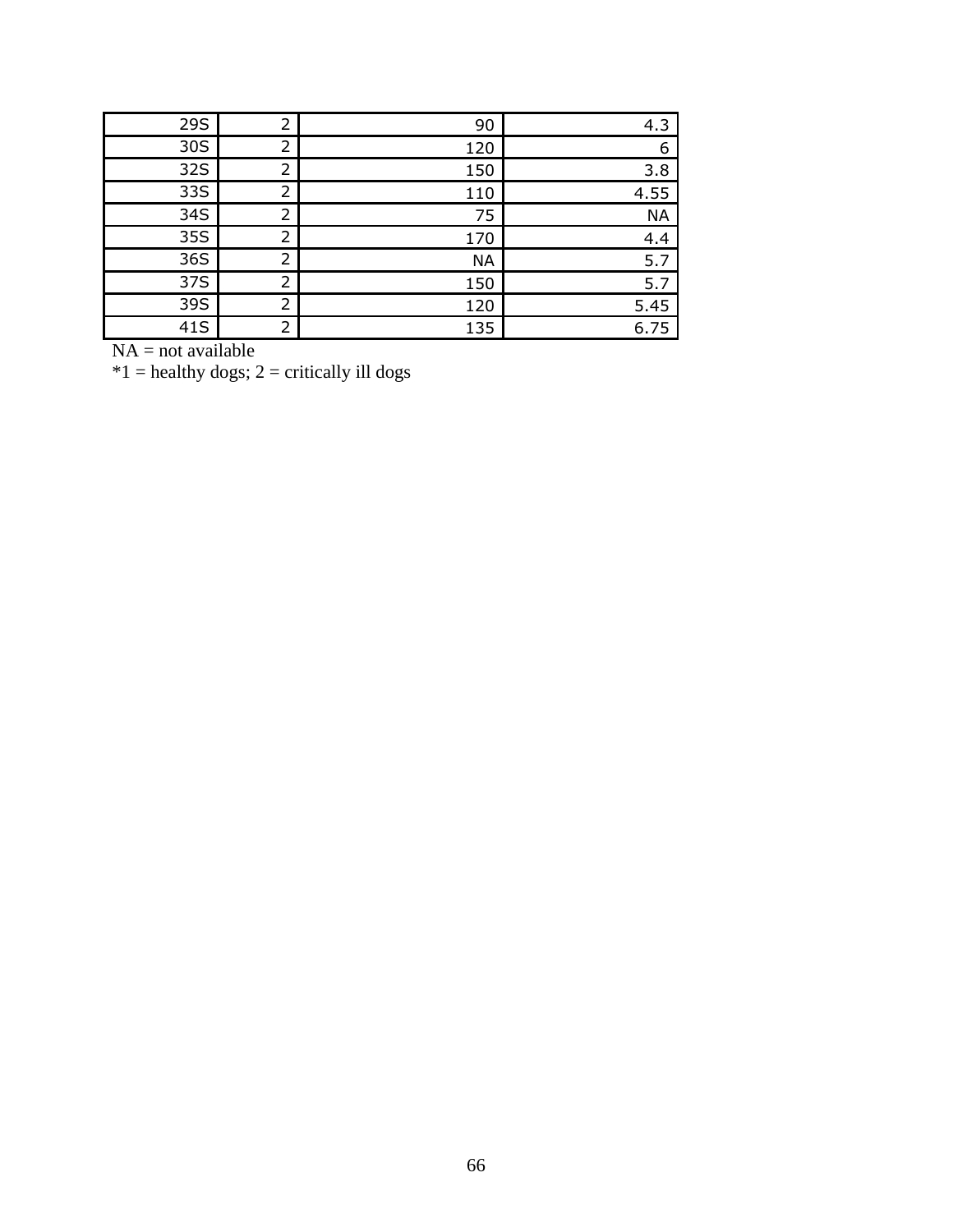| <b>Study Dog</b> | <b>Disease process</b> | Outcome*                |
|------------------|------------------------|-------------------------|
| <b>5S</b>        | pancreatic             | S                       |
| 7S               | neoplasia              | $\overline{\mathsf{s}}$ |
| 11S              | pancreatic             | $\overline{\mathsf{s}}$ |
| 12S              | hepatobiliary          | $\overline{s}$          |
| 13S              | hepatobiliary          | $\overline{\mathsf{s}}$ |
| 14S              | neoplasia              | <b>NS</b>               |
| <b>15S</b>       | neurologic             | S                       |
| <b>16S</b>       | immune-mediated        | <b>NS</b>               |
| <b>18S</b>       | immune-mediated        | S                       |
| <b>19S</b>       | gastrointestinal       | $\overline{\mathsf{s}}$ |
| <b>22S</b>       | immune-mediated        | $\overline{\mathsf{s}}$ |
| <b>23S</b>       | hepatobiliary          | $\overline{\mathsf{s}}$ |
| 24S              | respiratory            | S                       |
| <b>26S</b>       | pancreatic             | <b>NS</b>               |
| 27S              | hepatobiliary          | <b>NS</b>               |
| <b>29S</b>       | immune-mediated        | S                       |
| 30S              | neurologic             | S                       |
| 32S              | immune-mediated        | $\overline{\mathsf{s}}$ |
| 33S              | respiratory            | $\overline{s}$          |
| 34S              | neoplasia              | <b>NS</b>               |
| 35S              | gastrointestinal       | $\overline{\mathsf{S}}$ |
| 36S              | immune-mediated        | $\overline{\mathsf{S}}$ |
| 37S              | immune-mediated        | $\overline{\mathsf{S}}$ |
| 39S              | neurologic             | $\overline{\mathsf{S}}$ |
| 41S              | gastrointestinal       | $\overline{\mathsf{s}}$ |

**Table 9.** Primary disease process and outcome of critically ill dogs

 $* S =$  survived until discharge; NS = nonsurvivor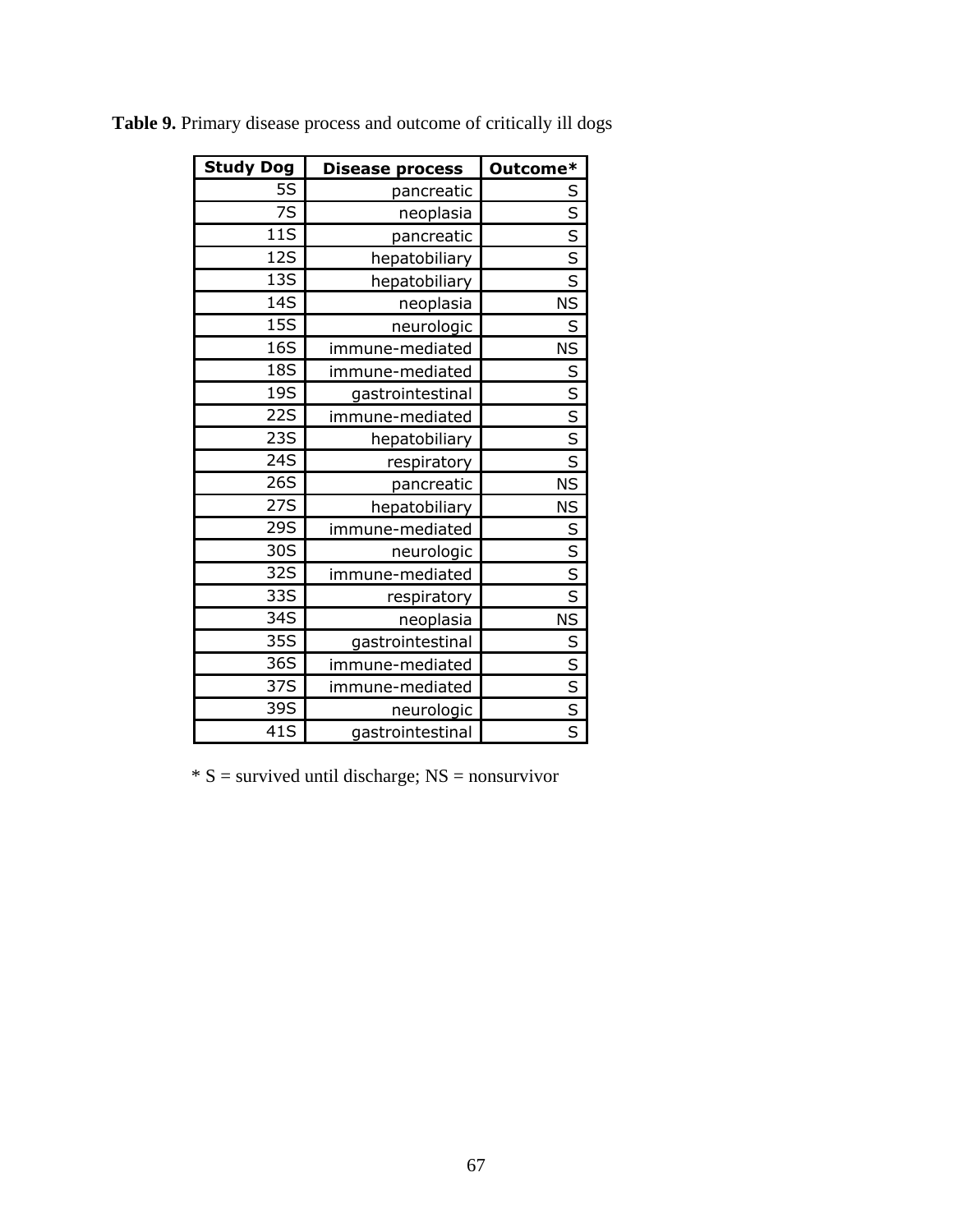| <b>Study</b> |                    | <b>EPI:Creat</b> | <b>NE:creat</b> | <b>MN:creat</b> | <b>NMN:creat</b> |
|--------------|--------------------|------------------|-----------------|-----------------|------------------|
| <b>Dog</b>   | Group <sup>*</sup> | (nmol:mmol)      | (nmol:mmol)     | (nmol:mmol)     | (nmol:mmol)      |
| 1H           | 1                  | 1.2              | 1.6             | 20.4            | 33.9             |
| 2H           | $\mathbf{1}$       | 2.12             | 5.38            | 24.66           | 52.82            |
| 3H           | $\mathbf{1}$       | 0.6              | 0.6             | 17.3            | 46.1             |
| 4H           | 1                  | 2.7              | 3.1             | 35.72           | 60.18            |
| 5H           | 1                  | 5.9              | 7.06            | 30.8            | 64.04            |
| 6H           | $\mathbf{1}$       | 1.8              | 3               | 26.9            | 51.79            |
| 7H           | $\mathbf{1}$       | 1                | 1.5             | 15.1            | 33.2             |
| 8H           | 1                  | 11               | 11              | 78              | 148              |
| 9H           | 1                  | 1.2              | 2.6             | 21.1            | 42.41            |
| 12H          | 1                  | 1.6              | 7.86            | 17.1            | 81.4             |
| 14H          | $\mathbf{1}$       | 0.52             | 0.97            | 15.4            | 34.28            |
| 17H          | $\mathbf{1}$       | 6.34             | 6.64            | 43.27           | 77.05            |
| 18H          | 1                  | 4.2              | 5               | 25.5            | 58.6             |
| 20H          | 1                  | 7.8              | 11.6            | 63.2            | 130              |
| 21H          | $\mathbf{1}$       | 2.4              | 4.5             | 34.2            | 183              |
| 22H          | 1                  | 1.1              | 1.9             | 24.7            | 54.94            |
| 23H          | $\mathbf{1}$       | 3.83             | 7.45            | 25.6            | 73.35            |
| 24H          | $\mathbf{1}$       | 2.7              | 3.46            | 15.4            | 37.71            |
| 25H          | $\mathbf{1}$       | $\overline{2}$   | 2.8             | 7.24            | 22.5             |
| 26H          | $\mathbf{1}$       | $\overline{2}$   | 2.4             | 8.4             | 36.5             |
| 27H          | $\mathbf{1}$       | 3.3              | 3.91            | 10.6            | 28.9             |
| 28H          | 1                  | 4.9              | 12              | 52.5            | 70.1             |
| 29H          | $\mathbf{1}$       | 1.3              | 2.6             | 20.1            | 35.26            |
| 31H          | $\mathbf{1}$       | 2.5              | 3.1             | 23.7            | 46.8             |
| 32H          | $\mathbf{1}$       | 1.8              | 4.4             | 14.2            | 44.5             |
| 5S           | $\overline{2}$     | 4.9              | 10              | 42.3            | 103              |
| 7S           | $\overline{2}$     | 6.3              | 26.6            | 85.6            | 227              |
| 11S          | $\overline{2}$     | 6.7              | 9.4             | 68.2            | 95.3             |
| 12S          | $\overline{2}$     | 5.8              | 13              | 45.4            | 110              |
| <b>13S</b>   | $\overline{2}$     | 6.1              | 29.5            | 68.9            | 240              |
| 14S          | $\overline{2}$     | 1.1              | 12.3            | 40.6            | 190.4            |
| 15S          | $\overline{2}$     | 14               | 15.6            | 61.65           | 102.2            |
| 16S          | $\overline{2}$     | 18               | 131             | 208             | 1040             |
| <b>18S</b>   | $\overline{2}$     | 5.5              | 7.3             | 48.9            | 72.6             |
| 19S          | $\overline{2}$     | 9.5              | 8.9             | 125             | 145              |
| <b>22S</b>   | $\overline{2}$     | 16               | 59.6            | 128             | 465.9            |
| <b>23S</b>   | $\overline{2}$     | 5.6              | 5.9             | 56.9            | 67.1             |
| 24S          | $\overline{2}$     | 2.1              | 26.5            | 37.9            | 290.7            |
| 26S          | $\overline{2}$     | 7.1              | 17.1            | 51.2            | 158.5            |
| 27S          | $\overline{2}$     | 10               | 24.3            | 85.3            | 132              |

**Table 10.** Catecholamine and metanephrine:creatinine ratios in individual dogs